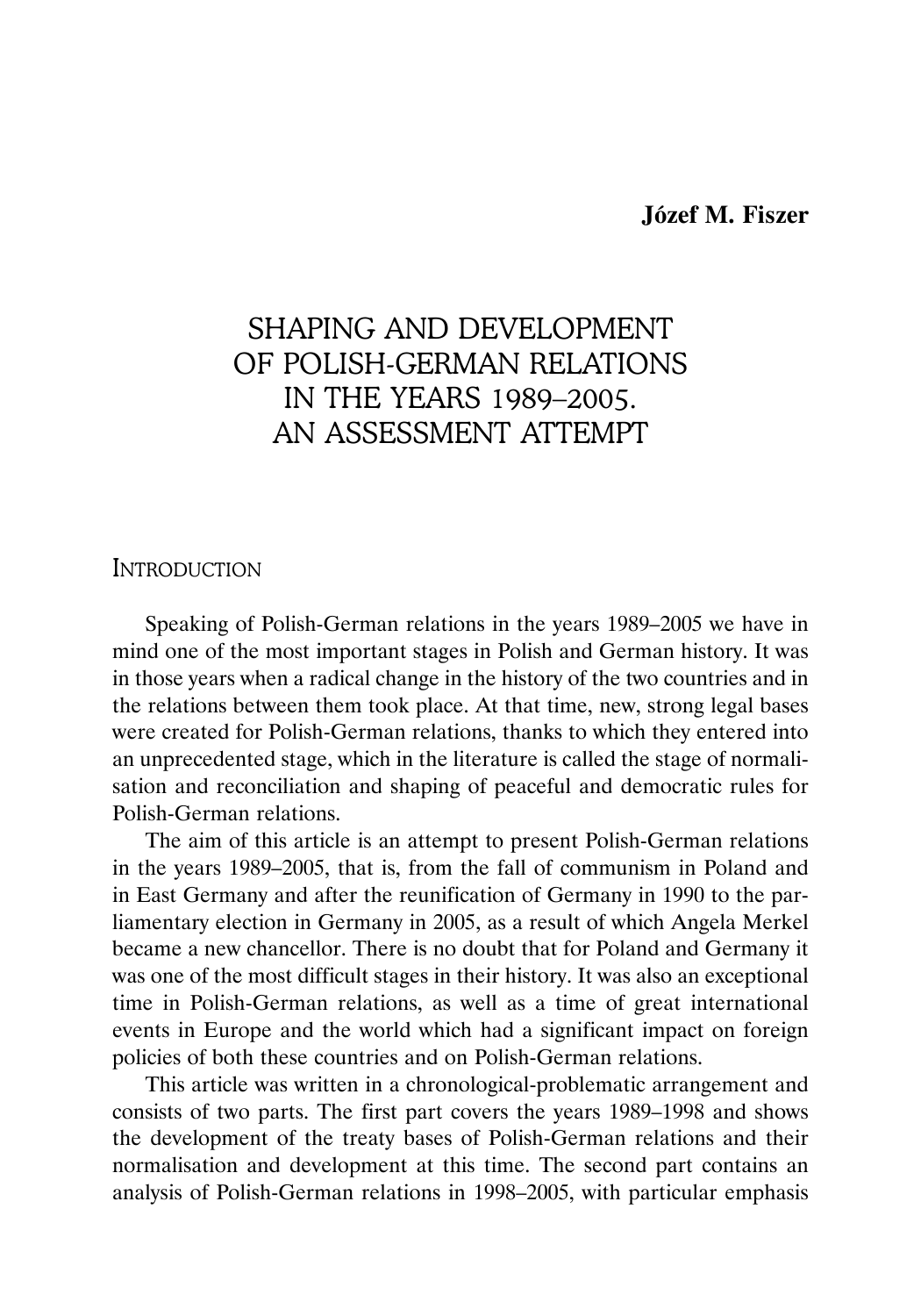on their continuity and changes and their reasons. The period 1998–2005 was the time of the SPD – the Alliance 90/the Greens government coalition in Germany, and the SLD – PSL coalition in Poland.

The main thesis of the article is the observation that in the years 1989–2005 in Polish-German relations we dealt with their difficult normalisation, continuation and at the same time significant changes, not always favourable for Poland, especially in 1998–2005.

Another thesis of this article I try to advance here is that foreign policy of each country is significantly influenced by the international environment and the phenomena and processes occurring in it. The years 1989–2005, and especially the period 1998–2005, was a time of great international events in Europe and in the world that had a significant impact on the foreign policy of both countries and on Polish-German relations.

It should be emphasised that the reunification of Germany, which was significantly influenced by the overthrow of communism in Poland and the process known as the 'Autumn of Nations 1989' which started in Europe at that time, was, on the one hand, the consequence of overcoming the East-West conflict and the division of Europe, and, on the other hand, was associated with a change of their international environment. In contrast to the period before 1989 in terms of geopolitical situation Germany was no longer in the situation of a country divided by the line of the Cold War confrontation between the two opposing politico-military blocs, taking after the reunification a favourable central position in integrating Europe. Due to this it was able not only to overcome the existing military threat but also to move to a peaceful and beneficial cooperation with all its neighbours, to the east, including Poland, to the west, north and south.

There is also no doubt for me that the year 1998 was a turning point for unified Germany and its international policy, and especially for Eastern policy and Polish-German relations. In the subsequent parliamentary election on 27 September 1998 the CDU/CSU were defeated, which ended the sixteen-year long era of the government of 'the chancellor of the reunification', that is Helmut Kohl, which led to a break of the continuity in foreign policy of united Germany, based on Adenauer's tradition of maintaining close links with Western democracies1. A year later, the reign of Boris Yeltsin

<sup>1</sup> See more on this topic in: Cziomer, E. 2006. *Polityka zagraniczna Niemiec. Kontynuacja i zmiana po zjednoczeniu ze szczególnym uwzględnieniem polityki europejskiej i transatlantyckiej*. [*German's foreign Policy. The continuation and change after the reunification with special emphasis on European and transatlantic policy*.] Warszawa: Dom Wydawniczy ELIPSA, pp. 13–55; Kiwerska, J., Tomczak, M. 2011. Problem kontynuacji i zmian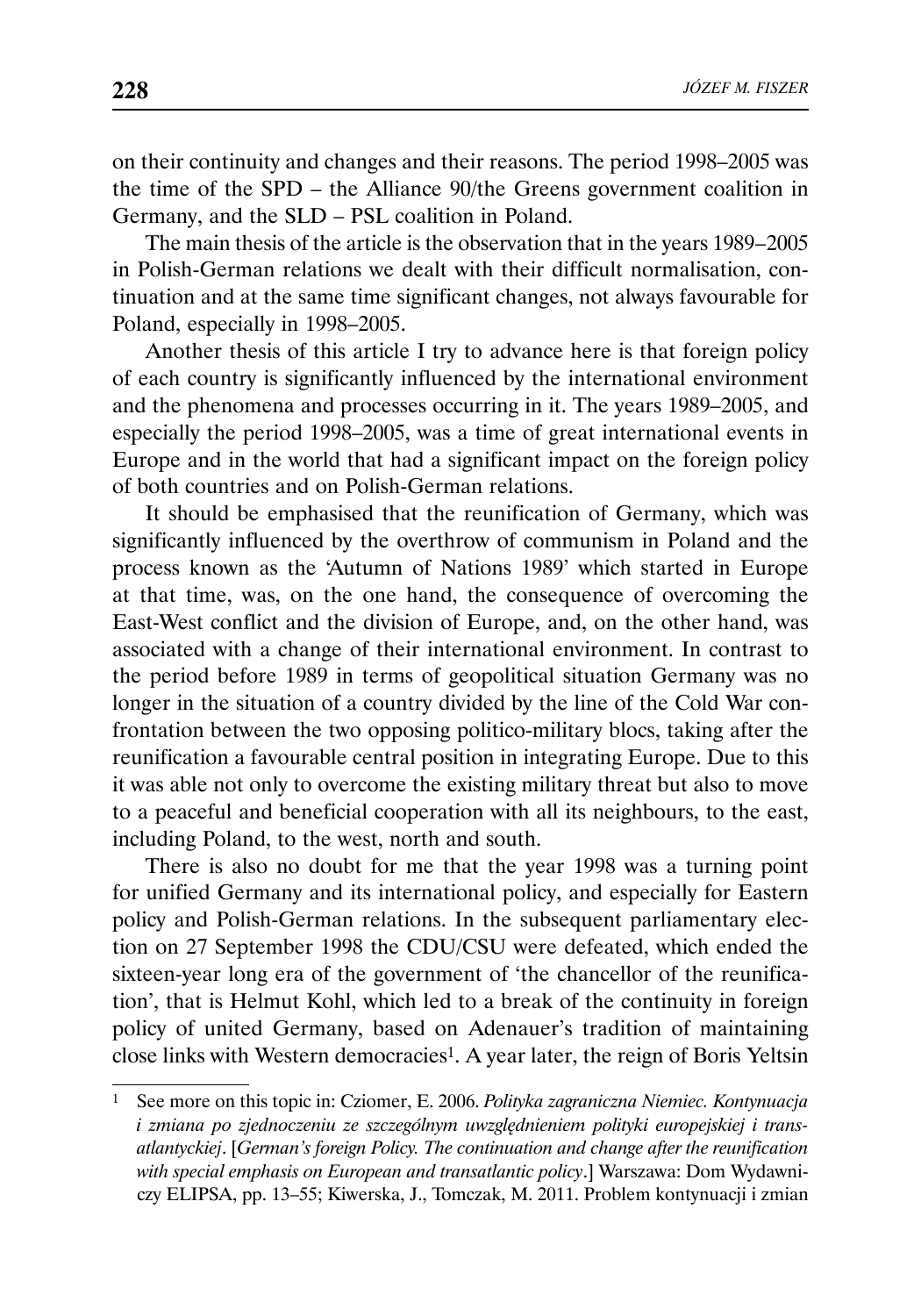ended, who largely contributed to the collapse of the Soviet Union and thus opened a way for the reunification of Germany, and was a co-founder of the independent Russian Federation. In turn, these two events connected with personnel changes, were of great importance for Polish-German relations and the Euro-Atlantic system, in particular NATO and the European Union, for the membership in which at that time Poland applied2.

The German newspaper 'Die Welt' wrote that Gerhard Schröder described Yeltsin's resignation from the function of the president of Russia as a 'chance for a new beginning', primarily for a peaceful solution to the problem of Chechnya3. Duties of the president of Russia were then taken over by Prime Minister Vladimir Putin. In German-Russian relations the mutual probing of politicians of both countries began. And although the German side was still critical of the Russian democratic deficit and the proceedings in relation to Chechnya, cautious optimism about the future prospects of cooperation could be noticed in bilateral statements, but the breaking of ice proceeded slowly4.

The new German Chancellor, Social Democrat Gerhard Schröder and the new leader of Russia, post-communist Vladimir Putin, were politicians who were guided by pragmatism and talked about the supremacy of national interests over global or European ones. As a result, exceptionally partnership relations between Chancellor Schröeder and President Putin were formed. They quickly found a common language, which initiated accelerated cooperation between these countries and in general between the West and Russia behind the back of Poland's leaders, which was not without significance for Polish-German relations at the time. Initial distrust and reserve of the West due to the financial crisis and the deficit of democracy in Russia, the Kosovo

w polityce zagranicznej zjednoczonych Niemiec. [The problem of the continuation and changes in foreign policy of reunited Germany.] In: Kiwerska, J., Koszel, B., Tomczak, M., Żerko, S. *Polityka zagraniczna zjednoczonych Niemiec*. [*Foreign policy of reunited Germany*.] Poznań: Instytut Zachodni, pp. 20–21.

<sup>2</sup> See, among others, Holzer, J. 2012. *Europa zimnej wojny.* [*Europe of the Cold War*.] Kraków: Wydawnictwo Znak; Genscher, H.D. 1995. *Erinerungen.* Berlin; Gorbatschow, M. 1999. *Wie es war. Die deutsche Wiedervereinigung.* Berlin; Judt, T. 2008. *Powojnie. Historia Europy od roku 1945.* [*The post-war period. History of Europe after 1945*.] Poznań; Fiszer, J.M. ed. 2009. *Polska w Unii Europejskiej. Aspekty polityczne, międzynarodowe, społeczno-gospodarcze i wojskowe.* [*Poland in the European Union. Political, international, socio-economic and military aspects*.] Warszawa: ISP PAN.

<sup>3</sup> See Jelzins 'historische Rolle' weltweit gewürdigt. *Die Welt* 3 January 2000.

<sup>4</sup> See Kosman, M.M. 2013. *Polityka RFN wobec ZSRR/Rosji w latach* 1989–2009*.* [*The policy of the Federal Republic of Germany towards the USSR/Russia in the years 1989 – 2009*.] Bydgoszcz: Wydawnictwo Uniwersytetu Kazimierza Wielkiego, pp. 334–335.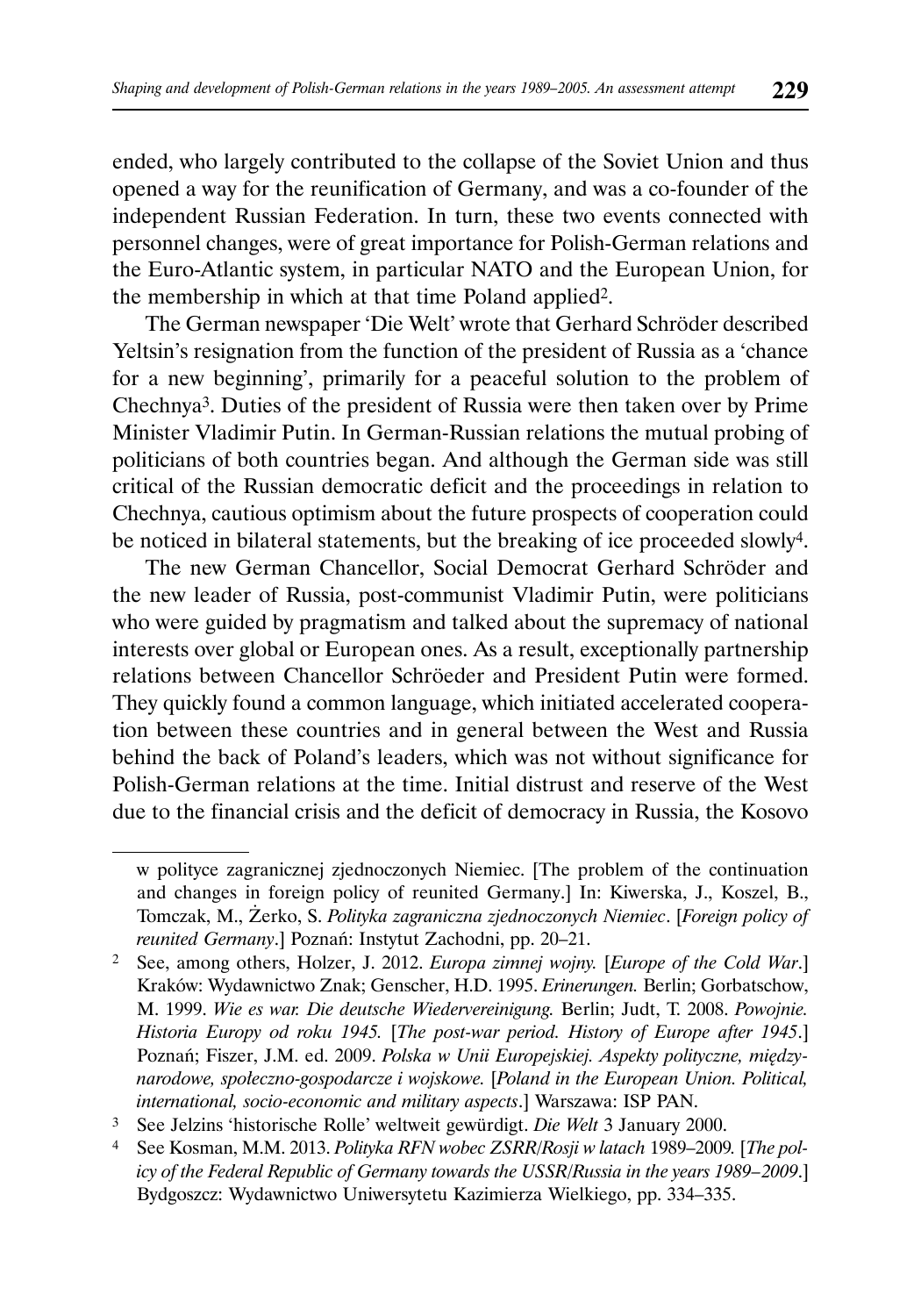conflict and the Chechen war turned into the process of institutionalisation of political, military and economic cooperation. Of great importance for both countries, but also for Poland was military cooperation and close relations of Russia and NATO, including the openness of Russia and Germany to the extension of the structures of NATO and the European Union, thanks to which on 12 March 1999 Poland became a member of NATO, and on 1 May 2004 it was admitted to the European Union5.

Germany's role in influencing Russia's restraint in the above matters was irrefutable. An important element of cooperation in the field of security and the armed forces were plans for technical-military cooperation in the sphere of armaments, as well as joint manoeuvres or training of staff. Their symbol was the first since the interwar period joint German-Russian manoeuvres in August 2002. Moreover, the following agreements were signed: an agreement on combating crime, agreements on legal assistance in criminal matters and extradition of criminals of 2001, a protocol on cooperation of border services of February 2003 and visa facilitation for selected categories of people. And the main element of the social dialogue became the office of a coordinator for German-Russian social cooperation established at the beginning of 20036.

In the years 2003–2005 German-Russian cooperation deepened, especially in the energy sector, the main result of which was the agreement to build the North European Gas Pipeline (Nord Stream), which aroused opposition across Europe, and not only from Poland and other Central and Eastern European countries. This agreement was presented as evidence for the fact

6 See more on this topic of cooperation of Germany with Russia in: Kosman, M.M. *Polityka RFN wobec ZSRR/Rosji*… [*The Policy of the Federal Republic of Germany towards the USSR/Russia…*], pp. 365–385; Miszczak, K. 2012. *Polityka zagraniczna, bezpieczeństwa i obrony koalicji rządowej SPD-Sojusz 90/Zieloni w okresie 1998–2005.* [*Foreign, security and defence policy of the SPD – the Alliance 90/the Greens government coalition in 1998–2005.*] Warszawa: Dom Wydawniczy ELIPSA; Stent, A. 2007. Russland*.* In: Schmidt, S., Hellmann, G., Wolf, R. eds. *Handbuch zur deutschen Außenpolitik.* Wiesbaden, pp. 443–444; Centre for Eastern Studies and Centre for International Relations. 2006. *Stosunki Rosja – Niemcy w latach 1998–2005.* [*Russian-German relations in the years 1998–2005*.] Report 2006. Warszawa.

<sup>5</sup> See Kosman, M.M. *Polityka RFN wobec ZSRR/Rosji w latach 1989–2009*… [*The Policy of the Federal Republic of Germany towards the USSR/Russia in the years 1989–2009*…], pp. 319–15; Fiszer, J.M. 2011. Władimir Putin jako "fenomenalny" przywódca Rosji. [Vladimir Putin as a 'phenomenal' leader of Russia.] In: *Stosunki Międzynarodowe – Zeszyty Naukowe*, Uczelnia Vistula w Warszawie, no. 26, pp. 7–25; Kiwerska, J., Koszel, B., Tomczak, M., Żerko, S. 2011. *Polityka zagraniczna zjednoczonych Niemiec*. [*Foreign policy of reunited Germany.*] Poznań: Instytut Zachodni.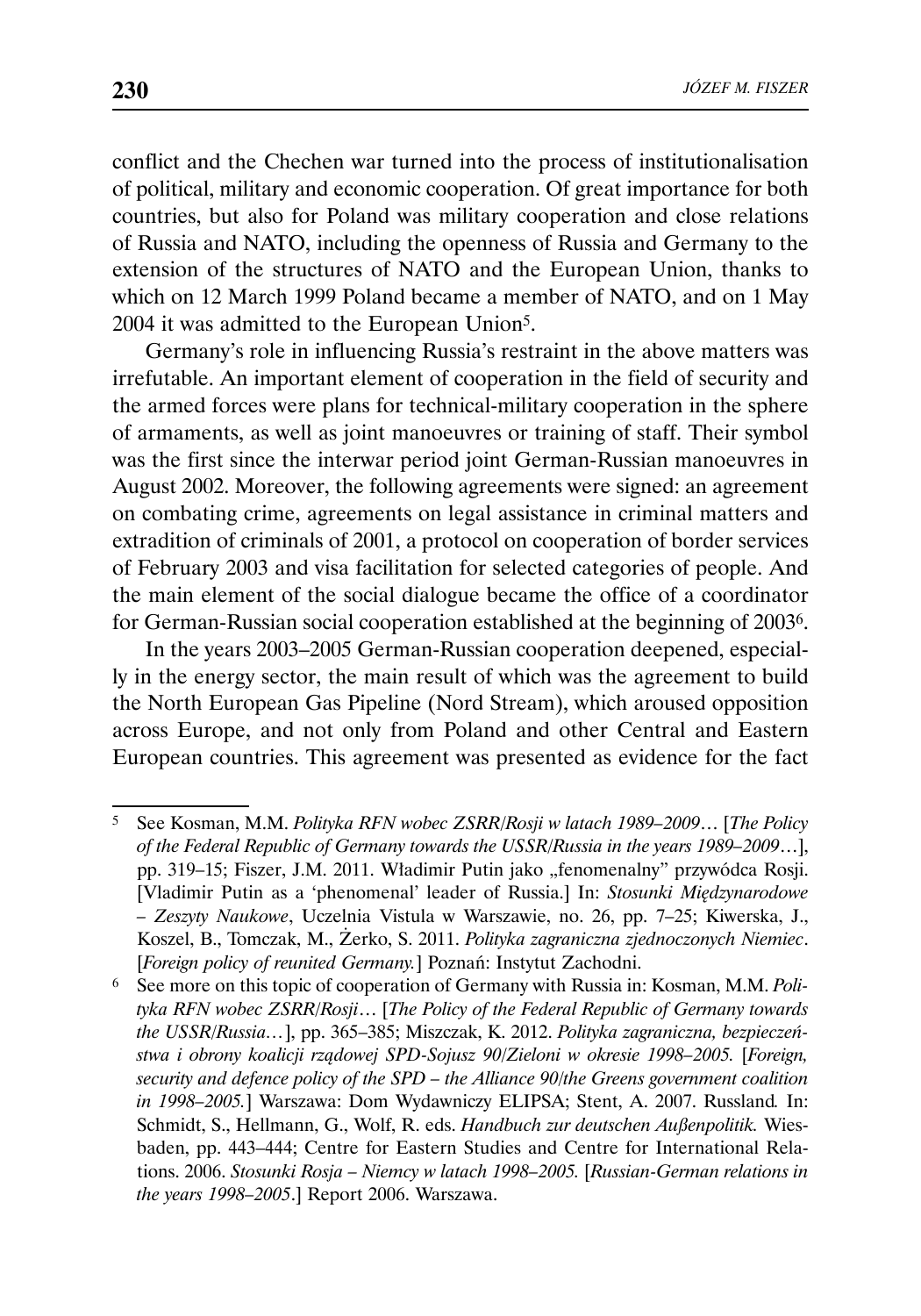that in its foreign policy Germany was directed by the narrowly conceived national interest, not the European one. Indeed, the new pipeline assured, bypassing transit countries (Ukraine and Belarus), greater security of supply for German consumers, and responded to the future growth in demand for gas in the total energy consumption in Germany in connection with the resignation from nuclear energy planned by Schröder's government7.

In the last several months of Schröder's reigns, Russian-German relations showed a far-reaching convergence of interests and assessments of leading international problems, although there were also many differences of opinion. However, if these occurred, the good relationship between the two leaders facilitated the easing of tensions, for example, in relation to the Orange Revolution in Ukraine or the enlargement of NATO by the Baltic countries. The intensity of contacts between the two is evidenced by the fact that at the end of Schröder's government, in 2005, they met eight times. Because of Schröder and the German Social Democrats the axiological factor in Germany's policy towards Russia weakened at that time, which was manifested in practice by the lack of German Chancellor's criticism of the democratic deficit in Putin's internal policy. Moreover, an important element strengthening German-Russian cooperation was the opposition to the growing unilateral US foreign policy.

This article is an attempt to characterise Polish-German relations in the years 1998–2005 and shows their specificity at that time, and especially depicts the areas in which after the change of government in Germany cooperation with Poland continued and those where it deteriorated. I advance a thesis here that contrary to official assurances and statements of the German side, as well as of the Polish government about the excellent state of Polish-German relations in the analyzed period they underwent systematic deterioration, especially when it comes to political relations. The ways of Germany and Poland were slowly going apart and the 'Polish-German community of interests', painstakingly built in 1989–1998, was falling apart. Formally speaking, at first glance, especially at the beginning of this period everything in Polish-German relations was as in previous years, in the era of the reign of Chancellor Helmut Kohl, who repeatedly stressed that Germany reunited thanks to Poland, was our advocate in NATO and the European Union. Theoretically we deal here with the continuation of Polish-German relations on many

<sup>7</sup> See Cianciara, A. 2014. Gospodarcze uwarunkowania polityki wschodniej Niemiec i Francji. [Economic conditions of Eastern policy of Germany and France.] In: *Myśl Ekonomiczna i Polityczna*, no 2(45), pp. 202–203.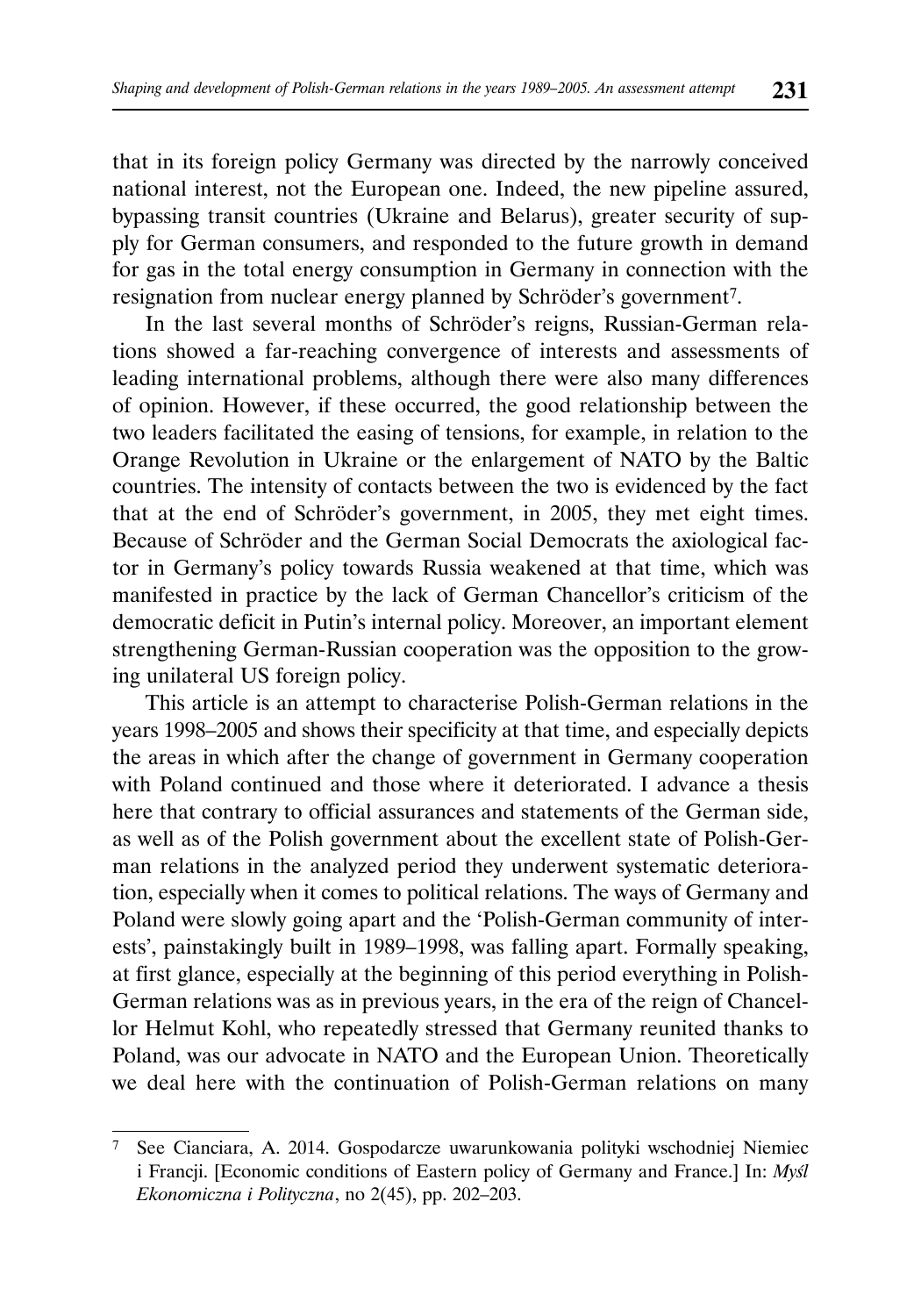levels; there were numerous visits, a lot of pompous words were said, but in practice, our paths were diverging slowly. Chancellor Gerhard Schröder in contrast to his predecessor Helmut Kohl did not treat Poland as a country of key importance for Germany. Russia become such a country for him. Animosities in Polish-German relations appeared already during our accession negotiations with NATO and the European Union, and aggravated after the aggression of the United States against Iraq in 2003, when Poland and Germany took different positions in relation to that fact. Their climax falls on the end of Chancellor Gerhard Schröder's government, who behind the back of the Polish government reached an agreement with Russia on the construction of the North European Gas Pipeline (Nord Stream), which not only omitted Poland, but also became a source of tension in Polish-Russian relations.

The analysis of the reasons for Polish and German foreign policies, and the study of their mutual relations, especially political ones, required the use of several research methods. In the explanation of the discussed issues I used primarily the theory of structural realism, the historical analysis method and the institutional and legal analysis. The whole discussion was based on rich, both Polish and foreign literature on the subject. These problems have become a topic of numerous of publications, including excellent scientific, source and documentary works.

# 1. THE GENESIS AND DEVELOPMENT OF POLISH-GERMAN RELATIONS IN 1989–1998 AND THEIR PREMISES

Among historians and political scientists there is no doubt that 1989 was a turning point in European history, modifying its post-war shape by breaking the 'iron curtain'. Commonly in the world it is believed that the fall of the Berlin Wall in autumn that year symbolises the end of communism, and also the beginning of changes in the geopolitical situation of Europe. However, in the consciousness of Poles that breakthrough took place earlier and was manifested in 'Solidarity's' victory in the election to the parliament (Sejm and Senate) in June 1989. This election ended with the triumph of the Solidarity camp (35% of parliamentary seats in the Sejm and 99 out of 100 available seats in the Senate), and launched a process of political transformation in Poland8.

<sup>8</sup> See Bankowicz, M. ed. 2004. *Historia polityczna świata XX wieku.* [*Political history of the world in the twentieth century*. ] Kraków: Wydawnictwo Uniwersytetu Jagiellońskiego,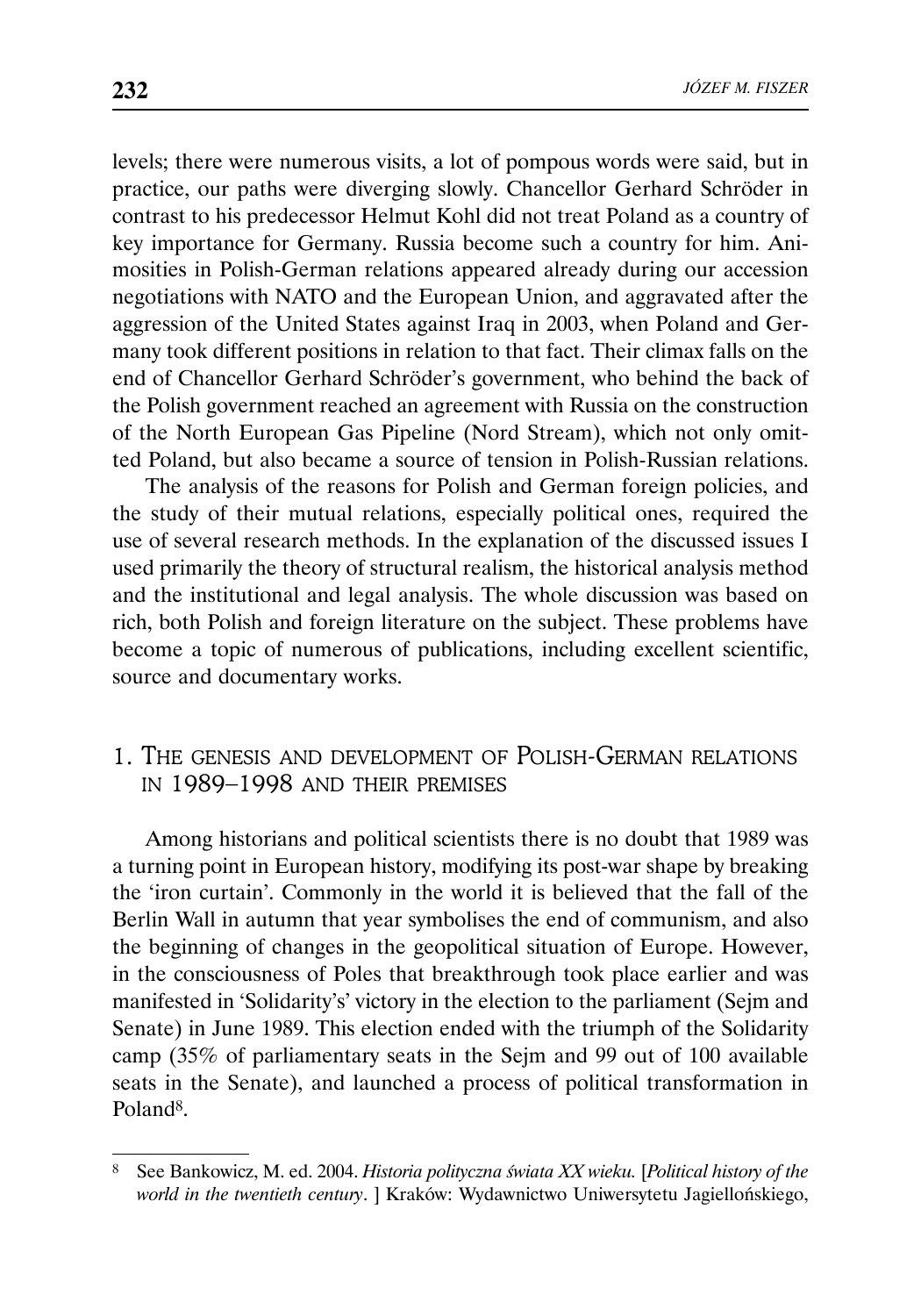The 'Autumn of Nations 89', launched by the historical socio-political changes in Poland, quickly spread to other countries in Central and Eastern Europe. Just like in Poland, also in other countries of the Soviet bloc, the great transformation of the system began, leading from the communist system to the social market economy and democracy. These processes led to the disintegration of the Soviet bloc, and then in 1991 to the collapse of the Soviet Union and the Yalta-Potsdam order, which had been the basis of the bipolar division of Europe and Germany9.

These changes also could not omit East Germany, where opposition groups became active. On 9 November 1989 the before mentioned Berlin Wall tumbled down – a symbol of the Cold War and the division of Germany. Thus, SED's policy of 'fencing off' of the GDR from the Federal Republic of Germany and the construction of a separate 'socialist German nation' ended in a fiasco. 3 October 1990 witnesses the reunification of Germany, and the end of the existence of the GDR. The reunification of Germany, and in fact the inclusion of the former East Germany to West Germany under Article 23 of the Bonn Basic Law surprised Europe and the world, including Germans themselves and Poles. At the same time it confirmed the thesis that there is a close relationship between the history of Polish-German relations and the history of Europe<sup>10</sup>.

Reunited Germany was faced with the need to redefine its role in the international arena. Similar challenges also emerged in front of other European countries, also in front of sovereign, democratic Poland. The case of

pp. 629–631; Painter, D.S. 2007. *The cold war. An international history.* London, New York: Routledge, pp. 106–110.

<sup>&</sup>lt;sup>9</sup> See Fiszer, J.M. 1992. *Proces jednoczenia Niemiec po "jesieni ludów 1989" i jego specyficzne cechy*. [*The process of reunification of Germany after the 'Autumn of Nations 1989' and its specificity*.] Warszawa: Instytut Studiów Politycznych PAN; Fiszer, J.M. 2016. Nowy, pojałtański ład globalny: bipolarny czy multipolarny? Próba prognozy. [The new, post-Yalta global order: bipolar or multipolar? A forecast attempt.] In: *Biuletyn Analiz i Opinii*. ISP PAN, no. 01(22), pp. 1–6.

<sup>10</sup> See Cziomer, E. 1998. Rozwój stosunków politycznych między Polską a RFN w latach 1989–1995. [The development of political relations between Poland and the Federal Republic of Germany in the years 1989–1995.] In: Holzer, J., Fiszer, J.M. eds. *Stosunki polsko-niemieckie w latach 1970–1995. Próba bilansu i perspektywy rozwoju*. [*Polish-German relations in the years 1970–1995. An assessment attempt and development prospects*.] Warszawa: Instytut Studiów Politycznych PAN, pp. 27–45; Fiszer, J.M. 1996. Stosunki polsko-niemieckie po roku 1989 oraz ich znaczenie dla bezpieczeństwa Europy. [Polish-German relations after 1989 and their meaning for the security of Europe.] In: *Studia Polityczne*, no. 5, pp. 141–151.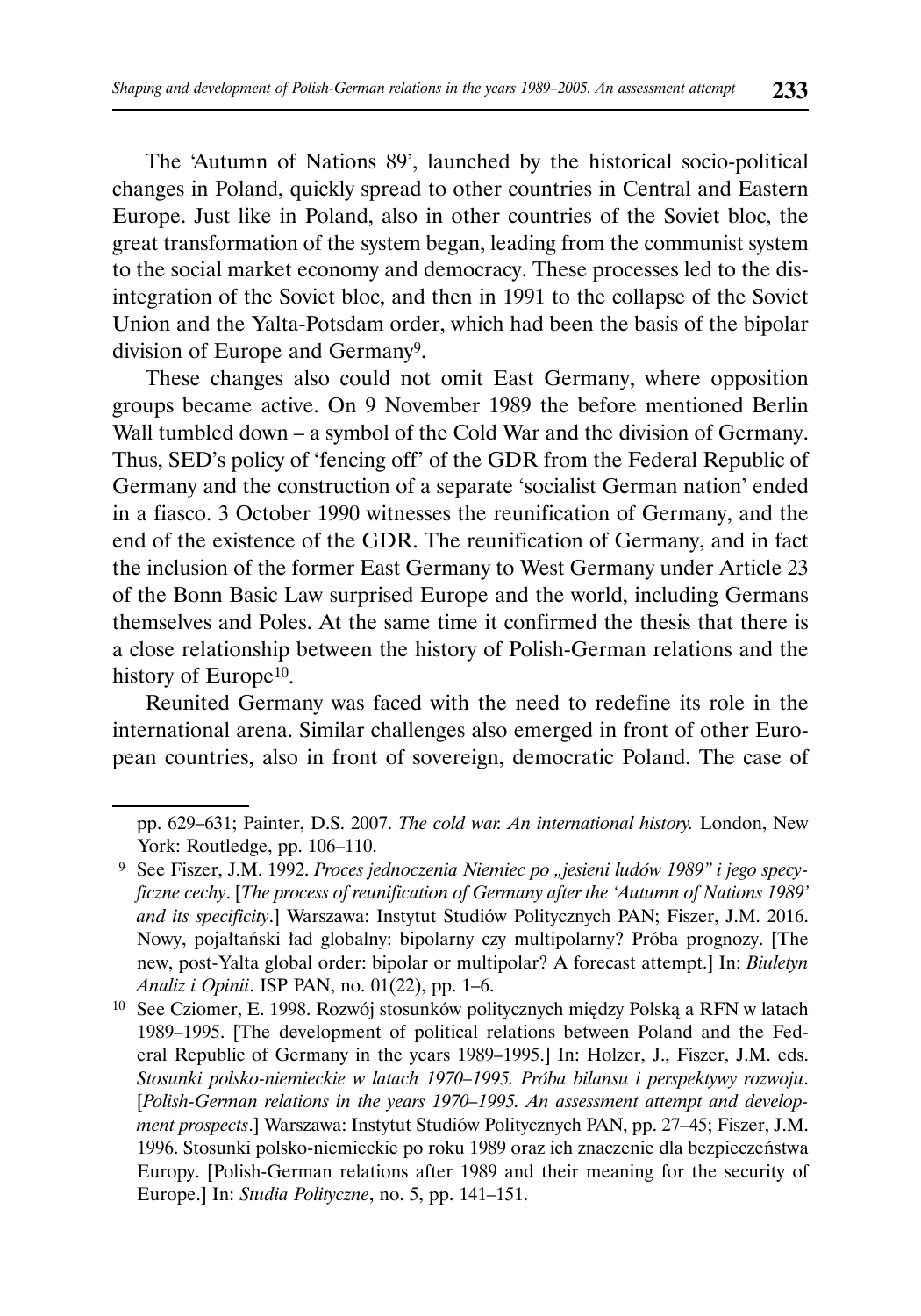reunited Germany, however, was special, because now the future shape of relations in Europe, especially the prospect of European integration depend on it to a large extent, as well as – to a lesser extent – the picture of the Euro-Atlantic alliance, that is the basis of the functioning of the relations between Europe and America. It concerned also the nature of bilateral relations between united Germany and its proximal and distal neighbours. Europe and the United States feared that reunited and again powerful Germany may want to reach for Europe again and may depart from the principles of its hitherto prevailing foreign policy. As Jadwiga Kiwerska and Maria Tomczak aptly write: 'For most countries, and not only Western ones, there was no doubt that keeping Germany in the North Atlantic Treaty was in the interest of united Germany and in the interest of European security. It still concerned a proven function of controlling Germany within the framework of NATO and the prevention of potential re-nationalisation of its security policy. Besides, maintaining united Germany in NATO meant not only the strengthening of NATO (due to the increase in the potential of new Germany), but also ensured a close relationship of the Federal Republic with the West, preventing gravity to the East dangerous for the transatlantic relations because the Alliance was also bonded by a certain community of values and principles and the tradition of political cooperation'11.

Fortunately quite quickly after the German reunification it turned out that this view was also shared in Germany. The majority of society, German politicians and major parties in Germany: the CDU/CSU, the SPD and the FDP guaranteed, therefore, the continuation of the current policy, aimed at cooperation and maintaining of allied relations with the existing partners. Of course, there were forces opposed to the continuation of the current policy and in favour of conducting it in a more independent way than Germany did before the reunification. They demanded the departure from the principle of self-restraint in foreign policy of Germany.

In conclusion, it can be said that Germany's foreign policy after its reunification was the resultant of continuation and change. The continuation manifested itself in making references to the tradition of Western Germany's diplomacy and strengthening cooperation with the existing partners within the framework of Euro-Atlantic structures in aid of peace and security of Europe. The change, on the other hand, was determined by transformations

<sup>11</sup> See Kiwerska, J., Tomczak, M. Problem kontynuacji i zmian w polityce zagranicznej zjednoczonych Niemiec… [The problem of the continuation and changes in foreign policy of reunited Germany…], pp. 14–15.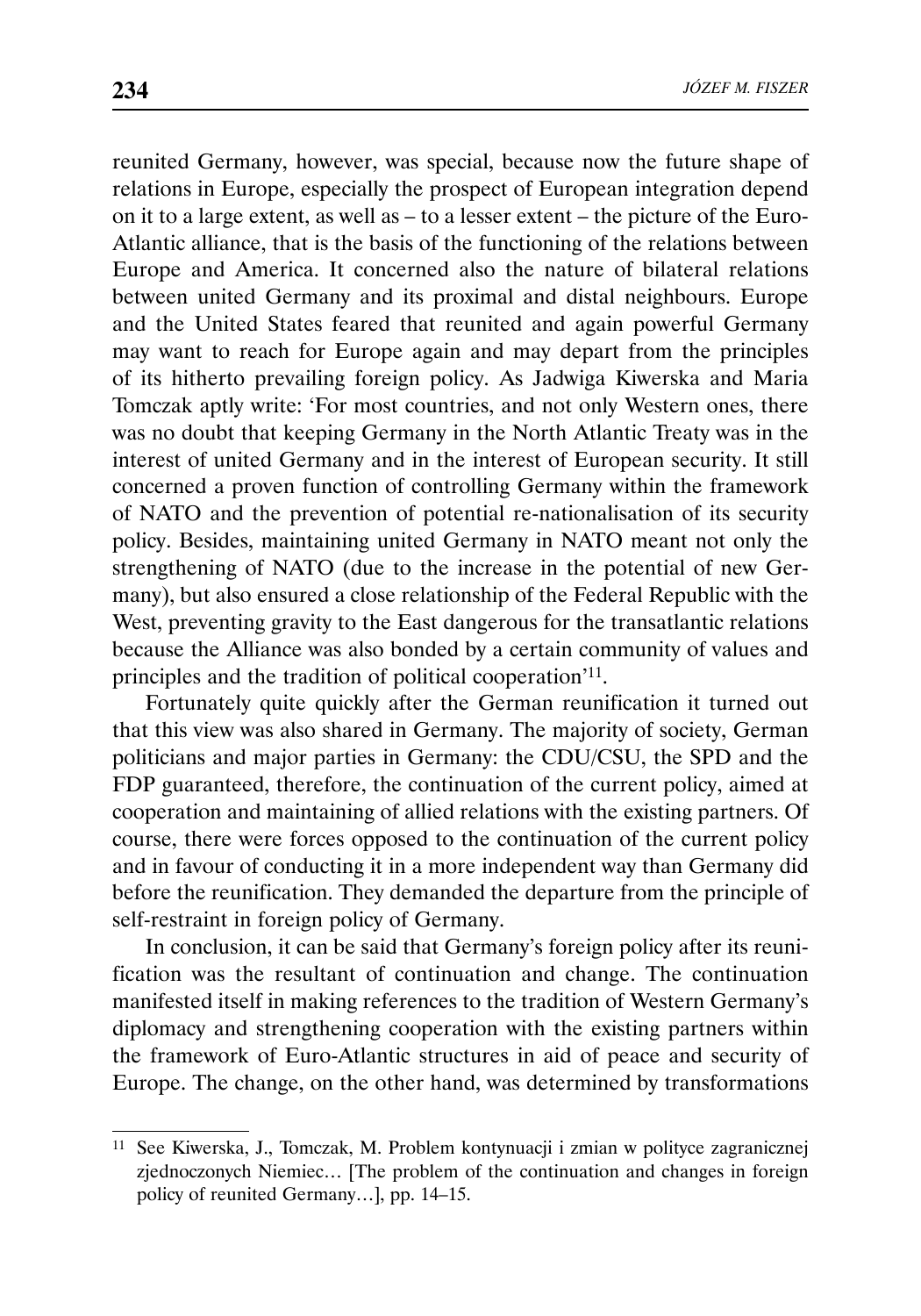taking place in the geopolitical and geo-economic environment of reunited Germany, and especially – after the fall of communism – in Central and Eastern Europe. A political vacuum was formed there, and socio-economic problems opened for foreign policy of united Germany a wide field for action and posed new challenges and temptations. This enforced the increased activity and responsibility of Germany in the international arena, and on the other hand, favoured more daring articulation of national interests in Germany's foreign policy. A clear shift in foreign policy of reunited Germany took place, however, only under the SPD – the Alliance 90/the Greens coalition in the years 1998–2005. In Krzysztof Miszczak's words, an expert on German politics, as well as Polish-German relations, the government of the SPD – the Alliance 90/the Greens coalition was 'an exceptional period from the point of view of changes of foreign and security policy of reunited Germany', and it was 'the last and necessary period of political emancipation of the country in the international arena, which irrevocably ended the period of post-war Germany and began the process of real normalisation of foreign, security and defence policy'12.

With the reunification of Germany and the fall of authoritarian regimes in Central and Eastern Europe a new chapter in the history of Polish-German relations and in the history of the whole of Europe opened up. Leading to a historic breakthrough in relations with Germany become a major foreign policy goal of Tadeusz Mazowiecki, who on 24 August 1989 became the head of a new government in Poland, and was the first non-communist prime minister in Central and Eastern Europe after the Second World War. This task was entrusted to the Minister of Foreign Affairs, Professor Krzysztof Skubiszewski, a superb lawyer and expert on Polish-German relations. The assumptions of Polish foreign policy pertaining to Polish-German relations were clear: to settle and close the past, to create strong foundations for the development of future relations and to build united Europe jointly with Germany. Jerzy Holzer writes: 'The creation of Tadeusz Mazowiecki's government, in which Krzysztof Skubiszewski became the Minister of Foreign Affairs, was also a turning point for Polish-German relations. This resulted primarily from the fact that although the government felt initially obliged by the participation of Poland in the Warsaw Pact and alliance commitments to the Soviet Union, it rejected the dependence of Polish foreign policy on directives from Moscow or the usage of the psychosis of German threat for

<sup>12</sup> See K. Miszczak, *Polityka zagraniczna, bezpieczeństwa i obrony*… [*Foreign, security and defence policy*…], p. 400.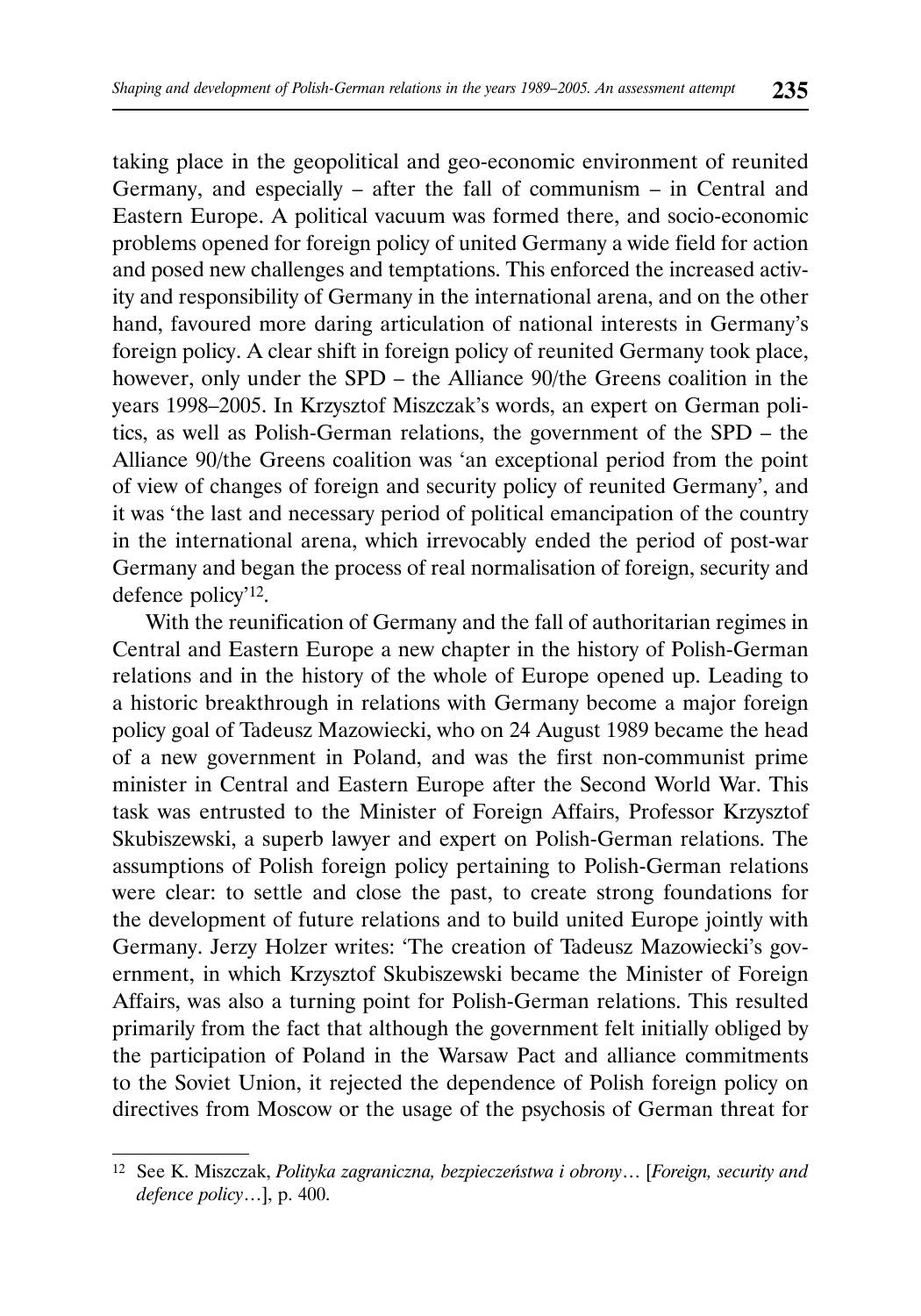the purpose of domestic policy, which had continued with bigger or smaller intensity during the whole period of communist reigns in Poland'13.

Assessing critically German policy of the Polish People's Republic, I would like to emphasise, however, that the policy of West Germany until 1970 and also later until 1990 did not facilitate abandoning of distrust and did not encourage Poland to show increased willingness to agreement and common dialogue and full normalisation of relations. Architects of Bonn's eastern policy gave priority to political relations with the Soviet Union because of the role the Kremlin played in intricate tangle of German affairs. Germany's political strategy towards other countries of the Eastern bloc was a function of the West Germany's policy towards Moscow. The above rule for years prejudged the location of Polish affairs in the eastern policy of Bonn<sup>14</sup>.

Tadeusz Mazowiecki's government was the first among the governments of the Warsaw Pact which in 1989 advocated for the right of the German people to reunite and decide on their own fate on condition that reunited Germany will not threaten any other country. Taking the view that the reunification could be beneficial for Polish national interests and the state, the government also announced its readiness for Polish-German reconciliation on the moral level. In his first speech on 12 September 1989 Prime Minister Tadeusz Mazowiecki emphasised, among others, that 'We need a breakthrough in relations with Germany. Societies of the two countries have already gone much further than their governments. We are looking forward to clear development of economic relations and we want true reconciliation just like the one that took place between Germans and the French'15.

At the same time, the then German Chancellor Helmut Kohl recognised reconciliation with Poland as one of the main aims of German foreign policy. However, in Polish foreign policy in 1989 there also appeared proponents of

<sup>13</sup> See Holzer, J. Próba bilansu i oceny stosunków polsko-niemieckich w latach 1989 – 1995. [An assessment attempt of Polish-German relations in the years 1989–1995.] In: Holzer, J., Fiszer J.M. eds. *Stosunki polsko-niemieckie w latach 1970–1995*…, [*Polish-German relations in the years 1970–1995*…], p. 47.

<sup>14</sup> See Fiszer, J.M. 1998. Stosunki polsko-niemieckie w latach 1970–1989 – uwarunkowania i bilans. [Polish-German relations in the years 1970–1989 – conditions and an assessment.] In: Holzer, J., Fiszer J.M. eds. *Stosunki polsko-niemieckie w latach 1970*–*1995. Próba bilansu i perspektywy rozwoju.* [*Polish-German relations in the years 1970–1995. An assessment attempt and development prospects*.] Warszawa: Instytut Studiów Politycznych PAN, pp. 16–17. Cf. also: Gura, K. 1996. Preliminaria do układu Polska – RFN z 7 grudnia 1970 roku*.* [Preliminaries to the Polish – German treaty of 7 December 1970.] In: *Rocznik Polsko-Niemiecki*, vol. V., pp. 136–137.

<sup>15</sup> *Gazeta Wyborcza* 13 September 1989.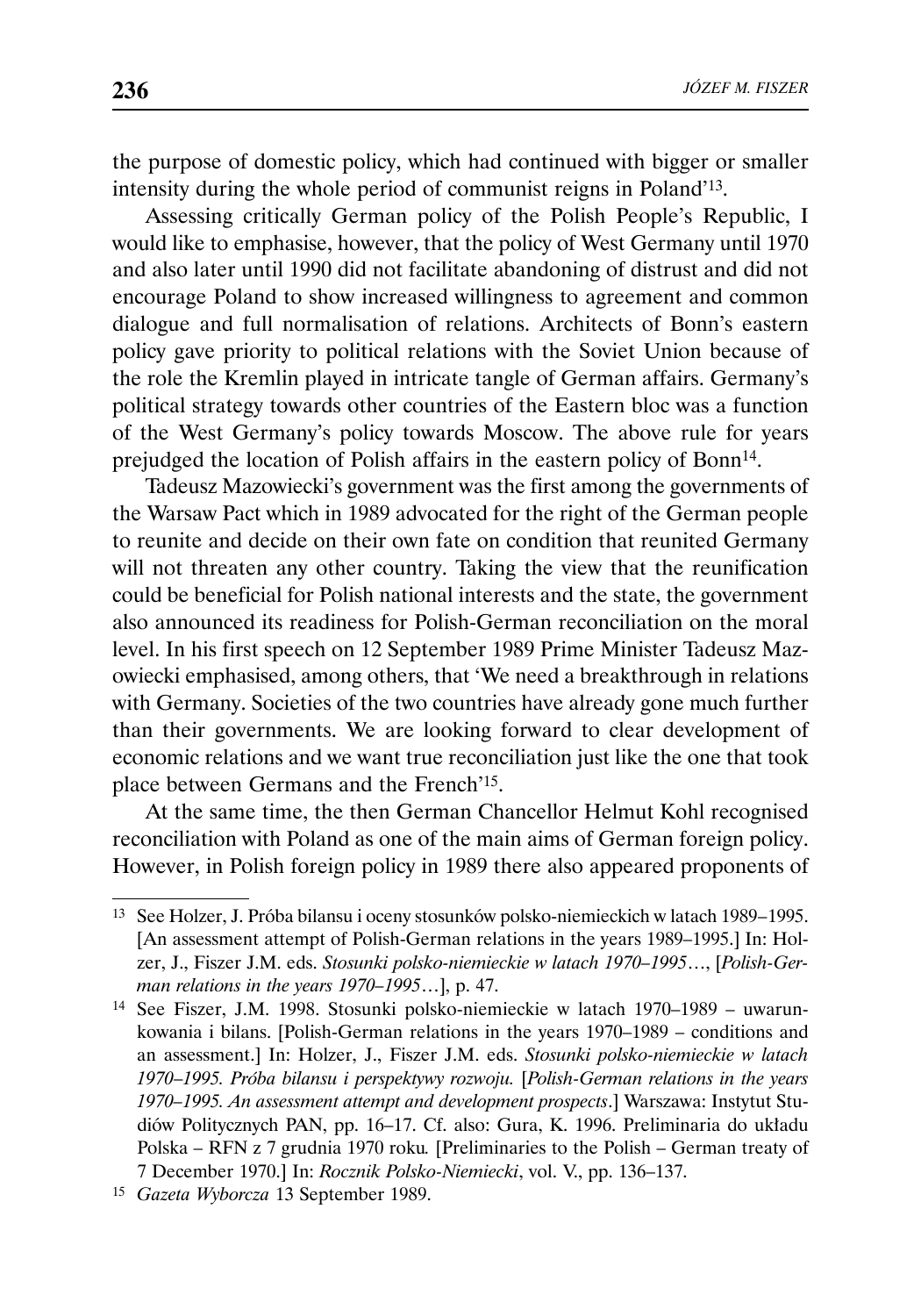the need to build a Polish-German community of interests, the implementation of which was conditioned by the definitive recognition of the Polish western border by reunited Germany<sup>16</sup>. For the Polish side an agreements of this type became all the more urgent because of the expected substantial economic aid from Germany in the processes of economic transformation which were to start soon<sup>17</sup>.

The Polish-German process of reconciliation and construction of the Polish-German community of interests began with the visit of Chancellor Helmut Kohl in Poland on 9–14 November 1989. This visit had an even symbolic importance as it coincided at the same time with a great event for Germany and Europe, which was the fall of the Berlin Wall. The meeting in Krzyżowa and the adopted joint statement was the prototype of a bilateral treaty. This was undoubtedly a success for both sides that favoured the further development of comprehensive relations between Poland and Germany18.

In the joint statement adopted on 14 November 1989, numbering as many as 78 points, both parties expressed the desire to create a new basis for mutual relations. It was stressed, among others, that 'the Polish People's Republic and the Federal Republic of Germany are aware of their special responsibility for the policy of peace, understanding and cooperation in the interest of the people and nations of Europe. (…) Bearing in mind the tragic and painful pages of history, they are determined to shape their relations with the future in mind, and thus set an example of good neighbourliness'<sup>19</sup>.

18 See Kuźniar, R. 2008. *Droga do wolności. Polityka zagraniczna III Rzeczypospolitej.* [*The road to freedom. Foreign policy of the Third Polish Republic*.] Warszawa: Wydawnictwo SCHOLAR, pp. 54–57; Moynahan, B. 2006. Jak upadał stary świat*.* [How the old world was falling.] *Forum*, no. 22/23 1 June-14 June 2006, pp. 5–11.

<sup>16</sup> See Fiszer, J.M. 1998. Stosunki polsko-niemieckie w latach 1970–1989 – uwarunkowania i bilans. [Polish-German relations in the years 1970–1989 – conditions and an assessment.] In: Holzer, J., Fiszer J.M. eds. *Stosunki polsko-niemieckie w latach 1970–1995. Próba bilansu i perspektywy rozwoju*, [*Polish-German relations in the years 1970–1995. An assessment attempt and development prospects*.] Warszawa: ISP PAN, p. 25.

<sup>17</sup> See Jacobson, H.A., Tomala, M. eds. 1992. *Warszawa – Bonn 1945–1991. Stosunki polsko-niemieckie. Analiza i dokumenty.* [*Warsaw – Bonn 1945–1991. Polish-German relations. The analysis and documents.*] Warszawa: PISM; Teltschik, H. 1991. *329 dni. Zjednoczenie Niemiec w zapiskach doradcy kanclerza.* [*329 days. The unification of Germany in the notes of a Chancellor's advisor.*] Warszawa: PISM.

<sup>19</sup> See Tomala, M. ed. 1996. *Na drodze do współpracy i przyjaźni. Warszawa – Bonn 1945 – 1995*. [*On the road to cooperation and friendship. Warsaw – Bonn 1945–1995*.] Warszawa: PISM, p. 167; Koćwin, L. 1992. *Dekada przełomu. Stosunki polsko-niemieckie od czerwca 1989 do czerwca 1991. Dokumenty – Materiały – Komentarze*. [*The*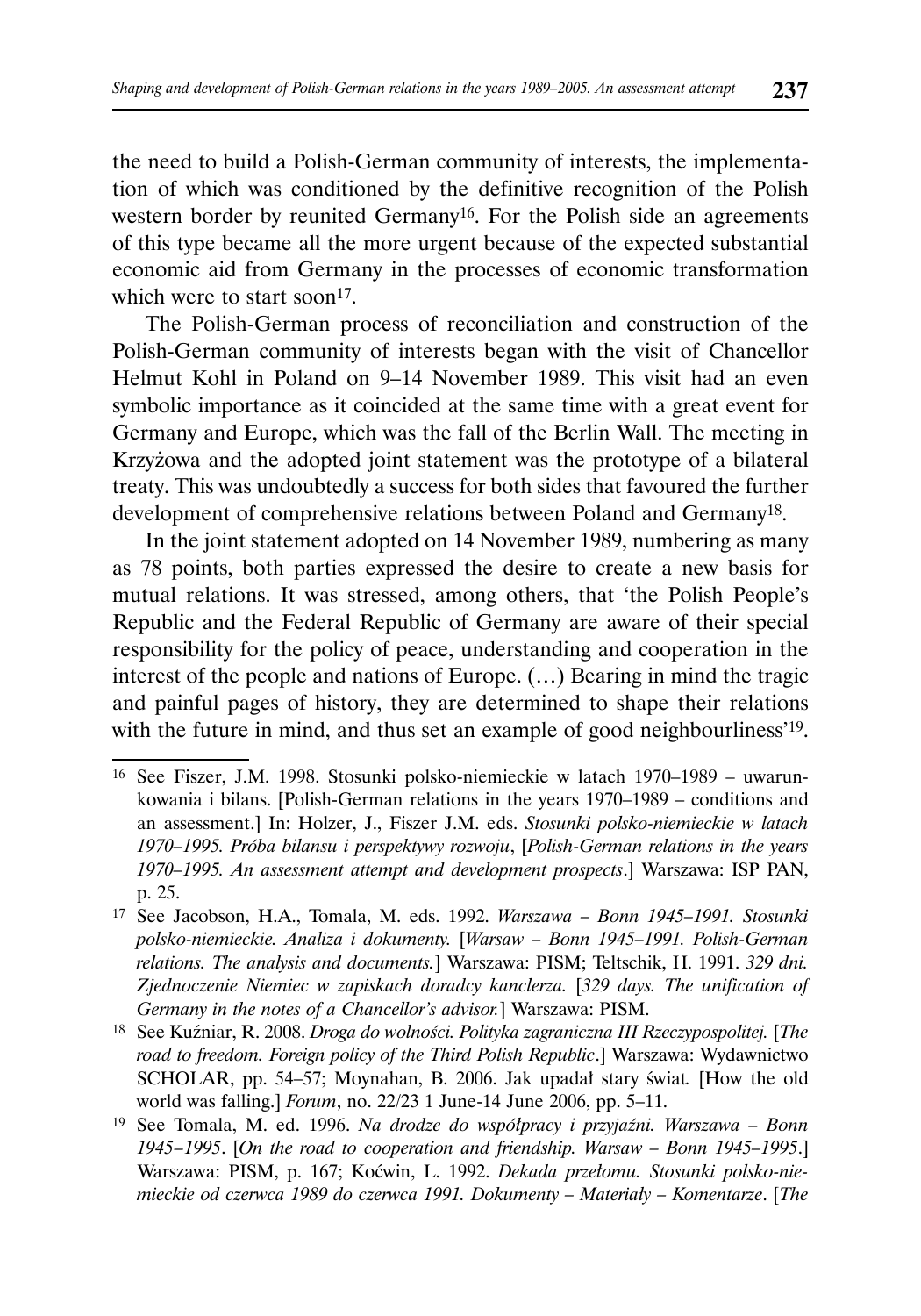In addition, the document contained an announcement of Prime Minister Mazowiecki's visit to Germany, as well as Federal President's to Poland, the establishment of contacts between the heads of selected ministries and the intensification of relations at the parliamentary level, and the introduction of regular consultations of foreign ministers. The German side pledged to support Polish economic reforms and supported Polish efforts to obtain loans from the World Bank and the International Monetary Fund. On the other hand, Poland for the first time admitted here that on its territory there were people and groups of 'German origin' or admitting to the German 'language, culture or tradition'20.

Due to the rapid process of the reunification of Germany, which started after 9 November 1989, and which was also supported by Poland, the issue of the final recognition of the border on the Oder and Lusatian Neisse by Germany gained in importance for our country. 'The Treaty between the Polish People's Republic and the Federal Republic of Germany concerning the basis for the normalisation of their mutual relations', signed in 1970, recognised this border only until the conclusion of a peace treaty with the reunited German state (the GDR recognised this border in 'The Agreement between the Polish Republic and the German Democratic Republic concerning the demarcation of the established and the existing Polish-German state frontier' (called the Treaty of Görlitz) which the GDR and Poland signed already in 1950 and in the agreements concluded for its implementation and amending21. This issue was very controversial because the German side was not initially inclined to final recognition of this border. Poland wanted to sign relevant treaties separately with the Federal Republic of Germany and the German Democratic Republic before their unification, but it turned out to be impossible because Chancellor Helmut Kohl did not accept such a solution. In exchange for the recognition of the Polish western border he demanded that the Polish government abandon efforts for reparations, grant the rights

*breakthrough decade. Polish-German relations from June 1989 to June 1991. Documents – Materials – Comments*. ] Wrocław: Wydawnictwo Uniwersytetu Wrocławskiego, pp. 122–125.

<sup>20</sup> See Cziomer, E. Rozwój stosunków politycznych między Polską a RFN w latach 1989–1995. [The development of political relations between Poland and the Federal Republic of Germany in the years 1989–1995.] In: Holzer, J., Fiszer, J.M. eds. *Stosunki polsko-niemieckie w latach 1970–1995*… [*Polish-German relations in the years 1970–1995*…], p. 31.

<sup>21</sup> See Sułek, J. 2011. Historia powstania traktatu dobrosąsiedzkiego RP-RFN z 17 czerwca 1991 roku. [The history of the RP-FRG neighborly treaty of 17 June 1991.] In: *Przegląd Zachodni*, no. 2, p. 14.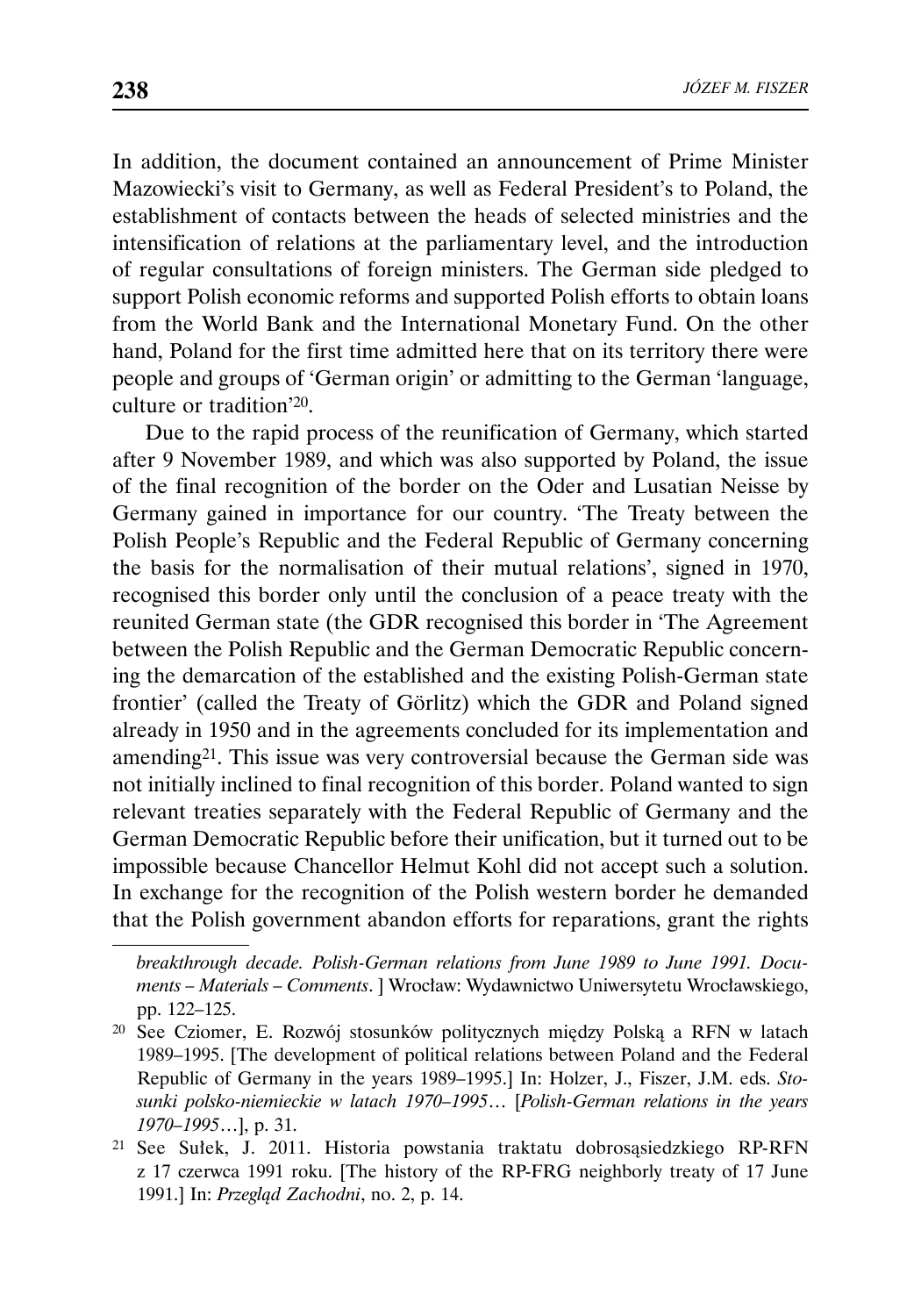of the German minority living in Poland. In addition, the German side did not agree to Polish participation in the talks in the framework of the conference '2+4' on the 'external aspects of the establishment of German unity, including the security problems of the neighbouring countries'22.

The behaviour of Chancellor Kohl provoked a wave of criticism in Poland. As is clear from the documents recently declassified by the Polish Ministry of Foreign Affairs relating to the reunification of Germany, Poland was disappointed with the attitude of the German Chancellor who supported Mazowiecki's government but for a long time refused to recognise the Polish western border. The distrust was fuelled by the fact that Helmut Kohl steered a middle course in this issue. On the one hand, he assured the Polish government that Germany had no claims to the Polish territory, and on the other hand, for example at the congress of the Federation of Expellees said that 'German legal positions' were in force, i.e. that after the reunification of Germany the issue of the border would return. The reunification plan presented by Kohl in late November 1989 also did not mention the borders<sup>23</sup>.

Finally the Germany reunification plan was adopted at the International Conference  $2+4$ ', the sessions of which were attended by foreign ministers of four powers, members of the former anti-Hitler coalition, i.e. the United States, the UK, France and the Soviet Union as well as the FRG and the GDR. In some of its meetings concerning Poland, also a Polish delegation participated. During this conference, the Federal Republic of Germany agreed to the treaty, final recognition of its eastern border on the Oder and Lusatian Neisse. Also 'the Treaty on the final settlement with respect to Germany' signed on 12 September 1990 in Moscow within the framework of the conference, also called the 'two plus four treaty', or the 'reunification treaty', contained a statement that reunited Germany would confirm this border. This treaty was also of great importance for the further process of the reunification of the two German states and for foreign policy of reunited Germany. The 'two plus four treaty' is considered today a masterpiece of

<sup>22</sup> See Cziomer, E. Rozwój stosunków politycznych między Polską a RFN… [The development of political relations between Poland and the Federal Republic of Germany…] In: Holzer, J., Fiszer, J.M. eds., p. 31; Romaniec, R. Trudna droga do traktatu*.* [A difficult road to the treaty. ] Available at: www.dw.de

<sup>23</sup> See Wieliński, B.T. 2015. Baliśmy się zjednoczenia Niemiec. [We were scared of the reunification of Germany.] *Gazeta Wyborcza* 2 October 2015, p. 8. See also: Fiszer, J.M. 1992. *Proces jednoczenia Niemiec po "jesieni ludów 1989" i jego specyficzne cechy*. [*The process of reunification of Germany after the 'Autumn of Nations 1989' and its specificity*.] Warszawa: ISP PAN.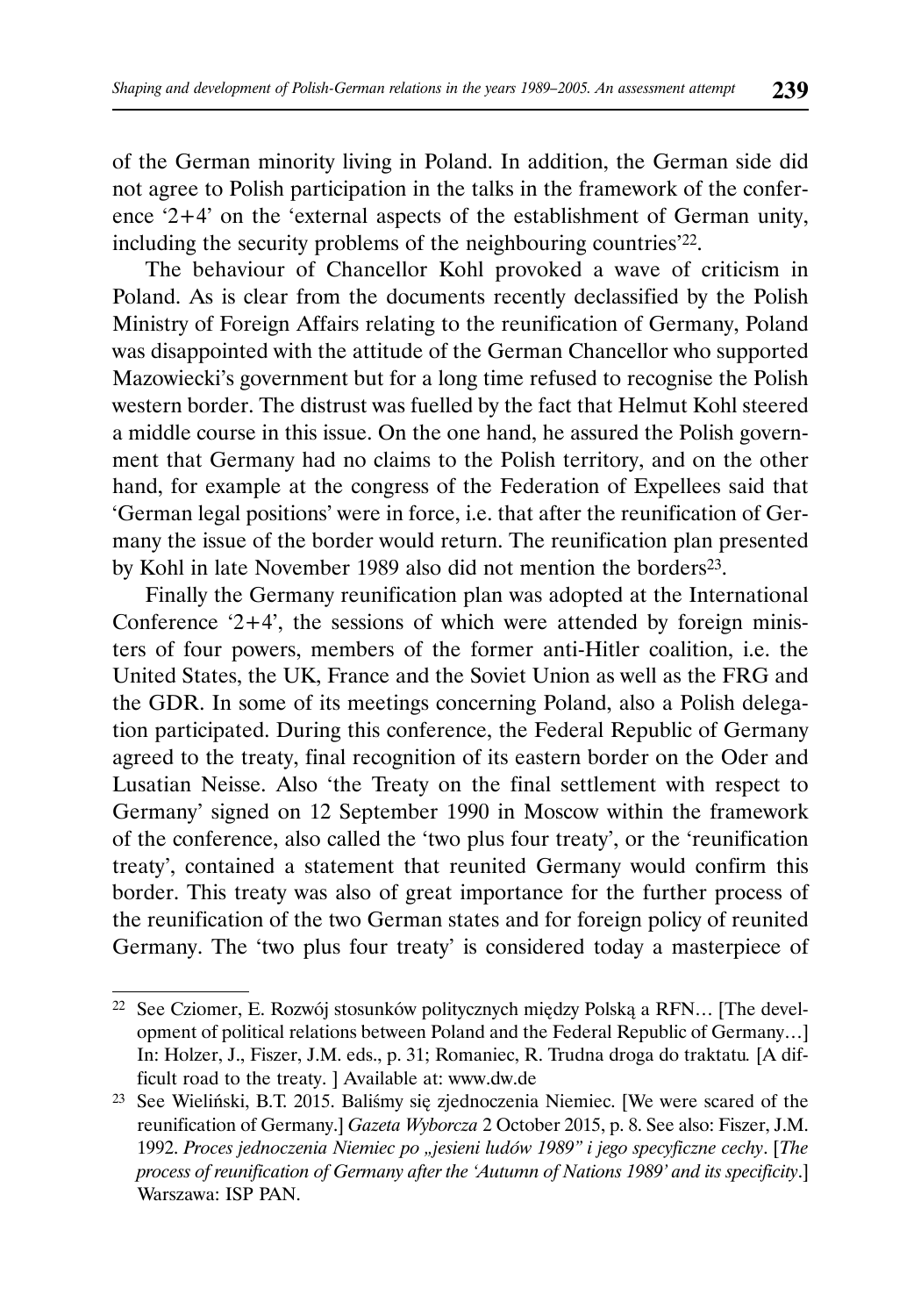diplomacy. It was the result of several months of an extremely complex negotiation marathon, during which there were many meetings of heads of state and governments and foreign ministers of the countries participating in the 'two plus four' negotiations in Bonn, East Berlin, Paris and Moscow24.

I would like to recall here that under that 'reunification treaty' Germany became a sovereign state, equated in its status with other European countries. The resignation of the four great powers under Article 7 'from their rights and duties towards Berlin and Germany as a whole' was not just a rhetorical expression<sup>25</sup>. In this way, the German state was given, without limitation, the right to independently determine its foreign policy – in accordance with the obtained sovereignty. This was of great importance for Germany. The sense of power and position of Germany in international relations grew, and the external perception of the German state also changed. Undoubtedly, in this way, Europe agreed to the emergence of a new centre of influence, radically changing the existing balance of power in the European arena. Moreover, the consent of the four great powers to independent shaping of foreign policy of reunited Germany gave it the right to choose alliances and international organisations. Article 6 of the reunification treaty of 12 September stated unequivocally that 'this treaty does not violate the right of reunited Germany to belong to alliances with all the ensuing rights and obligations'26.

Parallel to the conference, '2+4' Polish-German talks were held on the issue of the final recognition of our western border. Initially, both countries sought to conclude a comprehensive treaty that would regulate besides the border issue also other issues concerning bilateral relations between the two countries after the reunification of Germany. Eventually it was decided that two treaties would be prepared, which, however, would be ratified together. In November 1990, when Helmut Kohl and Tadeusz Mazowiecki met again, the treaty concerning the borders had already been agreed<sup>27</sup>.

<sup>24</sup> See Teltschik, H. 1991. *329. Tage. Inneransichten der Einigung.* Berlin; Barcz, J., Tomala, M. 1992. *Polska – Niemcy: dobre sąsiedztwo i przyjazna współpraca*. [*Poland – Germany: good neighbourliness and friendly cooperation*.] Warszawa: PISM; Barcz, J. 1994. *Udział Polski w konferencji "2+4". Aspekty prawne i proceduralne.* [*The participation of Poland in the '2+4' conference. Legal and procedural aspects*.] Warszawa: PISM; Strobel, G. 1996. Der Normalisierungsprozes zwischen Polen und Deutschland. In: *Zeitschrift für politische Bildung*, no. 2, pp. 4–21.

<sup>25</sup> See Barcz, J. 1991. *Polska – Niemcy. Dobre sąsiedztwo i przyjazna współpraca.* [*Poland – Germany: good neighbourliness and friendly cooperation*.] Warszawa: PISM, pp. 5–12. <sup>26</sup> *Ibidem*, p. 7.

<sup>27</sup> See Sułek, J. Historia powstania traktatu dobrosąsiedzkiego RP-RFN… [The history of the RP-FRG neighborly treaty…], p. 33; Cziomer, E. Rozwój stosunków politycz-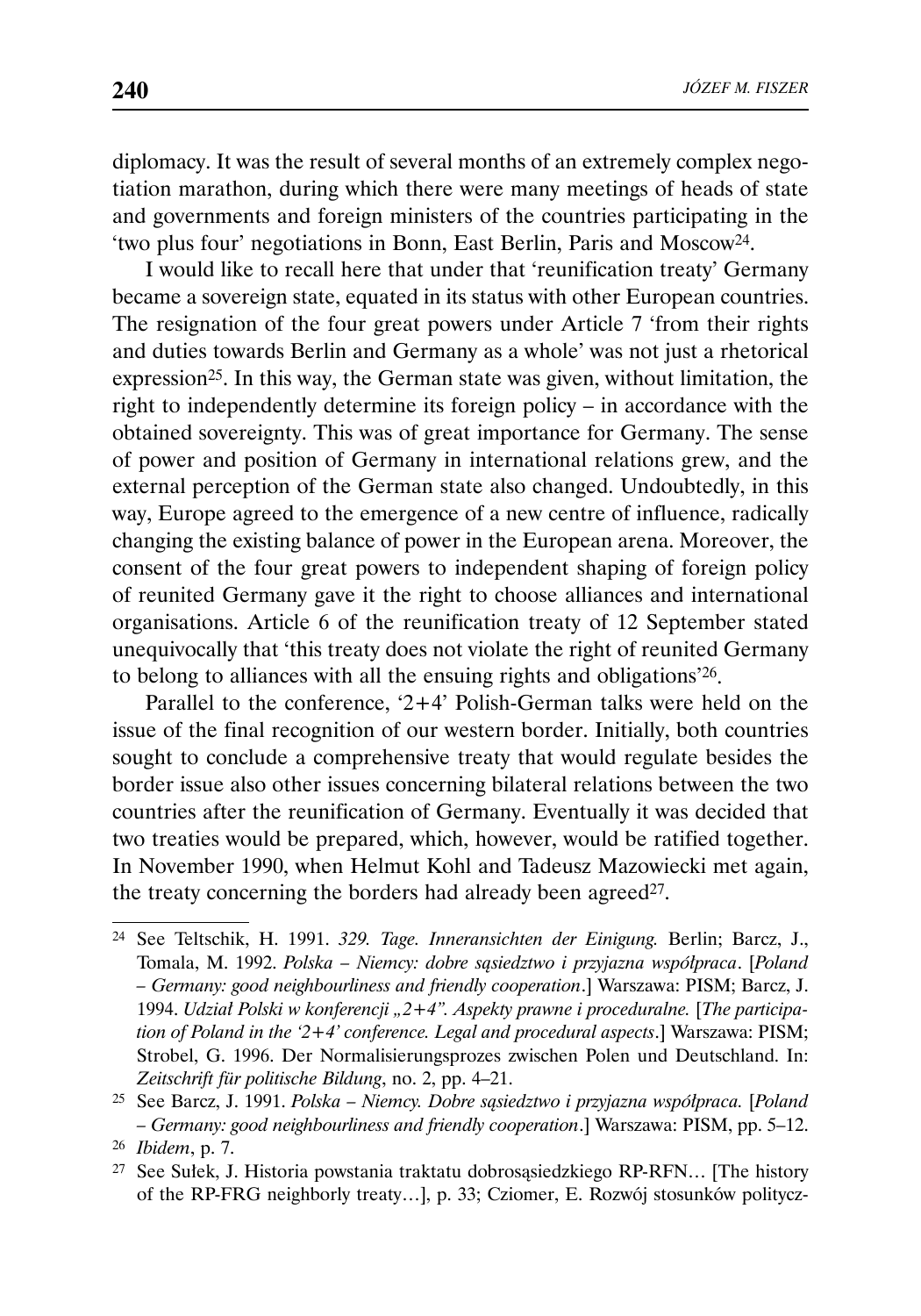Finally, the 'Treaty between the Polish Republic and the Federal Republic of Germany on the confirmation of the frontier existing between us' was signed by the foreign ministers Krzysztof Skubiszewski and Hans-Dietrich Genscher on 14 November 1990 in Warsaw. This document, consisting of a preamble and four articles finally confirmed the course of the Polish-German border on the Oder and Lusatian Neisse and closed the way for further speculation on this subject28. In the preamble of the treaty both parties stressed that they would strive for reconciliation between the two nations and expressed their willingness to work towards a 'European peace order' in which borders are not the reason for discord between states, and become a guarantor of lasting peace and freedom on the European continent.

The signing and implementation of the treaty confirming the border between Poland and Germany marked a breakthrough in the process of normalisation of mutual relations and building of foundations for cooperation in all areas of life between Germany and Poland. According to earlier agreements, after the conclusion of the border treaty, work on a second treaty that would regulate the issues of peaceful coexistence between the two countries after Poland's regained sovereignty and the reunification of Germany accelerated. Negotiations over it took place in 1990–1991. There were six rounds of negotiations, which took place in Bonn and Warsaw. The German side first of all sought to regulate matters concerning the German minority in Poland and the priority of the Polish side was to gain international support for our aspirations of integration with Euro-Atlantic structures and debt reduction. Finally, the treaty was signed on 17 June 1991 in Bonn29.

nych między Polską a RFN… [The development of political relations between Poland and the Federal Republic of Germany…], pp. 34–35.

<sup>28</sup> See *Traktat między Rzecząpospolitą Polską a Republiką Federalną Niemiec o potwierdzeniu istniejącej między nimi granicy.* [*The treaty between the Federal Republic of Germany and the Republic of Poland on the confirmation of the frontier between them*.] In: Dz. U. 1992, no. 14, item 54.

<sup>29</sup> See *Traktat między Rzecząpospolitą Polską a Republiką Federalną Niemiec o dobrym sąsiedztwie i przyjaznej współpracy*. [*The treaty between the Federal Republic of Germany and the Republic of Poland on the confirmation of the frontier between them*.] In: Dz. U. 1992, no. 14, item 56. See also: Cziomer, E. Rozwój stosunków politycznych między Polską a RFN… [The development of political relations between Poland and the Federal Republic of Germany…], p. 34; Barcz, J. 2007. Podstawy prawne stosunków Polski z zjednoczonymi Niemcami. [Legal bases of the relations of Poland with united Germany.] In: Góralski W.M. ed. *Polska – Niemcy 1945–2007. Od konfrontacji do współpracy i partnerstwa w Europie. Studia i dokumenty*. [*Poland – Germany 1945–2007.*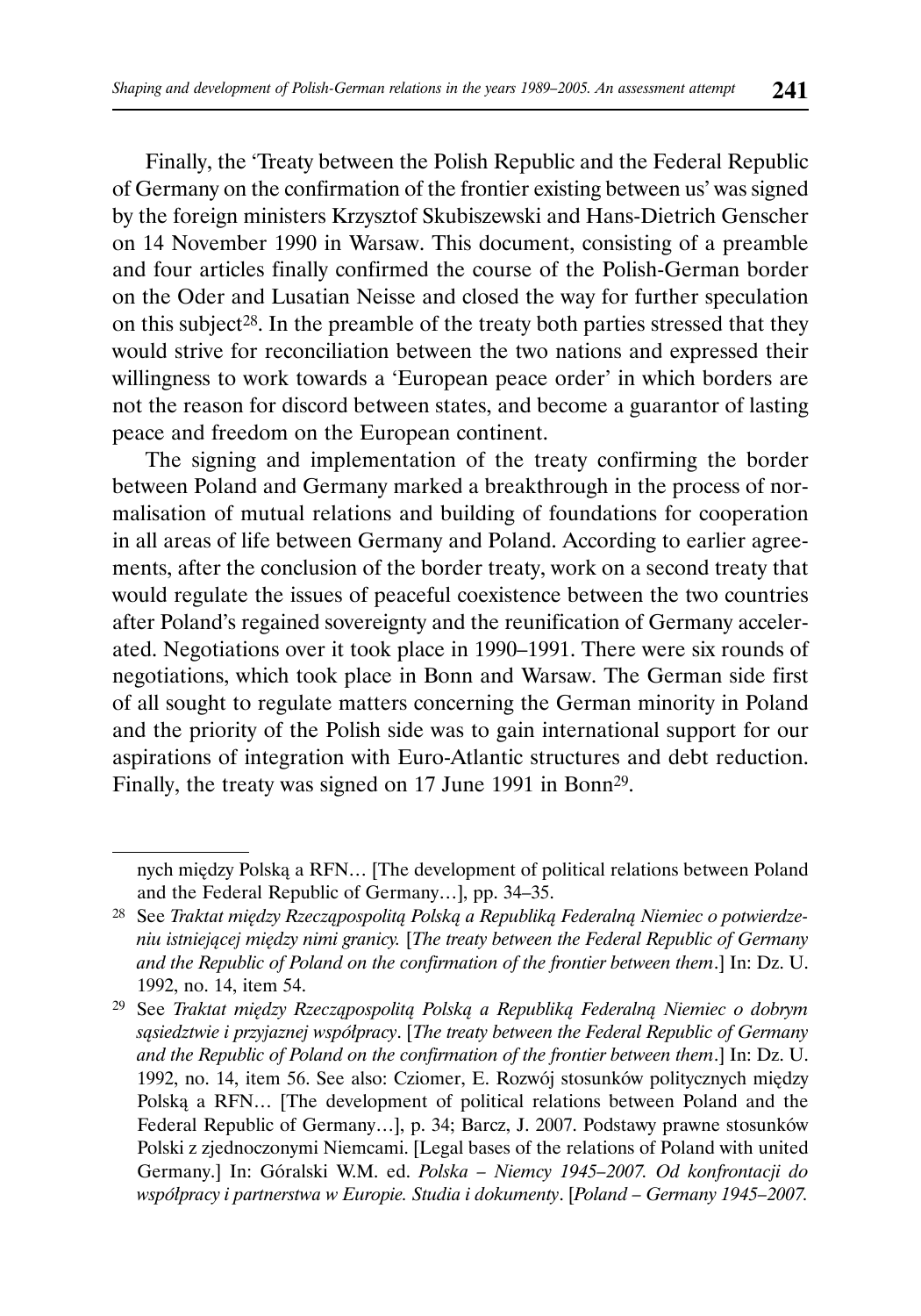The treaty between Poland and Germany on good neighbourhood and friendly cooperation, the 25th anniversary of which will be celebrated in June 2016, is preceded by the preamble, which refers not only to history, but also to the common interests and the need to overcome divisions in Europe and to ensure its security. It is followed by as many as 38 articles. The first of them talks about the need for peaceful cooperation and consultations at various levels. In article eight there is a very important statement for Poland that Germany will support Polish efforts for the membership in the European Communities. Subsequent articles emphasise the need to develop economic cooperation between the two countries, the issues of regional cooperation, environmental protection and others. For Germany article twenty was of particular importance, giving Poles of German origin a minority status. From the beginning of the negotiations this issue was a priority for the German side. Further, among other things, the issues of cultural cooperation and care for places of worship are mentioned. Moreover, in the treaty both parties agreed to strengthen cooperation in the framework of international organisations30.

Both treaties discussed above were ratified together by the Polish Sejm and the German Bundestag in October 1991 and in January 1992 after being signed by the presidents of both countries they entered into force. The border treaty of 1990 closed a painful chapter in the history of Polish-German relations, and the treaty on good neighbourliness of 1991 opened a new chapter in relations between the two countries. Both countries then entered on the path of reconciliation and building of the Polish-German community of interests31.

Democratic Poland and reunited Germany became sovereign states again, and at the same time direct neighbours. Systemic contradictions and ideologi-

*From confrontation to cooperation and partnership in Europe. Studies and documents.*] Warszawa: PISM, pp. 151–152.

<sup>30</sup> *Ibidem*.

<sup>31</sup> See more on this topic in: Stolarczyk, M. 1997. Niektóre problemy w stosunkach polsko-niemieckich w pierwszej połowie lat dziewięćdziesiątych. [Selected problems in Polish-German relations in the first half of the nineties.] In: Dobrowolski, P. ed. *Stosunki polsko-niemieckie w okresie przemian ustrojowych w Polsce. Wybrane problemy.*  [*Polish-German relations in the period of systemic transformation in Poland. Selected problems*.] Katowice: Uniwersytet Śląski, pp. 14–16; Fiszer, J.M. 1996. Rozwój stosunków polsko-niemieckich po roku 1989 i ich znaczenie dla integracji Europy. [The development of Polish-German relations after 1989 and their meaning for the integration of Europe.] In: *Rocznik Polsko-Niemiecki*, vol. V, p. 15–172; Malinowski, K. 1997. *Polityka Republiki Federalnej Niemiec wobec Polski 1982–1991.* [*The Federal Republic of Germany's policy towards Poland*.] Poznań: Instytut Zachodni.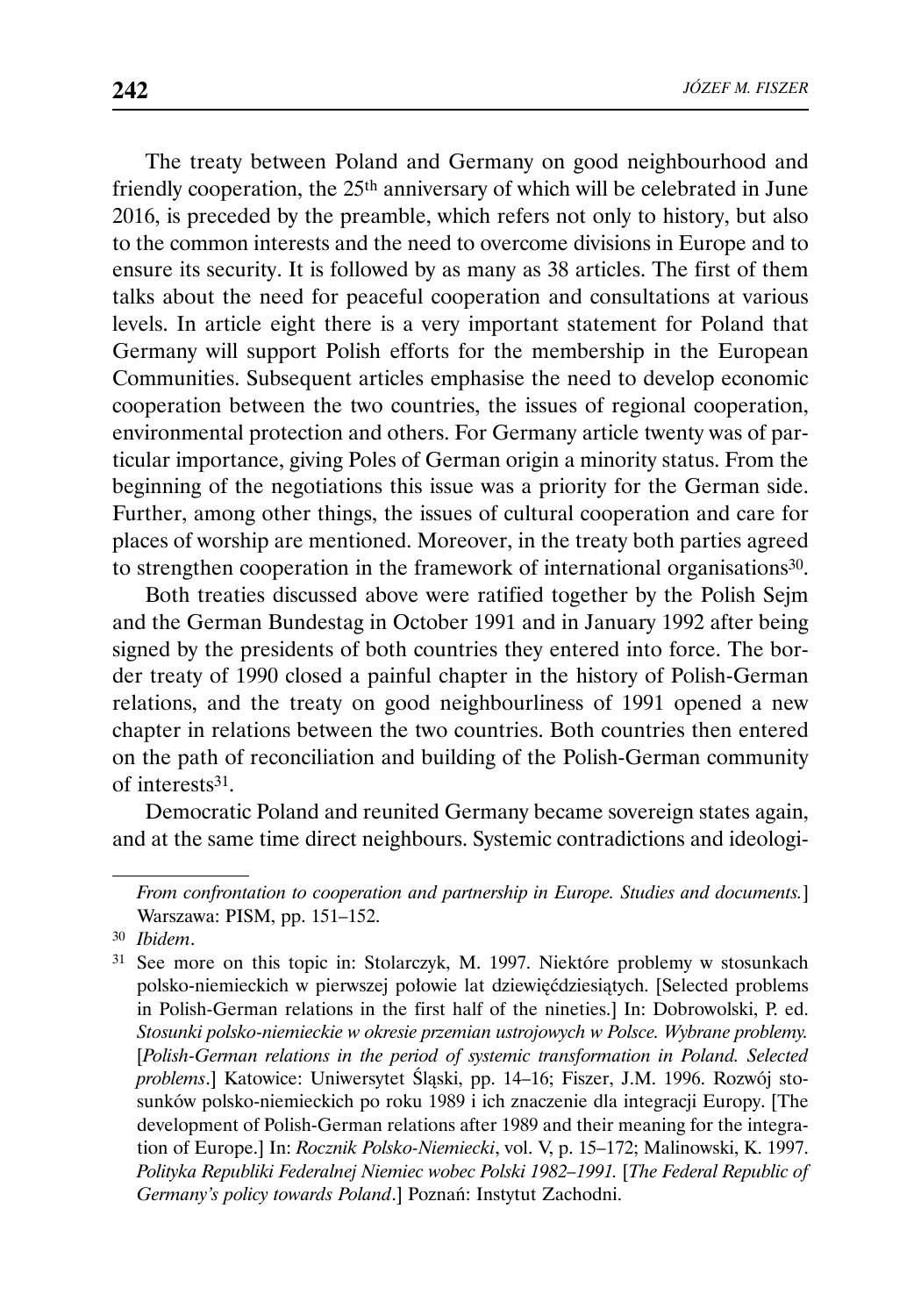cal barriers disappeared from Polish-German relations. Also, the problems of borders and minorities lost their previous importance, especially after Polish accession to the European Union, which Germany supported. Of course it must be mentioned here that Poland failed to negotiate the status of a national minority for over a million Polish people living in Germany, while the German government negotiated such status for a group of half a million Germans living in Poland. The signing of both treaties, however, required from both countries to accept a difficult compromise in the name of higher reasons. In summary, despite some shortcomings in the second of these treaties, their signing was a milestone in Polish-German relations and enabled their further development in the new, post-communist and post-Cold War international reality. As a result, these relations entered into a new phase, covering in the following years other planes as well, which led to the especially rapid development of economic, cross-border, scientific and cultural cooperation as well as on international forums.

Generally speaking, it can be argued that in Polish-German relations the years 1989–1998 were a time of a great breakthrough, a process of building new treaty foundations, and also a time of rapprochement and reconciliation between the two nations. In this regard symbolic gestures and events were very important here too. The historic visit of Chancellor Helmut Kohl to Poland in November 1989 should be recalled, when the now famous conciliatory 'gesture from Krzyżowa' took place and also the announcement with Polish Prime Minister Tadeusz Mazowiecki of the above mentioned 'joint statement'. This process could be implemented and accelerate after the countries of Central and Eastern Europe enslaved by the USSR regained sovereignty, and thanks to the reunification of Germany. These countries obtained the possibility of creating independent domestic and foreign policies.

In order to 'return' to Europe and to enter the Euro-Atlantic structures, Poland after 1989 had to not only transform the political system, based on the free market and the rule of law, but also properly arrange relations with its neighbours in the new international realities. Especially with Germany, where two ideologically opposed countries transformed into a single state according to the standards of the Federal Republic of Germany, which for years questioned the legality of the Polish western border. Despite some controversy over its recognition by some political circles in Germany, this issue was definitively closed by the conclusion of the above mentioned border treaty in 1990. The affirmation of the legality of the Oder-Neisse border by the German side was of great importance for Poland, as it signified the integrity and inviolability of its territory. In addition, by implementing the assumptions of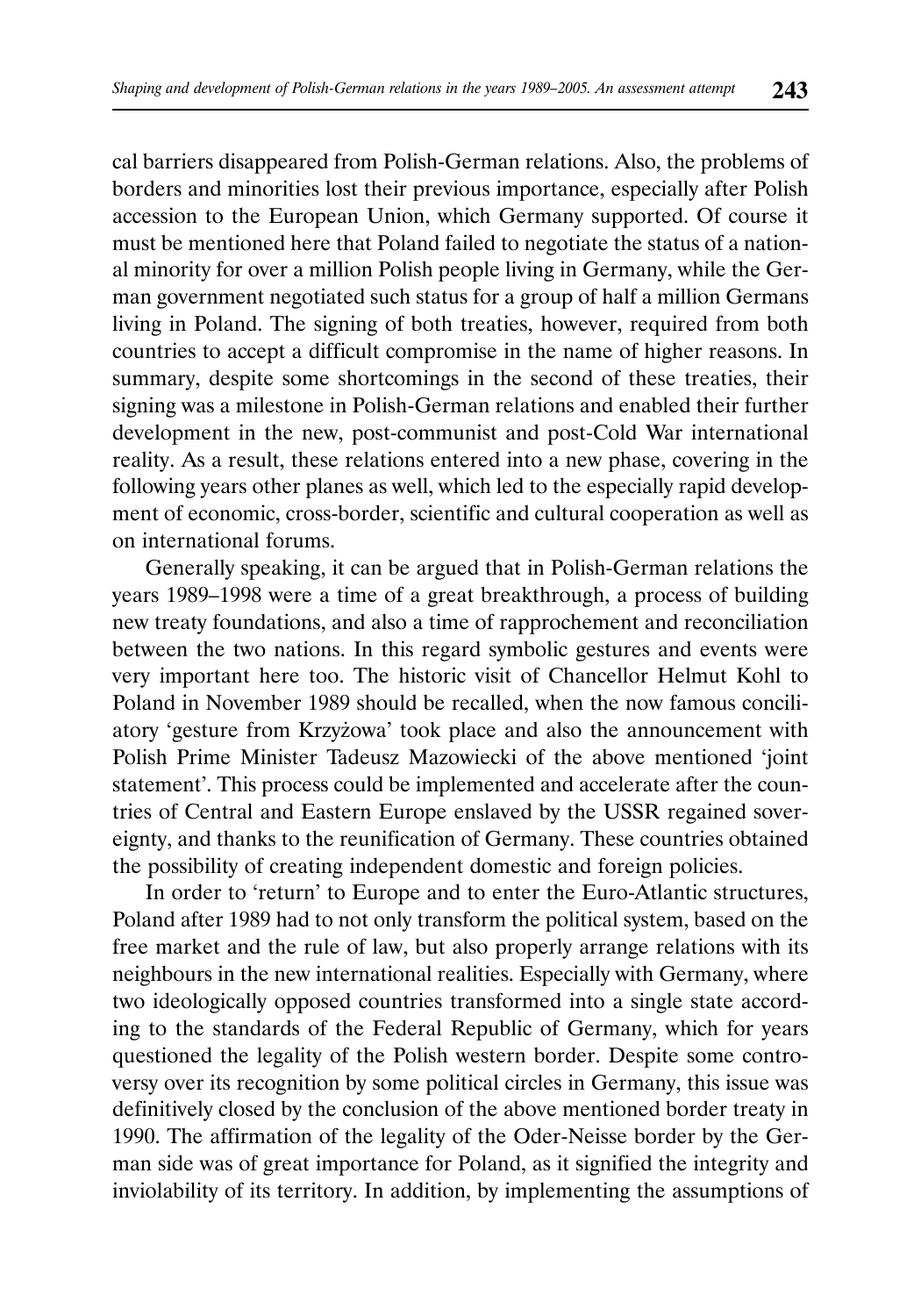the border treaty, both Poland and Germany expressed their willingness for mutual understanding and reconciliation and readiness to contribute to the 'European peace order'.

As already mentioned, the treaty on friendly cooperation and good neighbourliness of 1991 was formulated in a similar vein. Three agreements were enclosed to it: on regional and border cooperation, supported by the facilitation of the border traffic (under agreements of 1991 and 1992.). The leitmotif for the signatory countries became the closure of difficult cards of the past and return to the good tradition of bilateral relations, while building united Europe based on human rights and democracy and the social market economy. In addition, Poland and Germany committed themselves to renouncing force in their mutual relations and expressed their adherence to the development of good neighbourly relations in the spirit of friendship, respect and mutual understanding.

The implementation of the assumptions contained in these treaties and agreements created a new political-legal framework for the development of Polish-German relations of a new type, and served their improvement, as evidenced by their growing intensification at the political and social level in the years 1989–1998, although Chancellor Kohl visited democratic Republic of Poland only in 1995, i.e. five years after the meeting with Prime Minister T. Mazowiecki. Undoubtedly this fact went beyond the realm of the protocol and resulted from the lack of political stability in Poland and certain differences in the functioning of the political system of both countries. At that time regular consultations of foreign ministers and meeting of heads of all the major departments were very important as they served the concretisation of cooperation in all fields on the basis of specific contracts and agreements. Parliamentary cooperation, supporting government contacts, also developed successfully. On the other hand, party contacts played a relatively smaller role due to differences in the functioning of party systems in both countries. German parties did not in fact have suitable and direct Polish partners. The above gap was filled to a certain extent by German political foundations close to the leading parties, which opened their representative offices in Poland – of Konrad Adenauer (CDU), Friedrich Ebert (SPD), Friedrich Naumann (FDP) and the Hans Seidel (CSU), which maintained lively contacts with individual groups and parties and opinion forming circles in Poland32.

<sup>32</sup> See Cziomer, E. Rozwój stosunków politycznych między Polską a RFN… [The development of political relations between Poland and the Federal Republic of Germany…], pp. 4–45; Dobraczyński, M. ed. 1996. *Niemcy-Polska-Rosja. Bezpieczeństwo europejskie i współpraca społeczeństw.* [*Germany-Poland-Russia. European security and cooperation*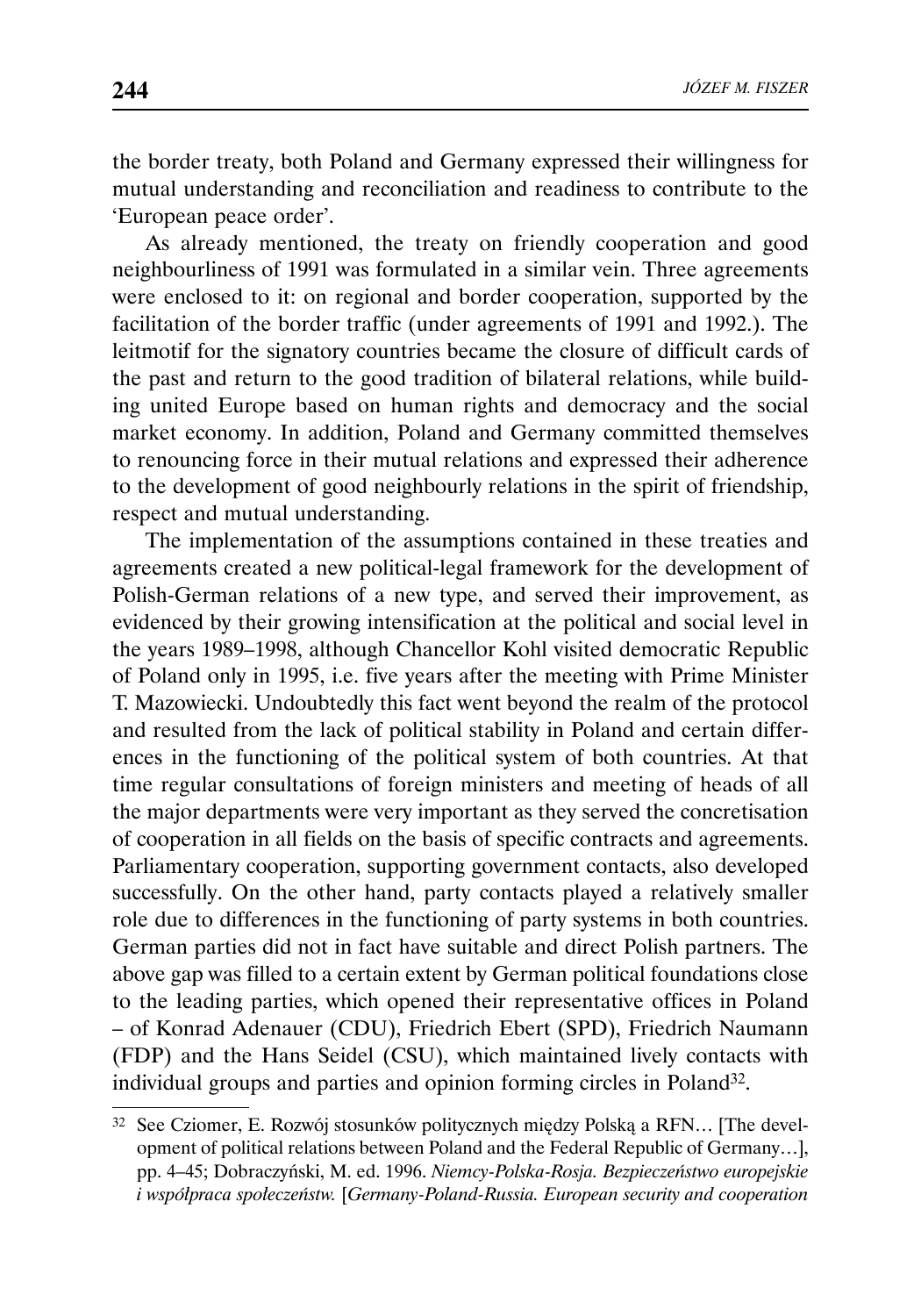In the years 1989–1998 regional and cross-border cooperation between Poland and Germany also rapidly developed, while political contacts between federal states and Polish provinces for various reasons were not particularly intense. It stemmed from the different nature of politico-administrative structures between the two countries, as well as the competences of the executive and parliaments.

Analyzing the political effects of Polish-German relations in the nineties of the twentieth century we should also mention the extension of bilateral cooperation in the direction of multilateral cooperation within the Polish-German-Danish military contingent, or with the participation of France in the framework of the Weimar Triangle, which preceded the Polish membership in NATO and the European Union. Especially in the context of Polish aspirations and efforts for the accession we should draw attention here to the Euro-Atlantic direction of Polish-German cooperation. Without the support of Germany, which was de facto an 'advocate' of Poland in the accession negotiations with both NATO and the European Union, Warsaw's efforts might have been significantly delayed in time, and its possible adoption might have taken place on less favourable terms<sup>33</sup>.

Summarising the effects of Polish-German relations in the years 1989 – 1998, we should emphasise their intensification visible at that time in all spheres of life. As a result, in 1995 these relations were defined both in Poland and in Germany as excellent and the Polish and German press wrote that they aroused hope and well served both countries and entire post-communist Europe. There was no indication that they will change with Germany Chancellor Helmut Kohl's departure from the political scene and after the transfer of power in 1998 to the Social-Democratic – the Greens coalition, headed by Social Democrat Gerhard Schröder.

*of societies*.] Warszawa; Tomala, M. 1996. Realizacja traktatu między Rzecząpospolitą Polską a RFN o dobrym sąsiedztwie i przyjaznej współpracy z 17 czerwca 1991 r. [The implementation of the Polish-German treaty of good neighbourliness and friendly cooperation of 17 June 1991.] In: *Zeszyty Niemcoznawcze*, no. 1. Warszawa: PISM, pp. 77–104; Pflüger, F., Lipscher, W. ed. 1994. *Od nienawiści do przyjaźni. O problemach polsko-niemieckiego sąsiedztwa*. [*From hatred to friendship. About the problems of Polish-German neighbourliness.*] Warszawa: ISP PAN.

<sup>33</sup> See Michałowski, S. 2002. Nowa jakość w stosunkach z Niemcami. [New quality in the relations with Germany.] In: Kuźniar, R., Szczepanik, K. ed. *Polityka zagraniczna RP 1989–2002.* [*Foreign policy of the Republic of Poland 1989–2002*.] Warszawa: Wydawnictwo ASKON, pp. 145–147; Sulowski, S. ed. 2002. *Polska-Niemcy – nadzieja i zaufanie.*  [*Poland-Germany – hope and trust*.] Warszawa: Fundacja Politeja.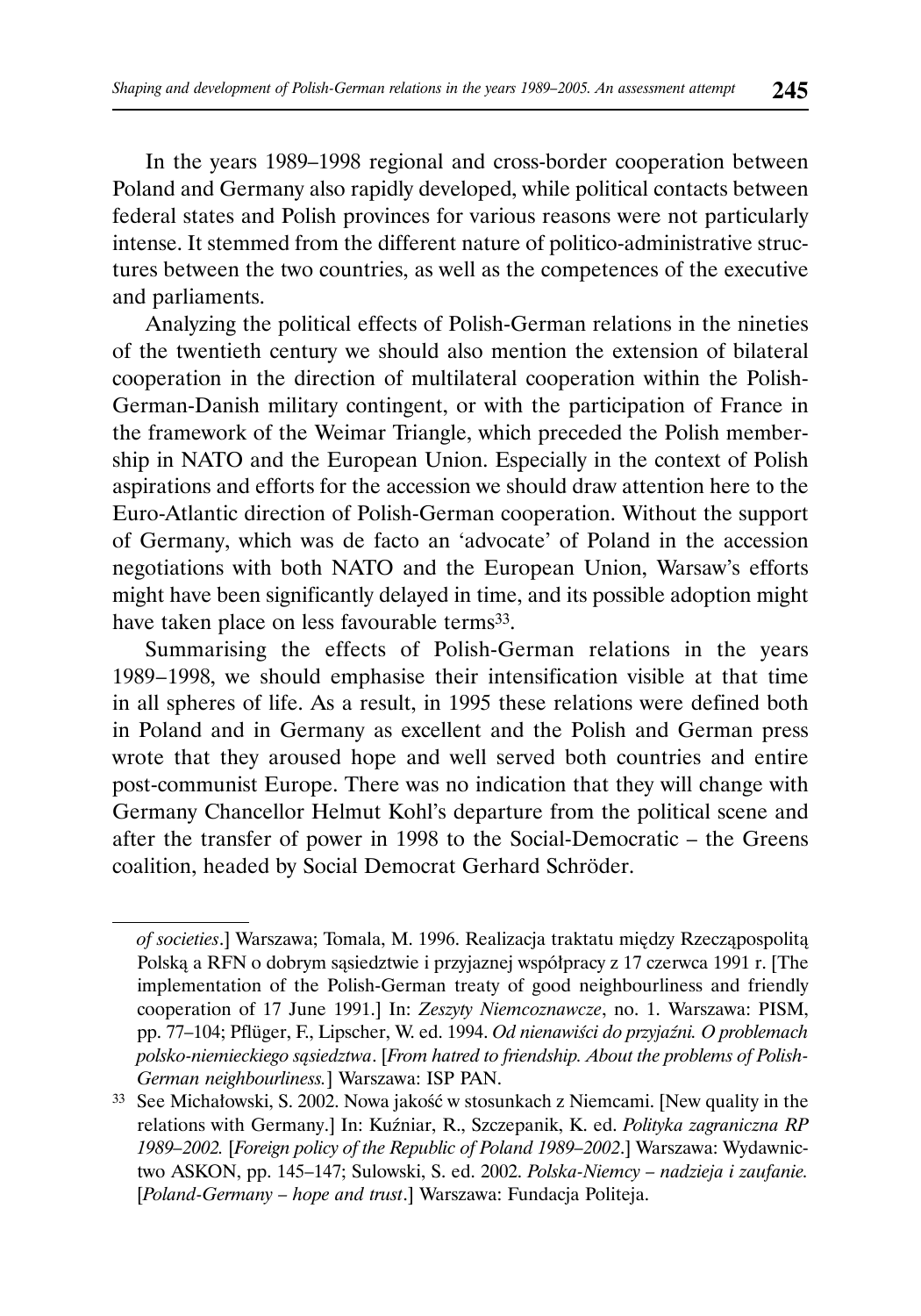Gerhard Schröder is undoubtedly an attention worth man mainly because of the great success he achieved without any financial support or patterns learned at home which would help him in his political career. His determination, fight against poverty he experienced in his youth and diligence shaped his character, making him a responsible man and an efficient politician<sup>34</sup>. It seemed that Social Democrat Schröder would easily find a common language with the post-communists (SLD) led by Leszek Miller and President Aleksander Kwaśniewski and the Peasant Party (PSL) which ruled in Poland at that time and would continue comprehensive cooperation between Germany and Poland. That did not happen, and I write about the reasons for changes in Polish-German relations in 1998–2005 in the second part of this study.

# 2. POLISH-GERMAN RELATIONS IN 1998–2005 – CONTINUITY AND CHANGE

In late summer and autumn of 1998 the German political scene became an arena of a fierce election campaign which ended on 27 September in the parliamentary election, which brought victory for the Social Democrats and defeat for the Christian Democrats and the Liberals. Searching for the causes of the electoral defeat of the Christian Democrats, it was pointed primarily to inefficient social policy, manifested by rising unemployment and the 'fatigue' of voters with sixteen-year government of Helmut Kohl, who after losing the election resigned from being the chairman of the CDU. Chancellor Kohl was not a supporter of radical changes which had been awaited by German society for a long time. In the late nineties Helmut Kohl's government ceased to be the guarantor of social security in reunited Germany, which resulted in the growing number of people dissatisfied with the direction of change after 1990 both in the east and the west of Germany35.

On the other hand, Gerhard Schröder spoke mainly about the need to introduce changes and drew attention to social, economic issues, fighting unemployment, the need for technological progress and development of edu-

<sup>34</sup> See Anda, B., Kleine, R. 2002. *Gerhard Schröder. Eine Biographie.* München; Łoś, R. 2008. *Gerhard Schröder. Blaski i cienie władzy.* [*Gerhard Schröder. The ups and down of power.*] Łódź: Wydawnictwo Uniwersytetu Łódzkiego.

<sup>35</sup> See Krasuski, J. 2002. *Historia polityczna Europy Zachodniej 1945–2002.* [*Political history of Western Europe 1945–2002*.] Poznań: Wydawnictwo Poznańskie, pp. 369–370; Pięciak, W. 1999. *Kanclerz obojga Niemiec. Helmut Kohl – szkic do portretu.* [*The chancellor of both German states – a sketch for a portrait*.] Warszawa, p. 62.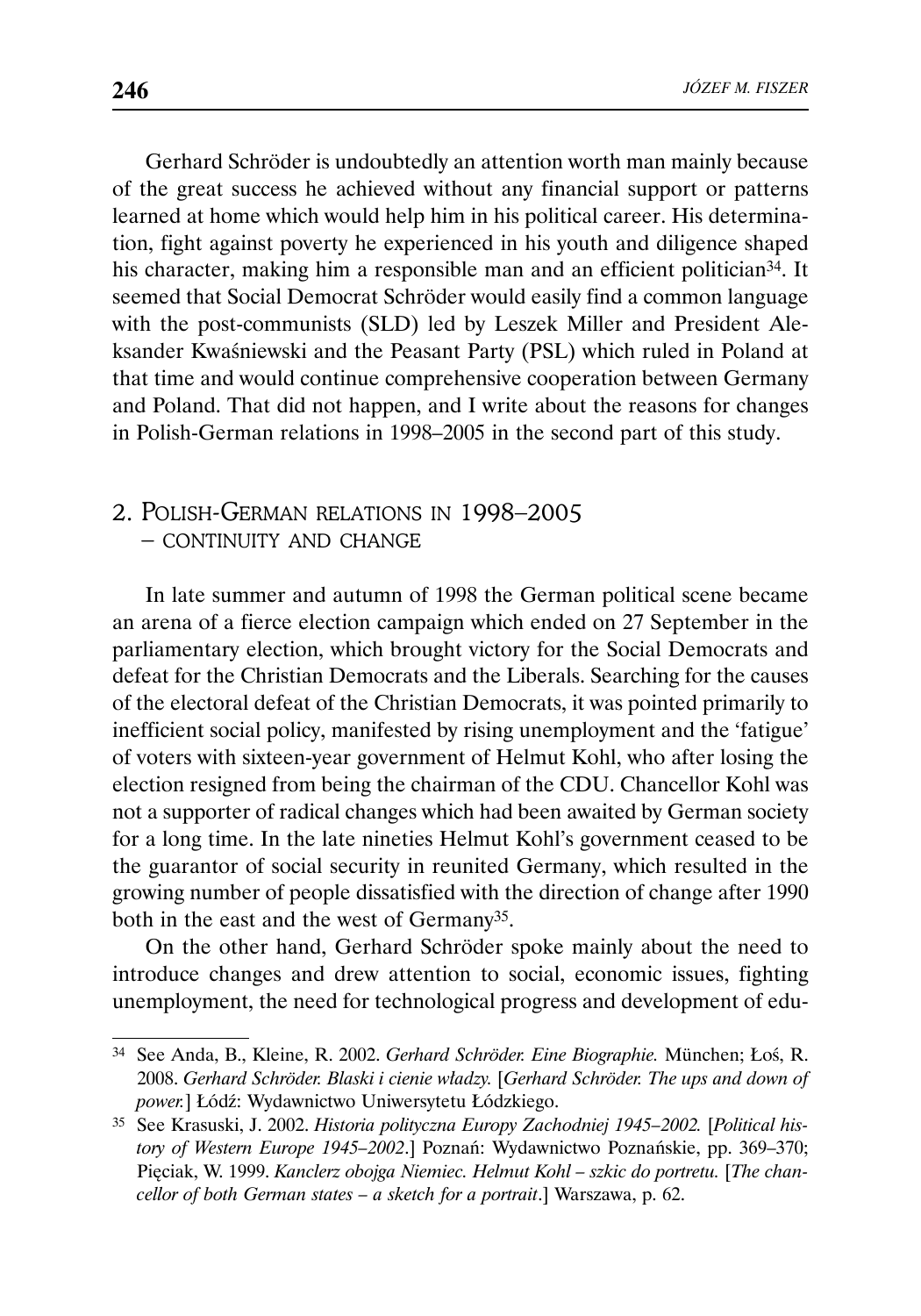cation, thanks to which he achieved a great electoral success. He spoke about what German society in fact wanted to hear. After sixteen years in power, Chancellor Helmut Kohl was substituted by Gerhard Schröder, who led to the creation of a coalition of the SPD – the Alliance 90/the Greens, ruling in Germany until 2005. The position of Vice-Chancellor and the post of foreign minister in the government of Chancellor Gerhard Schröder was taken by Joschka Fischer, a co-leader of the Greens, a quite colourful political figure, a pacifist in his youth and known for his anti-Western attitude36.

In Poland, just like everywhere in Europe and in the United States these changes were received with mixed feelings; with certian concerns and reservations about the new chancellor and the Social Democrats in general, who were thought to be supporters of rapprochement of the Federal Republic of Germany with Russia. It was sad to say goodbye to Helmut Kohl who enjoyed great popularity and benevolence in Poland. Kohl was considered a proven partner and the formula of Germany as a 'Polish advocate in Europe' promoted by him gave Poland a certain, special place among the candidates to the European Union, with which accession negotiations began in 1998. On the other hand, there was also an attempt to look at the change of power in Germany with some optimism. It was emphasised that Schröder belongs to a younger generation of politicians who treat unification of Europe as a completely natural and understandable process. He was seen as a supporter of Germany playing a central role in Europe, but not a dominant one. It was also pointed to the opportunity to refresh and improve bilateral relations, 'to come out of the rigid liturgy', on the basis of a solid foundation in the mutual relations built in the early nineties. Schröder himself strengthened this optimism when in his first speech after the elections he emphasised the importance of the historical responsibility of Germany in relation to Poland37.

<sup>36</sup> See Cziomer, E. 2006. *Historia Niemiec współczesnych 1945–2005.* [*History of contemporary Germany 1945–2005*.] Kraków: Wydawnictwo Neriton, p. 407 and 482; Kosman, M.M. *Polityka RFN*… [*The policy of the Federal Republic of Germany*…], pp. 319–320; Łoś, R. 2004. *Rząd Gerharda Schrödera wobec postkomunistycznych państw Europy Środkowo-Wschodniej.* [*Gerhard Schröder's government towards the post-communist countries of East-Central Europe.*] Łódź: Wydawnictwo Uniwersytetu Łódzkiego.

<sup>37</sup> See Krzemiński, A. 1998. Bajka o złych socjaldemokratach. [A fairy tale about bad social democrats.] *Polityka*, no. 41, p. 21; Mildenberger, M. 2001. Od pojednania do trudnego partnerstwa. Dziesięć lat stosunków polsko-niemieckich w kontekście europejskim. [From reconciliation to difficult partnership. Ten years of Polish-German relations in the European context.] In: Malinowski, K., Mildenberger, M. eds. *Trudny dialog. Polsko-niemiecka wspólnota interesów w zjednoczonej Europie.* [*A difficult dia-*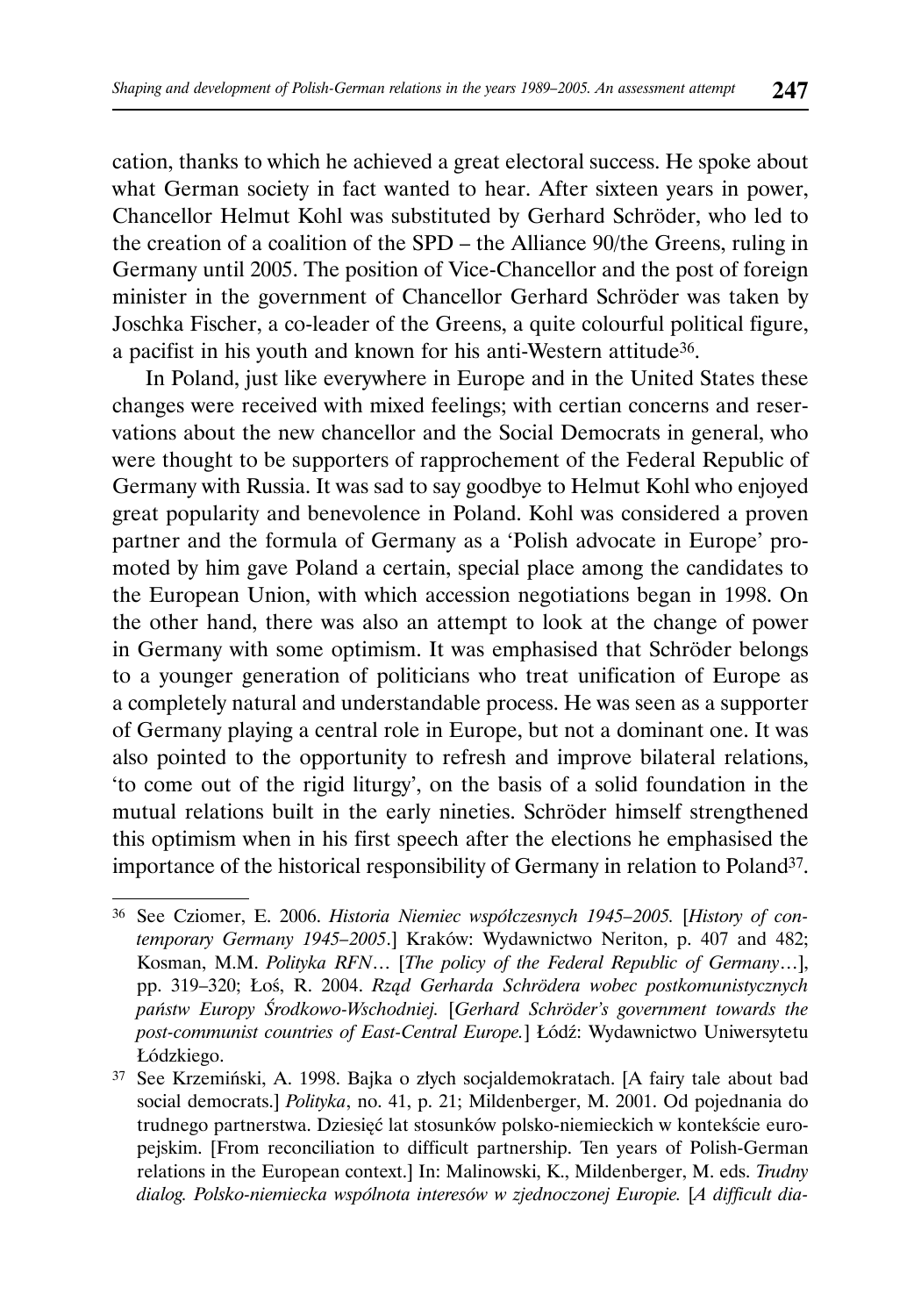*Notabene*, Gerhard Schröder visited Poland before assuming the office of chancellor. On 17 June 1998, on the 7th anniversary of the signing of the friendship and good neighbourly relations treaty he met with President Aleksander Kwaśniewski to discuss Polish-German relations and further cooperation. He assessed them as good and stressed that relations with Poland were as important as relations with France. In addition, he assured that Germany would support Polish aspirations for membership in NATO and the European Union. He also said that 'our neighbours in Europe know that the more we, Germans, trust ourselves, the more they can trust us'38.

The first programming documents and announcements of Schröder's government did not indicate any shift in German foreign policy towards Poland, the United States and Russia, which Polish politicians feared. It looked like it would be a continuation of the policy pursued by the government of Chancellor Kohl. The large coalition agreement of 20 October 1998 talked mainly about German socio-economic problems and little space was devoted to foreign policy. The section entitled 'Good neighbourliness and historical responsibility' refers firstly to the relations with France, then with Poland, the Czech Republic and Israel, and Russia is mentioned together with Ukraine: 'The new federal government will continue to develop  $(...)$ good relations with Russia and Ukraine. Its aim is to ensure the stability in the area by supporting democratic, social and market reforms'39. In turn, in the government declaration announced on 10 November 1998 in the Bundestag, Schröder devoted a lot of attention to the relations of Germany with the United States, less to those with France, Great Britain, and Poland, and he did not mention Russia at all40.

The government of Chancellor Gerhard Schröder initially quite pointedly stressed that it intended to continue foreign policy of Helmut Kohl, both in bilateral and multilateral dimensions, and at the same time concentrated on

*logue. A Polish-German community of interests in united Europe*.] Poznań: Instytut Zachodni, pp. 31–32.

<sup>38</sup> See Wolff-Powęska, A. Polska racja stanu w procesie normalizacji stosunków z Niemcami w warunkach wolności i demokracji. [Polish raison d'état in the process of normalisation of relations with Germany in the conditions of freedom and democracy.] In: Góralski, W.M. ed. *Polska – Niemcy 1945–2007*… [*Poland – Germany 1945–2007*…], p. 181.

<sup>39</sup> See *Aufbruch und Erneuerung – Deutschlands Weg ins 21. Jahrhundert. Koalitionsvereinbarung zwischen der Sozialdemokratischen Partei Deutschlands und Bündnis 90/Die Grünen.* Bonn 20 October 1998, p. 44. Available at: www.spd.de.

<sup>40</sup> See Regierungserklärung des Bundeskanzlers vor dem Deutschen Bundestag. In: *Bulletin, Presse- und Informationsamt der Bundesregierung*, no. 74, 1998.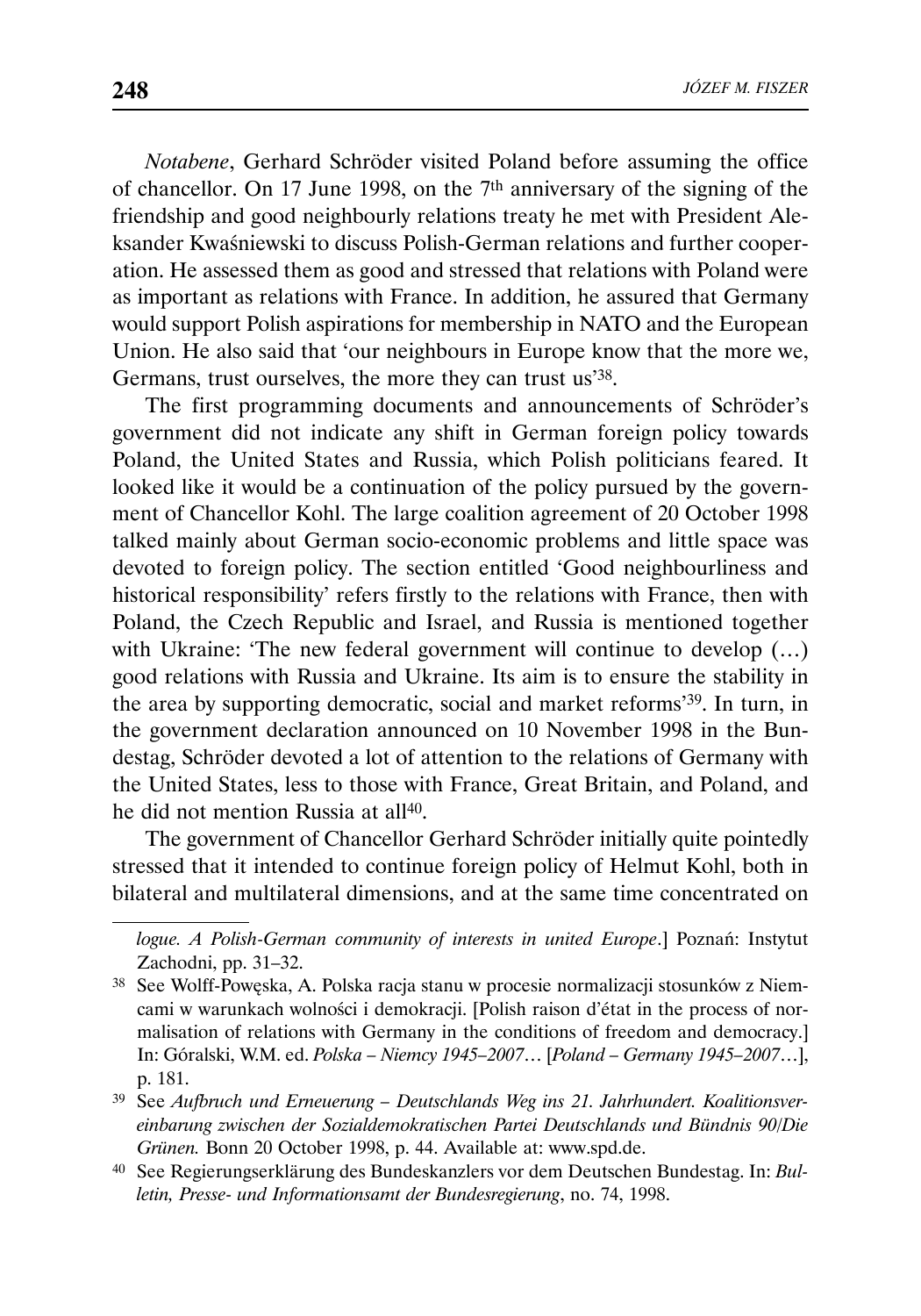greater pragmatism in German foreign policy, whose aim was to strengthen the position and role of sovereign Federal Republic of Germany in the arena of world politics. For this purpose the Federal Republic of Germany in 1999 got engaged in resolving the Kosovo conflict, and after 11 September 2001 was ready to participate in war with terrorism announced by President George W. Bush. This declaration and the subsequent concrete actions confirmed the intention of the red-green coalition to continue current German foreign policy. The authorities of Germany, despite the objections of the opposition and a large part of society, decided to take part alongside the United States in the attack on Afghanistan in October 200141.

This situation changed, however, in 2002 with the preparations of the United States to attack Iraq. In Germany it sparked the debate on the principles and directions of German foreign policy. This debate become one of the main elements in the campaign taking place in Germany before the election to the Bundestag scheduled for 22 September 2002. The opposition of the SPD/the Greens coalition and the anti-American rhetoric of Chancellor Schröder revived the debate about the continuation and change in German foreign policy. It was discussed whether in the face of clearly colder relations with the United States it was already possible to speak about a break with the Atlantic political line, marked out in the fifties by Chancellor Konrad Adenauer. What was alarming was the fact that Schröder decided to put emphasis on the development of relations with France and Russia, which disrupted so far well developing relations of Germany with a number of European Union countries, especially those that decided to support the US intervention in Iraq, including also Poland<sup>42</sup>.

The American attack on Iraq took place on 20 March 2003, and as early as 11 April 2003 Schröder met with Putin in St. Petersburg. The topic of their talks was the US-Iraqi war. On the next day, French President Chirac joined

<sup>41</sup> See Schmidt, S., Hellmann, G., Wolf, R. eds. 2007. *Handbuch zur deutschen Außenpolitik*. Wiesbaden; Bos, E. 2003. Deutsche Außenpolitik nach dem 11 September 2001. Von der 'uneingeschränken Solidarität' zum 'deutsche Weg'. In: Bos, E. u. a. (Hrsg). *Neue Bedrohung Terrorismus*. Münster; Rühle, M. 2009. Afganistan. Deutschland und die NATO. *S + F*, no. 1/2009.

<sup>42</sup> See Malinowski, K. 2004. Konsekwencje kryzysu irackiego. Niemcy wobec nowego kształtu stosunków transatlantyckich. [The consequences of the Iraq crisis. Germany towards the new shape of the transatlantic relations.] In: *Zeszyty Instytutu Zachodniego*, no. 34, pp. 10–14; Miszczak, K. 2005. Niemcy i Polska wobec europejskiej polityki bezpieczeństwa. [Germany and Poland towards European security Policy.] In: *Sprawy Międzynarodowe*, no. 1, pp. 79–109; Kosman, M.M. *Polityka RFN*… [*The policy of the Federal Republic of Germany*…], pp. 398–402.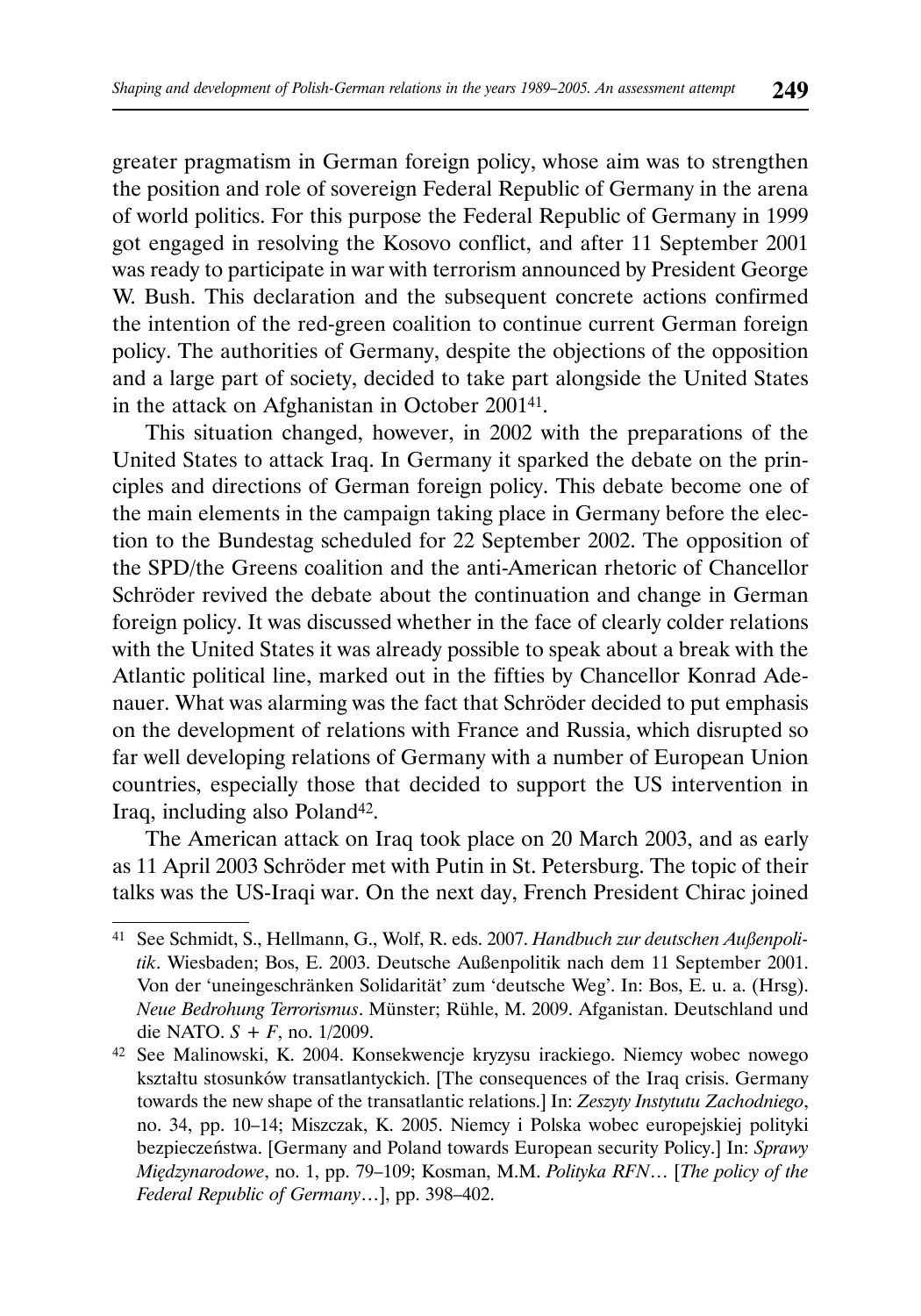them, which was the beginning of the traditional Russian-German-French consultations in subsequent years. The three leaders expressed criticism of the US-British actions, emphasizing their non-compliance with international law. At the same time Schröder and Putin manifested the desire to avoid creating the impression of a formation of a Paris – Berlin – Moscow axis, stressing that excellent German-Russian relations were not in conflict with the transatlantic relations. The three leaders called for a rapid reconstruction of Iraq from the devastation of war under the aegis of the United Nations and for a multipolar international order. In addition, German Chancellor warned against questioning of international law by the unilateral actions of the United States<sup>43</sup>.

In the years 2002–2003 a clear turn appeared in Germany's foreign policy, which largely interrupted its continuity in relation to the years 1990–1998. As Krzysztof Miszczak writes, during the reigns of the SPD – the Alliance 90/ the Greens coalition 'in foreign, security and defence policy (…) there were significant revaluations, changes and modifications of these policies and the increase of Germany's importance in the European and worldwide arena. (…) During the reigns of the SPD – the Alliance 90/the Greens coalition foreign policy of the Federal Republic of Germany reached a new quality, unknown in the post-war history of this country, which in a limited way corresponds to the previously declared concept of civil power of the state (*Zivillmacht*) in foreign policy of Germany before 1989. The thesis that there was "only" a continuation of the essential principles of foreign, security and defence policy of this state is empirically untenable'44.

Chancellor Gerhard Schröder justified this turn saying that Germany was then a normal country, i.e. a country which ended the stage of settling accounts with the past, and therefore should conduct independent policy, according to the German raison d'état. Formally speaking, he took advantage of reunified Germany's right to conduct sovereign foreign policy, about which I wrote earlier, discussing the results of the '2+4' conference. Despite this, the turn in Schröder's international politics caused great concern in Germany and around the world, including in Poland. It was feared that united Germany

<sup>43</sup> See Reissner, J. 2004. Europas Beziehungen zu Iran. In: *Aus Politik und Zeitgeschichte*, no. 9, pp. 47–54; Kosman, M.M. *Polityka RFN*… [*The policy of the Federal Republic of Germany*…], p. 401.

<sup>44</sup> Patrz K. Miszczak, *Polityka zagraniczna, bezpieczeństwa i obrony*… [*Foreign, security and defence policy*…], p. 15.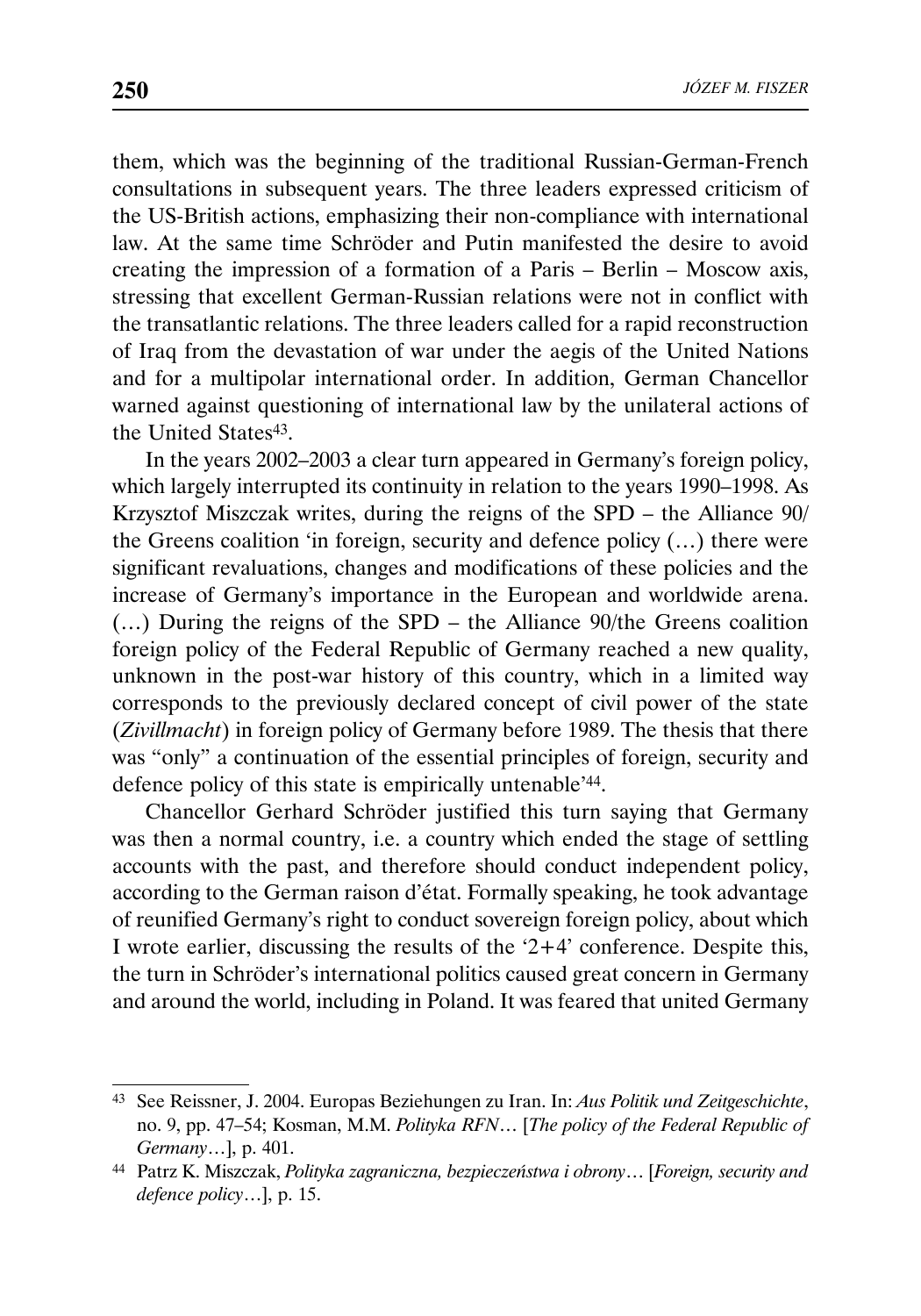was ready to negate the policy worked out after World War II and again become a threat to peace and security in Europe<sup>45</sup>.

The change of directions in Germany's foreign policy under Chancellor Gerhard Schröder had an impact on Polish-German relations, especially in 2003-2005, when their continuity was also interrupted compared to the relationship between Poland and Germany at the times of Chancellor Helmut Kohl's government. In addition to the international situation, the then situation in both countries undoubtedly influenced Polish-German relations. Polish attempts to adapt to the conditions set by the European Union and the transformation and adjustment of the eastern part of Germany (the former GDR) to the western part certainly did not facilitate mutual contacts. The prospects of Polish accession, and later membership in NATO and the European Union were undoubtedly beneficial for the mutual relations, but also here some disagreements appeared, for which the Federal Republic of Germany was responsible.

One of the most important events in Polish-German relations at the beginning of the functioning of Schröder's government was the joint celebration of the 60th anniversary of the outbreak of World War II. On this occasion, in 1999 the German president and Chancellor came to Poland. This was the first event of this kind that was jointly celebrated. A year later, the millennium of Polish-German neighbourliness was celebrated. During the intergovernmental consultations in April 2000 both governments repeated that Polish-German relations were better than ever. 2000 was also the 10th anniversary of the signing of the border treaty of 14 November 1990 and the 30th anniversary of the conclusion of the border treaty between the Federal Republic of Germany and Poland on 7 December 1970. On this occasion, during a visit to Poland, Gerhard Schröder assured that at the upcoming EU summit in Nice Germany would approve solutions that would make it easier for Poland to join the European Union<sup>46</sup>. This was an important promise for

<sup>45</sup> See Kiwerska, J., Tomczak, M. Problem kontynuacji i zmian w polityce zagranicznej zjednoczonych Niemiec. [The problem of the continuation and changes in foreign policy of united Germany.] In: Kiwerska, J., Koszel, B., Tomczak, M., Żerko, S. *Polityka zagraniczna zjednoczonych Niemiec*. [*Foreign policy of reunited Germany*…], pp. 24–25; K. Miszczak, *Polityka zagraniczna, bezpieczeństwa i obrony*… [*Foreign, security and defence policy*…], pp. 117–291; Erler, G. 2009. *Mission Weltfrieden. Deutschlands neue Rolle in der Weltpolitik.* Freiburg im Breisgau.

<sup>46</sup> See Brössler, D. Podsumowanie stanu obecnego. Badania oceniające stan stosunków niemiecko-polskich. [The summary of the current state. Research assessing the state of German-Polish relations.] In: Kerski, B. ed. *Sąsiedztwo w centrum*… [*Neighbourliness in the centre*…], p. 47; Stolarczyk, M. 2010. *Zbieżność i różnice interesów w stosunkach*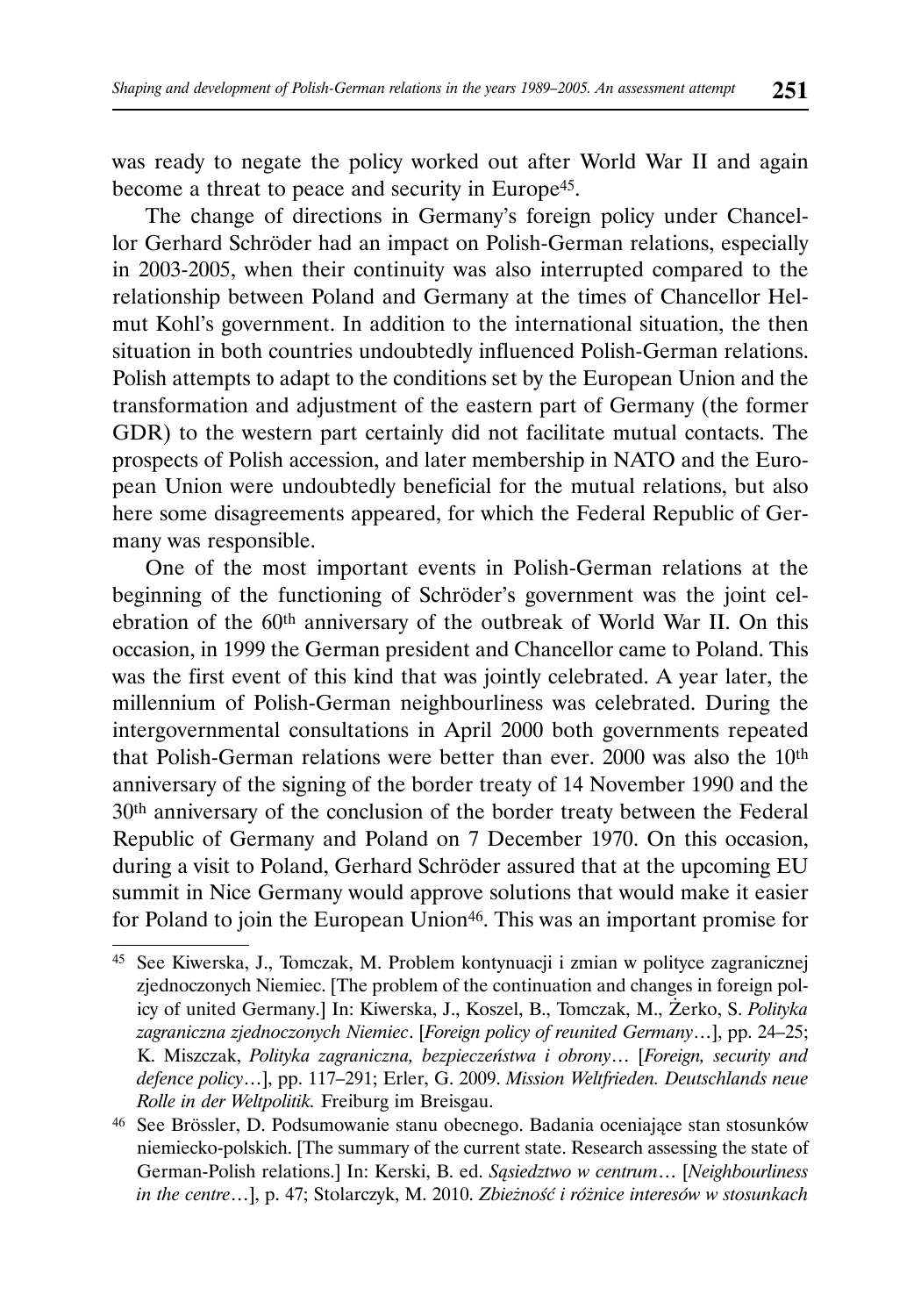Poland, because in the course of accession negotiations, which took place from 1998 to 13 December 2002, Poland encountered many difficulties, the source of which was the often intransigent positions of Germany. For example, as far as the free movement of people was concerned, Schröder's government wanting to protect its own labour market, advocated the introduction of the longest transition period for Polish workers, which ultimately amounted to 7 years. Another controversial area of Polish accession negotiations, which was also greatly influenced by Germany, was agriculture. At the beginning of the negotiations on this subject, the German government was opposed to granting any direct payments to farmers in the new Member States. Finally, during the final phase of the accession negotiations, which took place in Copenhagen in December 2002, the increasing funds for subsidies for Polish farmers from the common EU budget were agreed. At first it was 25% to 35% of the funds which farmers in countries which became members of the EU before 2004 were entitled to. Later it was possible to increase the amount of these payments to 65%47.

An important issue that was solved then, was the agreement between the Polish government and Germany on compensations for Polish forced labourers working during World War II for the Third Reich. In contrast to the government of Chancellor Helmut Kohl, Gerhard Schröder's government distanced itself from restitution claims of the German expellees environment towards Poland and finally agreed to resolve this painful problem. In mid-2000 the German Bundestag established the Foundation 'Remembrance, Responsibility and Future' for this purpose, the aim of which was to distribute the funds allocated by the German government for this purpose among partner organisations. At the same time both governments reached an agreement on this issue and jointly established the amount which was to be allocated as a compensation for all victims and people forced to work not only from

*polsko-niemieckich w latach 1989–2009.* [*The convergence and differences of interests in Polish-German relations in the years 1989–2009*.] Katowice: Wydawnictwo Uniwersytetu Śląskiego, pp. 13–15.

<sup>47</sup> See Lorkowski, A., Ostrzyniewska, K. 2004. Proces negocjacji akcesyjnych Polski z Unią Europejską – kwestie wrażliwe z punktu widzenia Niemiec. [The process of accession negotiations of Poland with the EU – issues sensitive from the German point of view.] In: Małachowski, W. ed. *Polska – Niemcy a rozszerzenie Unii Europejskiej.*  [*Poland – Germany and the enlargement of the European Union*.] vol. I, Warszawa: SGH, pp. 282–285; Stolarczyk, M. *Zbieżność i różnice interesów w stosunkach polsko-niemieckich w latach 1989–2009…* [*The convergence and differences of interests in Polish-German relations in the years 1989–2009…*], p. 522.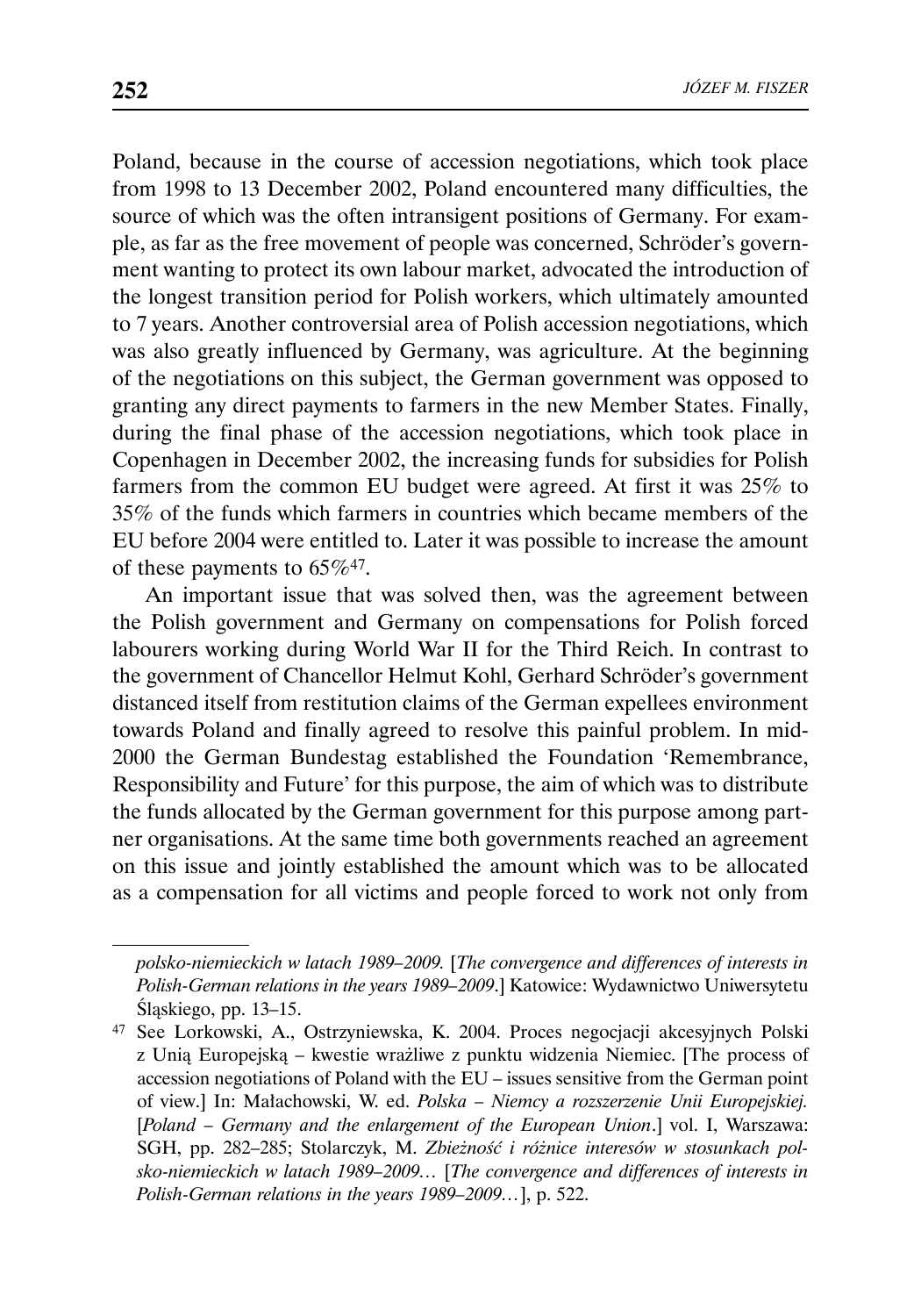Poland, but also from other countries. This amount reached the value of 10 milliard marks, out of which 1,812 milliard DM was assigned for Poland48.

However, a dispute over the war in Iraq, which arose at the turn of 2002 and 2003, played the greatest role was in the context of the continuity and change in Polish-German relations. From the very beginning of the Iraq crisis the German government took a stand which was radically different from the Polish position. As early as the end of 2002 during the election campaign to the Bundestag, Chancellor Schröder assured that Germany would not participate in the military intervention against Iraq. Moreover, in January 2003, he announced a possible veto of Germany as a non-permanent member of the UN Security Council if the United States put to the vote a resolution that would legitimise their attack on Iraq. The German chancellor did not dispute the fact that Saddam Hussein was a bloody tyrant, but sceptically evaluated arguments in favour of the military intervention given by the US government. Throughout the period preceding the American military intervention in Iraq, representatives of the German government pointed to the need for prior exhaustion of the whole arsenal of economic and legal measures. The position of Germany was supported by France, Russia and China49.

Meanwhile, on 31 January 2003, Prime Minister Leszek Miller signed the famous 'letter of eight', which in a sense was a declaration of Polish solidarity with the United States in the Iraqi conflict. Poland, a member of NATO since 1999, wanted to show the world, especially the US ally that it was a responsible and loyal partner. Together with Poland the letter was signed by representatives of the United Kingdom, Italy, Denmark, Portugal, Hungary, Spain and the Czech Republic. The letter caused consternation in the countries opposing the US war with Iraq. The German press wrote at the time that it divided the European Union and led to the isolation of Germany in the international arena50. Miller's government committed a faux pas not informing the German side about its decision, thought it was required to do

<sup>48</sup> *Ibidem*, pp. 13–14.

<sup>49</sup> See Varwick, J. 2003. Kultura strategiczna i zmiany w polityce bezpieczeństwa Niemiec (wojna o Kosowo, zwalczanie terroryzmu, kryzys iracki). [Strategic culture and changes in Germany's security policy (the war about Kosovo, fight with terrorism, the Iraq crisis).] In: Malinowski, K. ed. *Kultura bezpieczeństwa narodowego w Polsce i Niemczech*. [*The culture of national security in Poland and Germany*.] Poznań: Instytut Zachodni, pp. 257; Szabo, S.F. 2006. *Na rozstaju dróg. Kryzys w stosunkach niemiecko-amerykańskich*. [*At the cross-roads. The crisis of German-American relations*.] Warszawa.

<sup>50</sup> See Szubert, O. 2003. Podzielona zjednoczona Europa*.* [Divided united Europe.] In: *Stosunki Międzynarodowe*, no. 2, pp. 156–158.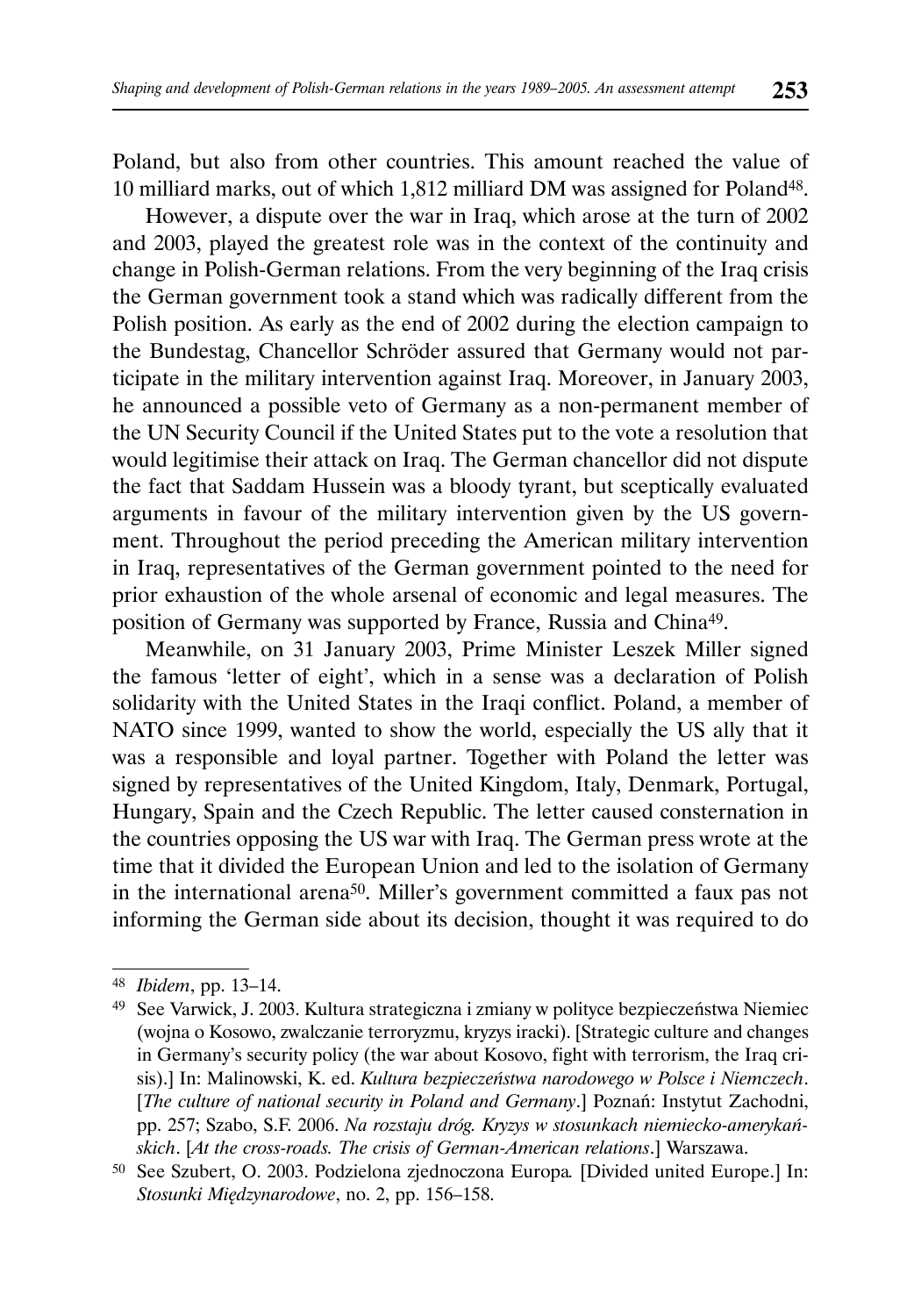so pursuant to the provisions of the Treaty of 17 June 1991, providing 'consultations to coordinate their positions on international issues<sup>'51</sup>.

The fact that Poland and Germany were on the opposite sides of the conflict between Iraq and the United States had a negative impact on Polish-German relations. Germany believed that Poland showed ingratitude to its western neighbour and wanted to play a role of a power, and in Poland the German position on the intervention in Iraq was assessed as a betrayal of the transatlantic interests. Germany was accused of having super power ambitions and returning to the so-called 'German special way' in the international arena. Neither party was able to fully understand its neighbour's proceedings. This led to the deterioration of the political dialogue, and affected Polish-German relations in the European Union. Poland could no longer count on Germany's support in many issues. This was particularly evident during the meeting held at that time on the Constitutional Treaty for the European Union. Mainly due to Germany the treaty included many provisions which were unfavourable for Poland, especially in relation to provisions contained in the Treaty of Nice signed on 26 February 200152.

In order to improve the atmosphere in bilateral relations on 2 November 2003, Foreign Minister Włodzimierz Cimoszewicz in a special supplement on the pages of 'Tygodnik Powszechny' formulated ten points pertaining to Polish-German relations stressing that Germany was the most important partner for Poland, both in economic and political cooperation and that both countries should continue to play an essential role in shaping European and global security structures<sup>53</sup>.

Minister Włodzimierz Cimoszewicz presented this position again a year later in a message on Polish foreign policy in 2004, but the German side did not change its policy towards Poland till the end the reign of Chancellor

<sup>51</sup> See Tomala, M. 2004. Wspólnota interesów polsko-niemieckich czy tylko własne interesy Polski i Niemiec? [A community of Polish-German interests or only own interests of Poland and Germany?] In: *Rocznik Polsko Niemiecki*. Warszawa: ISP PAN, pp. 123-124; Michałowski, S. 2004. Stosunki Polski z Niemcami. [Relations of Poland with Germany.] In: *Rocznik Polskiej Polityki Zagranicznej*. Warszawa: PISM, pp. 132-135.

<sup>52</sup> See Chyliński, M. 2012. Między polityką europejską i atlantycką. Niemiecka SPD wobec dylematów bezpieczeństwa 1989–2011. [Between European and transatlantic policies. The German SPD towards security dilemmas 1989–2011.] In: *Athenaeum*, vol. 35, pp. 204–205; Stolarczyk, M. *Zbieżność i różnice interesów w stosunkach polsko-niemieckich w latach 1989–2009…* [*The convergence and differences of interests in Polish-German relations in the years 1989–2009…*], pp. 500–501.

<sup>53</sup> See Zając, M. 2003 Niemcy. [Germany.] *Tygodnik Powszechny*, no. 44.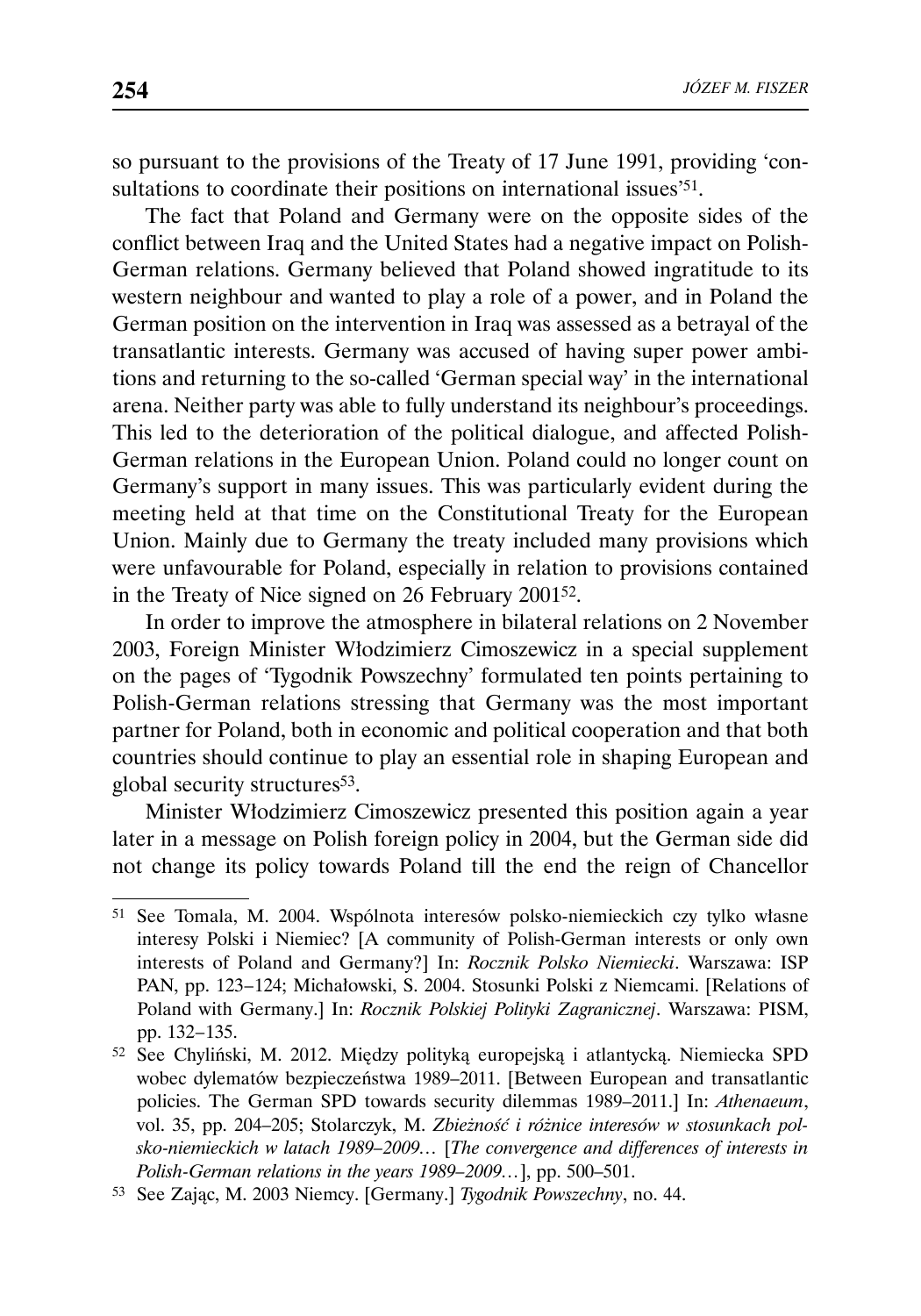Gerhard Schröder, which meant that we dealt with far reaching stagnation in Polish-German political relations. The Polish side was irritated by the disrespectful attitude of the government of Chancellor Schröder to the Polish fear of close cooperation between Germany and Russia. It seemed that the German side completely did not understand the Polish fears and often put forward quite malicious counterarguments. In retrospect it seems to me that, indeed, the Polish side too emotionally approached the German-Russian rapprochement. On the other hand, it was a sign of a trauma and a syndrome of fear of German-Russian cooperation behind Polish back, which in the past ended tragically for our country, that is in successive partitions<sup>54</sup>.

On the other hand, in the years 1998–2005 economic and trade cooperation between the two countries developed quite well. We can distinguish here its two stages, namely in the years 1998–2003 and 2004–2005, i.e. before and after Polish accession to the European Union, which – as I said – was also supported by Chancellor Schröder's government. We dealt here rather with the continuity in Polish-German relations. At that time, the trade turnover between the two countries grew steadily, exceeding the sum of 40 milliard USD in the year of Polish entry into the European Union. German direct investment grew from year to year, proving that Poland was an attractive country for German investors. An important role in Polish-German trade was played by the border regions and Euroregions created there, among others, Euroregion Spree-Neisse-Bober and Pro Europa Viadrina. The development of cross-border cooperation greatly accelerated the integration of the Polish economy with the EU economy55.

55 See Brocka-Palacz, B. 2006. Zmiany w polityce gospodarczej Niemiec w okresie rządów koalicji SPD/Zieloni. [Changes in Germany's economic policy during the reign of the SPD/the Greens coalition.] In: Bil, I. ed. *Gospodarka Niemiec a kraje Europy Środkowej i Wschodniej*. [*Germany's economy and the countries of Central and Eastern Europe.*] Warszawa: Oficyna Wydawnicza SGH, pp. 16–19; Kasperska-Sporek, T. 2004. Euroregiony – formą współpracy Polski i Niemiec. [Euroregions as a form of cooperation of Poland and Germany.] In: Weresa, M.A. ed. *Niemcy w Unii Europejskiej. Implikacje dla Polski.* [*Germany in the European Union. Implications for Poland*.] Warszawa: Oficyna Wydawnicza SGH, pp. 253–255.

<sup>54</sup> See Cziomer, E. 2005. *Polityka zagraniczna Niemiec. Kontynuacja i zmiana po zjednoczeniu ze szczególnym uwzględnieniem polityki europejskiej i transatlantyckiej*. [*Germany's foreign Policy. The continuation and change after the reunification with special emphasis on European and transatlantic policy*.] Warszawa: Fundacja Promocji Wiedzy o Polityce Politeja, pp. 256–257; Guział, A. 2006. Miejsce Rosji w polityce zagranicznej RFN a szanse na wspólną politykę wschodnią UE. [The place of Russia in Germany's foreign policy and chances for EU's common Eastern policy.] In: *Przegląd Zachodni*, no. 2.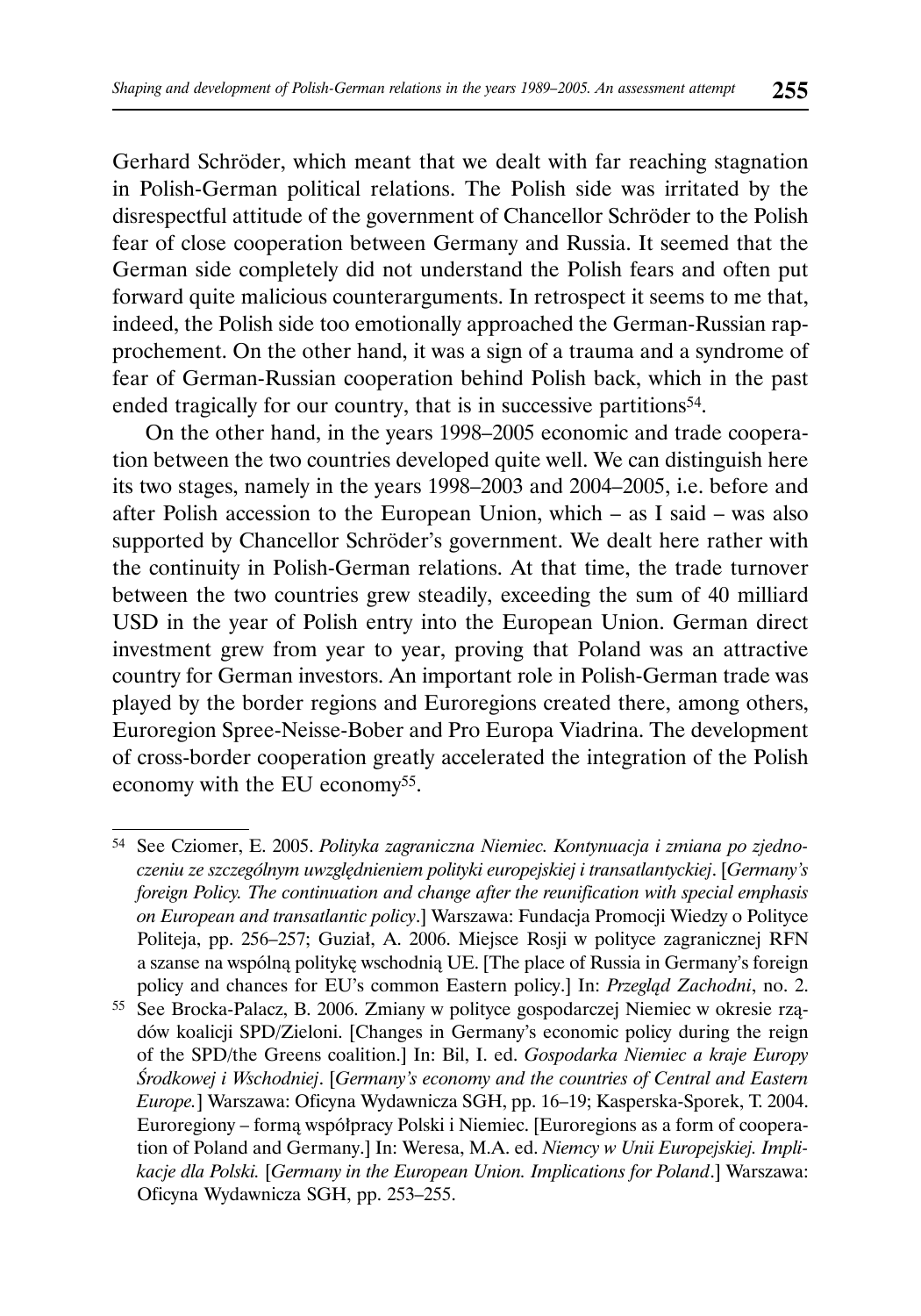At the end of this analysis, I would like to point out that in the era of the rule of Chancellor Gerhard Schröder Polish and German cultural relations and military cooperation also developed quite well. Here, too, we dealt more with their continuity than change. At the University of Wroclaw Chancellor Schröder founded Willy Brandt's Scientific Centre which has effectively operated to this day. One of the most important cultural events during Schröder's government was undoubtedly the Polish-German Year in 2005. This event became a nice touch, as well as the completion of mutual relations in the era of the rule of Chancellor Schröder.

Many scholars and experts believe that the years 1998–2005 were a very difficult period for Polish-German relations, that in the era of the rule of Chancellor Gerhard Schröder the process of building the 'Polish-German community of interests' was interrupted. I think these are too far-reaching assessments. In my opinion, in this period, only significant differences in the objectives and tasks of foreign policies of the two countries and ways of achieving them were revealed. In this period, in spite of everything, the political dialogue between the two countries continued all the time, including in the framework of the Weimar Triangle. The economic cooperation and in the field of culture and science developed well. In the years 1998–2005 certain new habits in our relations were established, which pointed to the importance and role of Poland for Germany. Namely, in those years annual intergovernmental meetings and talks were held regularly at which the most contentious issues could be discussed and ways to solve them could be found. It was not always possible to find a compromise or persuade the other party as to the relevance of own arguments, but the fact that such meetings took place regularly was proof of the importance of Poland for Germany, because Germany practices this form of cooperation only with its most important allies.

The government of Chancellor Gerhard Schröder still supported Polish efforts to join NATO and the European Union, and without this support it would be difficult for Poland to achieve these strategic goals for our foreign policy. The differences – in my opinion – mainly related to the interests and objectives of Poland and German realised in the framework of the Euro-Atlantic system and the rules of its operation<sup>56</sup>. Despite these differences, it

<sup>56</sup> See Cziomer, E. *Polityka zagraniczna Niemiec. Kontynuacja i zmiana po zjednoczeniu ze szczególnym uwzględnieniem polityki europejskiej i transatlantyckiej*… [*Germany's foreign Policy. The continuation and change after the reunification with special emphasis on European and transatlantic policy*…], pp. 252–260; Lipowicz, I. 2005. Stosunki z Niemcami. [Relations with Germany.] In: *Rocznik Polskiej Polityki Zagranicznej – 2005 rok*. Warszawa: PISM.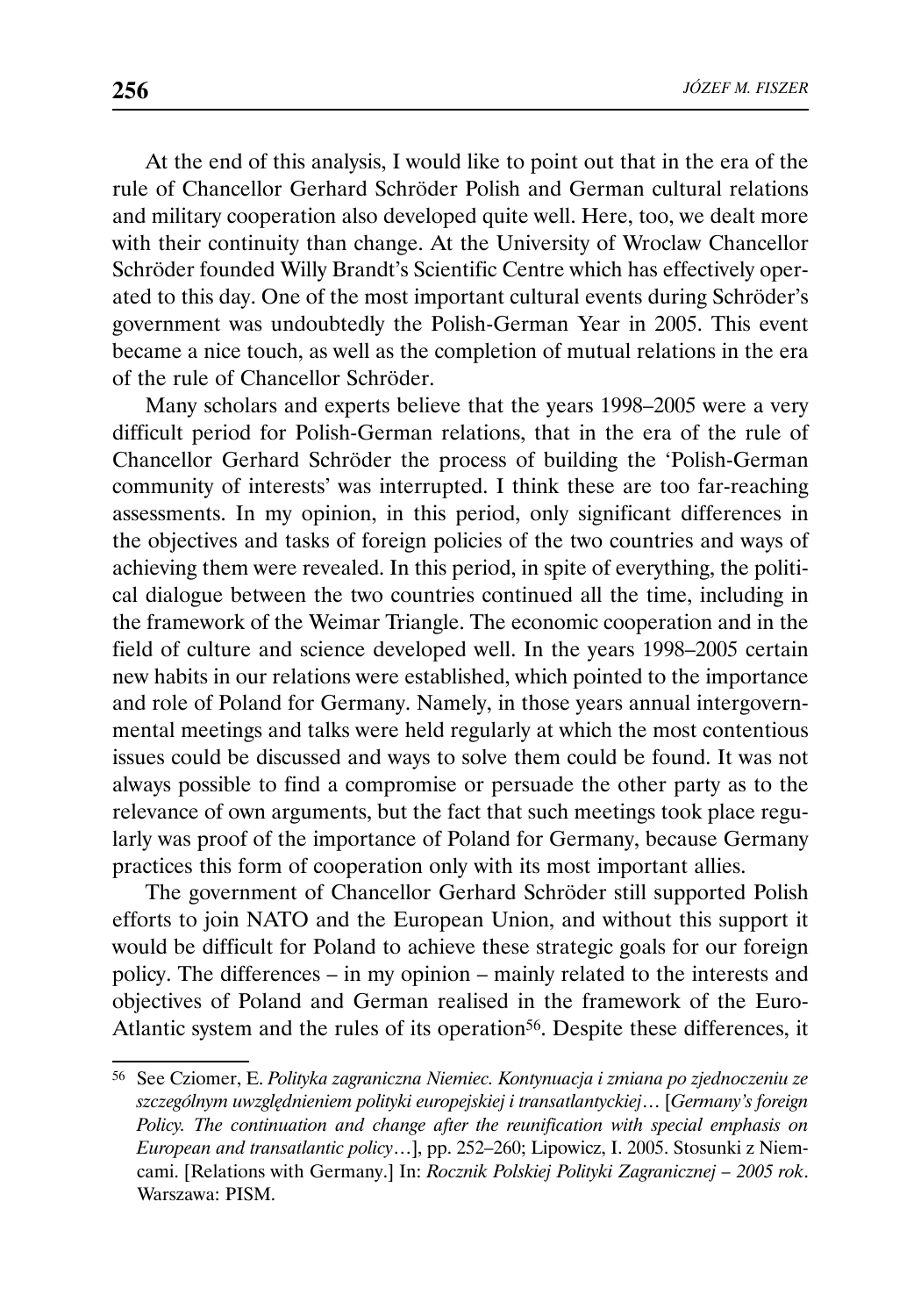was after all during the reign of Chancellor Gerhard Schröder that Poland was admitted to NATO and the European Union, which strengthened our position in Europe and in the world. Simultaneously, for the first time in the history of Poland and Germany we became allies, and we found ourselves on the same side of the barricade, that is in the same bloc of democratic and sovereign states.

### **SUMMARY**

Summarizing the above considerations, I would like to emphasise that my research and many publications on this subject show that in the years 1989-2005 in Polish-German relations we dealt with both the continuity and changes, especially after 1998, but these were not radical changes, either for Poland or the Federal Republic of Germany. These changes were unavoidable, because bilateral cooperation of states  $-$  as I mentioned earlier  $-$  is always greatly influenced by numerous external factors, and in particular determined by transformations taking place in the close international proximity. And those were dynamic and far-reaching, both in the international environment of Poland and West Germany in the years 1989–2005. Therefore, it is hardly surprising that they caused the changes in Polish-German relations.

After the next early parliamentary election in 2005, in which Gerhard Schröder was defeated, Angela Merkel became a new Chancellor of the Federal Republic of Germany. She comes from the former GDR and knows the taste of life in the communist countries of Central and Eastern Europe<sup>57</sup>. Jadwiga Kiwerska emphasises that 'Angela Merkel was a new type of a political leader of Germany. She represented the third post-war generation – not emotionally connected with pro-Americanism of the fifties and sixties, as Kohl's generation, and also not shaped by the passions of '68, including strong anti-Americanism, as was in the case of Schröder and Fischer. (…) Convinced that the improvement of relations with the United States was in the interest of Germany, she was ready to work in aid of this improvement. She understood that it would be beneficial for the strengthening of the transatlantic treaty, which is an important element of the international order. But above all, she wanted to help change the anti-American senti-

<sup>57</sup> See Stępin, A. 2014. *Angela Merkel. Cesarzowa Europy*. [*Angela Merkel. The Empress of Europe*.] Warszawa: Wydawca Agora SA.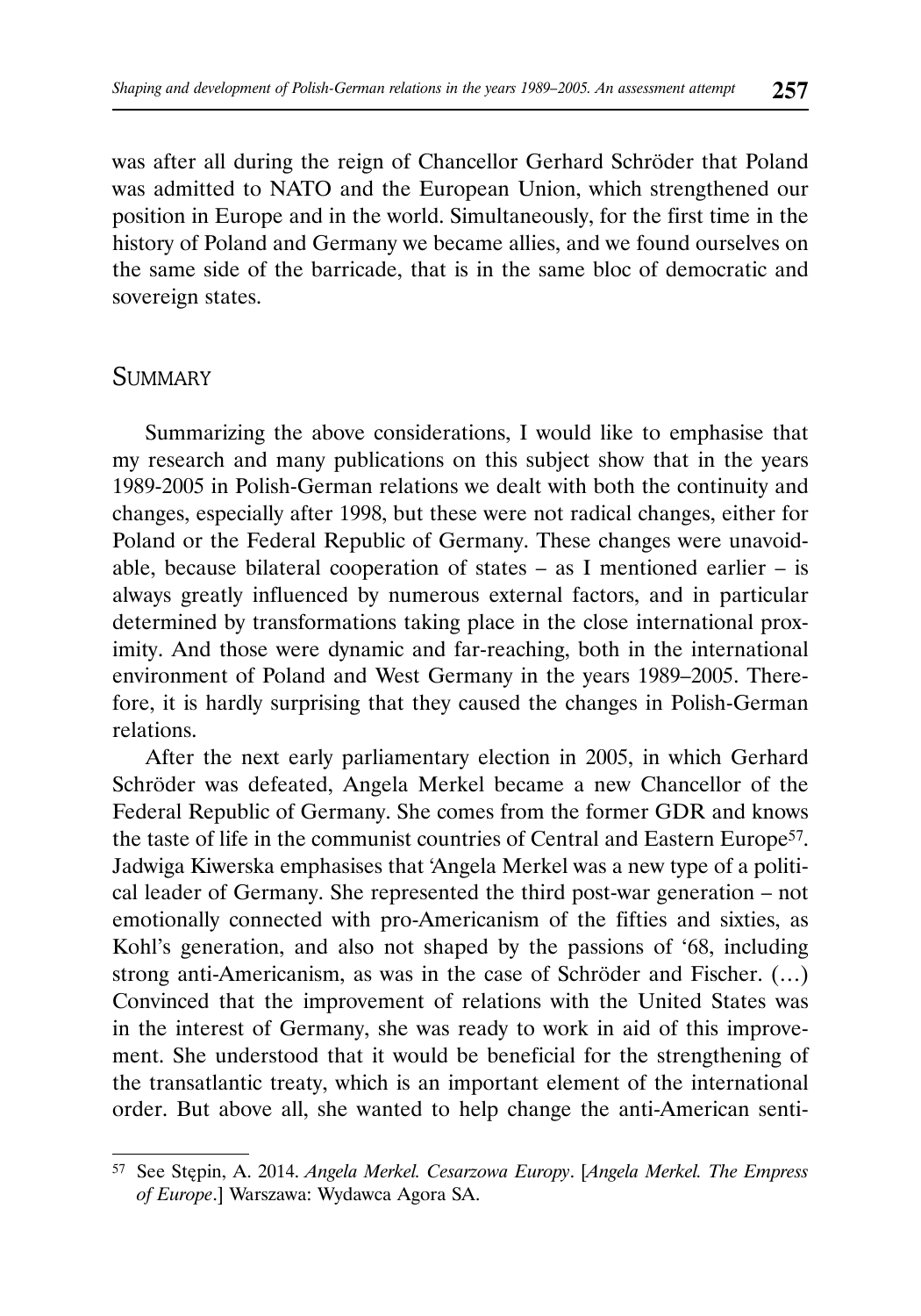ment in Germany'58. And one her biographers writes about her that she has something in common with the sphinx. She is impenetrable, and says little and reluctantly about her past. Polish roots of her grandfather, who in the thirties of the twentieth century changed the surname from Kaźmierczak to Kasner remained one of her secrets for a long time. Angela Merkel arouses extreme emotions among German and European politicians. Also in Poland, where in the public opinion research center poll in 2012 she was chosen the most popular foreign politician for the fifth time, winning previously in 2006, 2007, 2010 and 201159.

The government formed in 2005 by Angela Merkel, called the grand coalition of the CDU/CSU-SPD made a successful attempt to restore Adenauer's principles in German foreign policy: the Atlantic orientation and the rejection of the choice between Washington and Paris. It is true that the fact that Frank-Walter Steinmeier, formerly a close associate of Chancellor Gerhard Schröder, became the Foreign Minister and Vice-Chancellor constituted a threat that the course of foreign policy characteristic of the SPD-Greens coalition would be maintained, and so it happened, but only to a small extent<sup>60</sup>.

As a result of Angela Merkel's coming into power, the relations Moscow-Berlin, so friendly during the reign of Gerhard Schröder whose relations with Vladimir Putin went far beyond official contacts, became less personal. In addition, Merkel sought to repair the transatlantic relationships impaired during the reign of Schröder and to pay more heed to the interests of the Central European countries with the relations with Moscow. On the other hand, the coalition partner, Vice-Chancellor and Foreign Minister Frank-Walter Steinmeier, in Schröder's government the chief of the Federal Chancellery, was a supporter of the continuation of the pro-Russian course. This pragmatic approach, marginalising the issues of Russia's democratic shortcomings boiled down mainly to exposing such areas of cooperation as energy relations and international security. It was supported mainly by France, Italy

<sup>58</sup> See Kiwerska, J. Niemcy we wspólnocie transatlantyckiej. [Germany in the transatlantic community.] In: Kiwerska, J., Koszel, B., Tomczak, M., Żerko, S. *Polityka zagraniczna zjednoczonych Niemiec*… [*Foreign policy of united Germany*…], p. 242.

<sup>59</sup> Ibidem, p. 9. See also: Wieliński, B.T. 2013. Mutti jest tylko jedna. [There is only one Mutti.] *Wysokie Obcasy* 21 September 2013, pp. 11–17.

<sup>60</sup> See Kosman, M.M. *Polityka RFN*… [*The policy of the Federal Republic of Germany*…], pp. 417–492; Franzke, J. 2009. Wertepolitik versus Realpolitik. Die Russlandpolitik der Regierung Merkel/Steinmeier*.* In: *Welt Trends*, no. 67, pp. 93–98.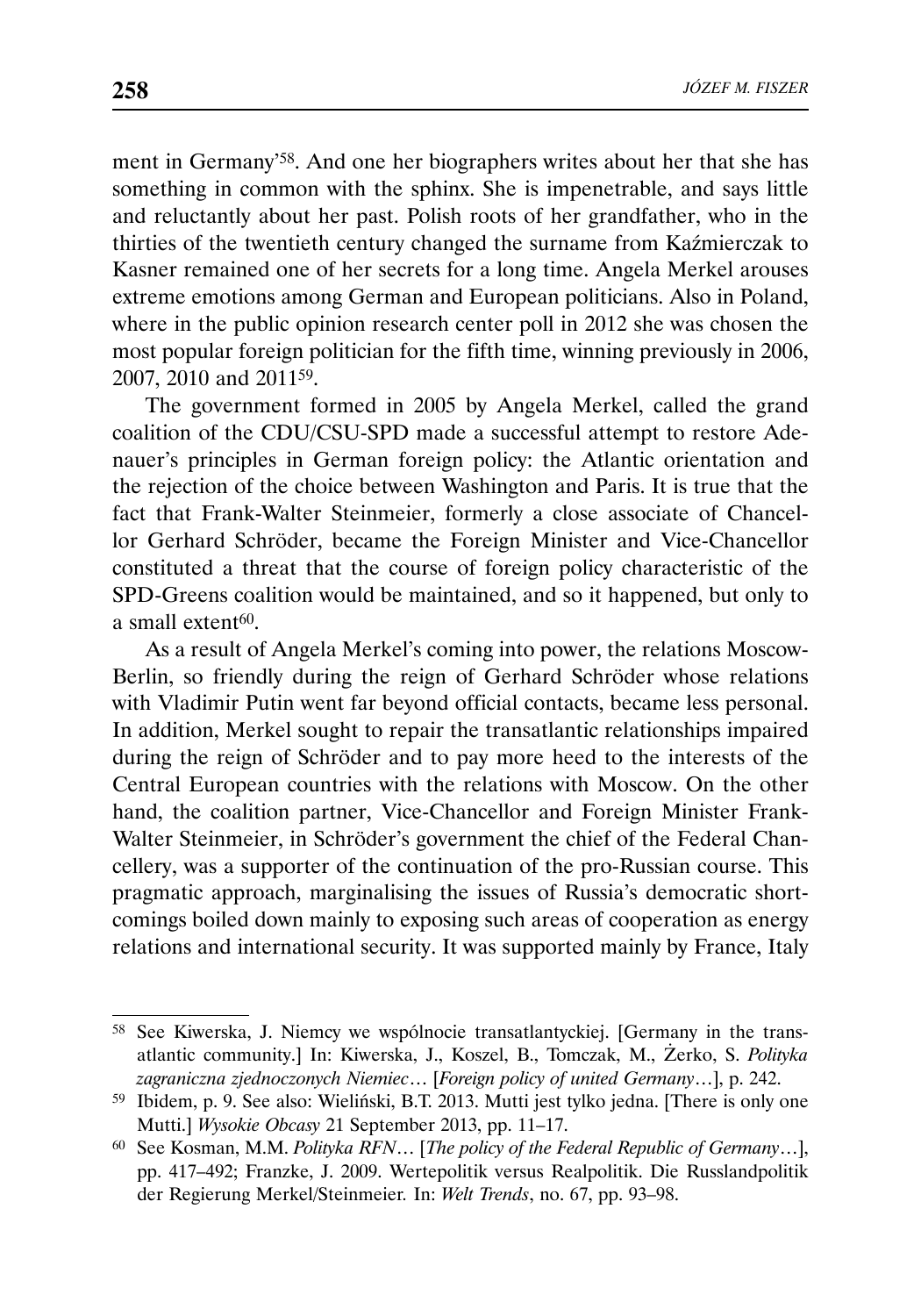and Spain, while the Central European EU members, including Poland, as well as the UK and Denmark had a critical attitude.

Generally speaking, Angela Merkel managed to overcome the most painful consequences of actions of Schröder's government, including rebuilding of confidence in Germany among allies and to bring the crisis in European politics under control. Germany once again became a reliable, loyal partner of the United States and an active member of the European Union. It became a strong link in the Euro-Atlantic system, which is the guarantor of security in Europe, and thus in Poland<sup>61</sup>.

Angela Merkel also found a common language with Prime Minister Donald Tusk, who in autumn 2007 became the head of the coalition government of the Civic Platform (PO) and the Polish Peasant Party (PSL). One of the main objectives of the government of Prime Minister Donald Tusk was the normalisation of the strongly impaired relations with Berlin. Prime Minister Tusk referring to Polish relations with Germany in his first speech also confirmed the desire and determination to strengthen the strategic partnership with Berlin, saying, among others: 'I guarantee that these relations will bring satisfaction to the whole EU and both partners'<sup>62</sup>.

The parliamentary speech of Prime Minister Tusk was a clear signal for Chancellor Angela Merkel that a change in the balance of power on the Polish political scene was also accompanied by a positive reorientation of Polish foreign policy towards Germany. As a result, since the formation of the PO – PSL coalition government, which ruled in the years 2007–2015, the relations between Warsaw and Berlin have come back on the proper track for the benefit of both countries and their peoples and for the security of the whole of Europe. Let us hope it will be continued.

<sup>61</sup> Patrz Kiwerska, J. Niemcy we wspólnocie transatlantyckiej. [Germany in the transatlantic community.] In: Kiwerska, J., Koszel, B., Tomczak, M., Żerko, S. *Polityka zagraniczna zjednoczonych Niemiec*… [*Foreign policy of united Germany*…], pp. 230–255; Bowers, L.N. ed. 2009. *German foreign and security Policy*. New York.

<sup>62</sup> See *Expose Premiera Rady Ministrów RP Donalda Tuska.* [*Polish Prime Minister Donald Tusk's First Speech*.] Warszawa 23 October 2007. Cf. also: Koszel, B. 2009. "Nowe otwarcie"? Stosunki polsko-niemieckie w okresie rządów koalicji PO-PSL ['A new opening'? Polish-German relations during the reign of the PO-PSL coalition.] In: *Przegląd Zachodni*, no. 4, pp. 193–206; Cichocki, A.M. 2006. Niemiecka polityka wobec Polski na nowych drogach? [German policy towards Poland on new roads?] In: *Dialog*, no. 76, pp. 23–25.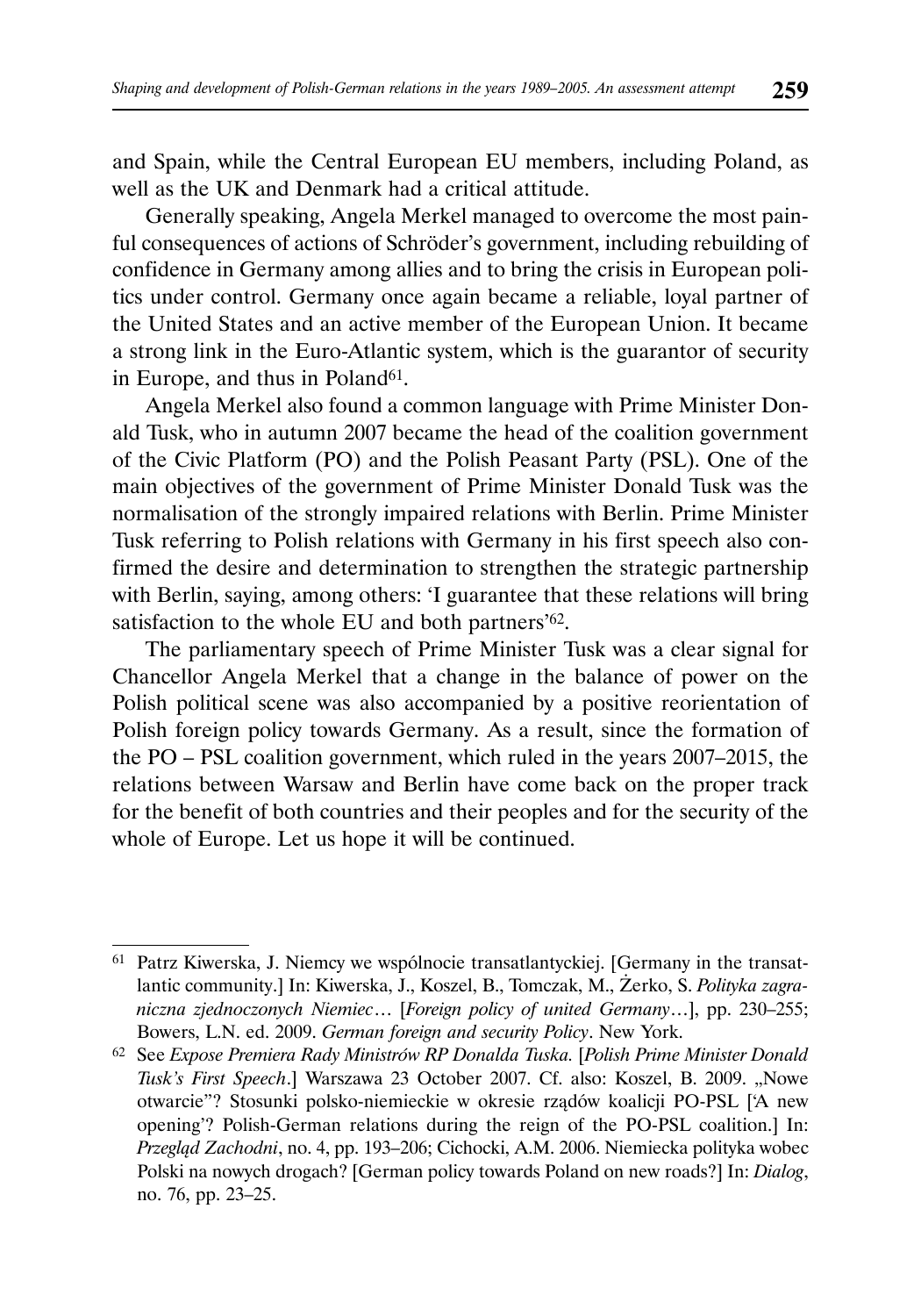#### **REFERENCES**

Anda, B., Kleine, R. 2002. *Gerhard Schröder. Eine Biographie.* München.

- Bankowicz, M. ed. 2004. *Historia polityczna świata XX wieku.* [*Political history of the world in the twentieth century*. ] Kraków: Wydawnictwo Uniwersytetu Jagiellońskiego.
- Barcz, J. 1991. *Polska Niemcy. Dobre sąsiedztwo i przyjazna współpraca.*  [*Poland – Germany: good neighbourliness and friendly cooperation*.] Warszawa: PISM.
- Barcz, J. 1994. *Udział Polski w konferencji "2+4". Aspekty prawne i proceduralne.* [*The participation of Poland in the '2+4' conference. Legal and procedural aspects*.] Warszawa: PISM.
- Barcz, J., Tomala, M. 1992. *Polska Niemcy. Dobre sąsiedztwo i przyjazna współpraca.* [*Poland – Germany: good neighbourliness and friendly cooperation*.] Warszawa: PISM.
- Bos, E. 2003. Deutsche Außenpolitik nach dem 11 September 2001. Von der 'uneingeschränken Solidarität' zum 'deutsche Weg'. In: Bos, E. u. a. (Hrsg). *Neue Bedrohung Terrorismus*. Münster.
- Bowers, L.N. ed. 2009. *German foreign and security Policy*. New York.
- Brocka-Palacz, B. 2006. Zmiany w polityce gospodarczej Niemiec w okresie rządów koalicji SPD/Zieloni. [Changes in Germany's economic policy during the reign of the SPD/the Greens coalition.] In: Bil, I. ed. *Gospodarka Niemiec a kraje Europy Środkowej i Wschodniej*. [*Germany's economy and the countries of Central and Eastern Europe.*] Warszawa: Oficyna Wydawnicza SGH.
- Centre for Eastern Studies and Centre for International Relations. 2006. *Stosunki Rosja – Niemcy w latach 1998–2005.* [*Russian-German relations in the years 1998–2005*.] Report 2006. Warszawa.
- Chyliński, M. 2012. Między polityką europejską i atlantycką. Niemiecka SPD wobec dylematów bezpieczeństwa 1989–2011. [Between European and transatlantic policies. The German SPD towards security dilemmas 1989 – 2011.] In: *Athenaeum*, vol. 35.
- Cianciara, A. 2014. Gospodarcze uwarunkowania polityki wschodniej Niemiec i Francji. [Economic conditions of Eastern policy of Germany and France.] In: *Myśl Ekonomiczna i Polityczna*, no. 2(45).
- Cichocki, A.M. 2006. Niemiecka polityka wobec Polski na nowych drogach? [German policy towards Poland on new roads?] In: *Dialog*, no. 7.
- Cziomer, E. 1998. Rozwój stosunków politycznych między Polską a RFN w latach 1989–1995. [The development of political relations between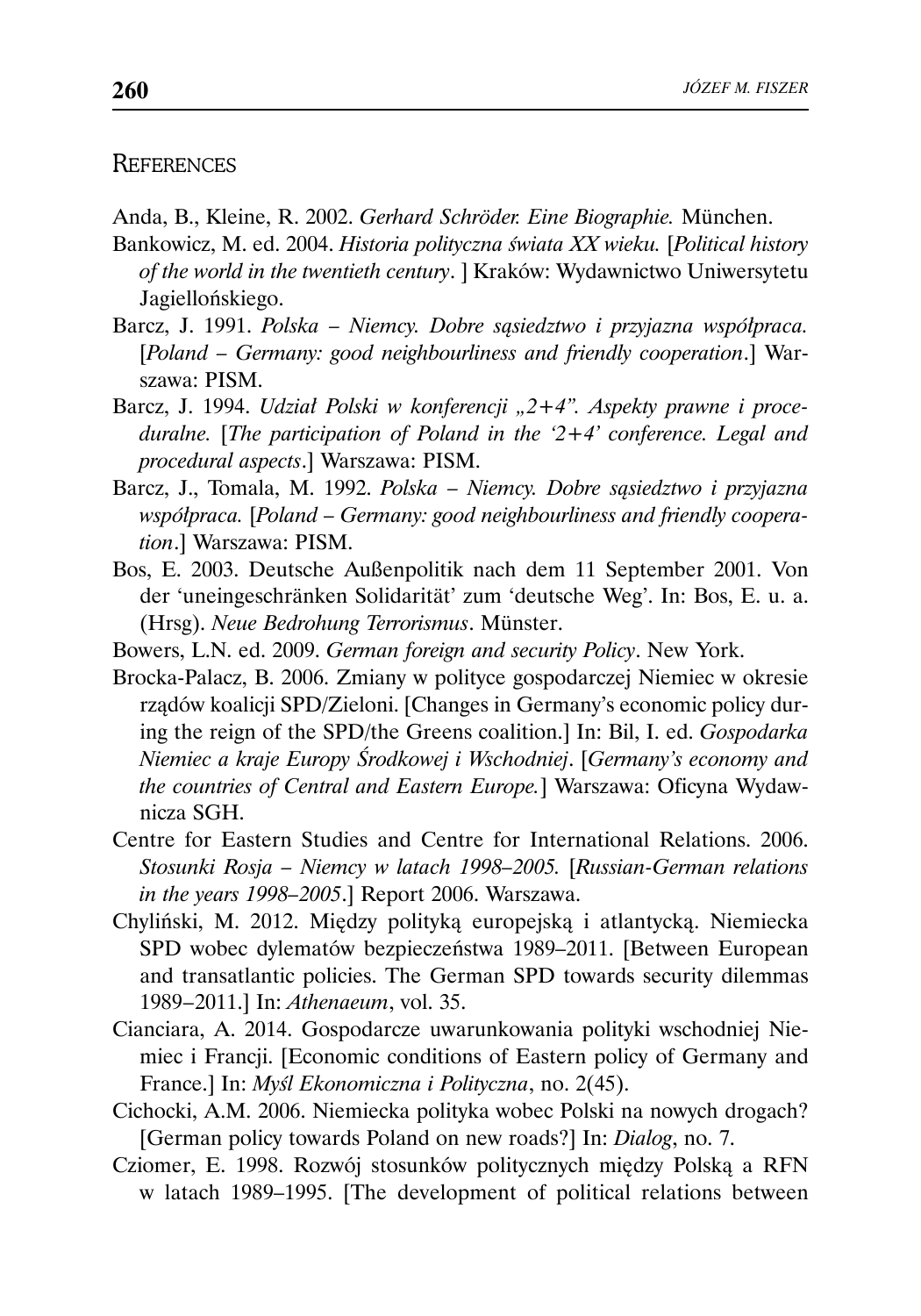Poland and the Federal Republic of Germany in the years 1989–1995.] In: Holzer, J., Fiszer, J.M. eds. *Stosunki polsko-niemieckie w latach 1970–1995*. *Próba bilansu i perspektywy rozwoju*. [*Polish-German relations in the years 1970–1995. An assessment attempt and development prospects*.] Warszawa: Instytut Studiów Politycznych PAN.

- Cziomer, E. 2006. *Historia Niemiec współczesnych 1945–2005.* [*History of contemporary Germany 1945–2005*.] Kraków: Wydawnictwo Neriton.
- Cziomer, E. 2006. *Polityka zagraniczna Niemiec. Kontynuacja i zmiana po zjednoczeniu ze szczególnym uwzględnieniem polityki europejskiej i transatlantyckiej*. [*German's foreign Policy. The continuation and change after the reunification with special emphasis on European and transatlantic policy*.] Warszawa: Dom Wydawniczy ELIPSA.
- Dobraczyński, M. ed. 1996. *Niemcy-Polska-Rosja. Bezpieczeństwo europejskie i współpraca społeczeństw.* [*Germany-Poland-Russia. European security and cooperation of societies*.] Warszawa.
- Erler, G. 2009. *Mission Weltfrieden. Deutschlands neue Rolle in der Weltpolitik.*  Freiburg im Breisgau.
- *Expose Premiera Rady Ministrów RP Donalda Tuska.* [*Polish Prime Minister Donald Tusk's First Speech*.] Warszawa 23 October 2007.
- Fiszer, J.M. 1992. Proces jednoczenia Niemiec po "jesieni ludów 1989" i jego *specyficzne cechy*. [*The process of reunification of Germany after the 'Autumn of Nations 1989' and its specificity*.] Warszawa: Instytut Studiów Politycznych PAN.
- Fiszer, J.M. 1996. Rozwój stosunków polsko-niemieckich po roku 1989 i ich znaczenie dla integracji Europy. [The development of Polish-German relations after 1989 and their meaning for the integration of Europe.] In: *Rocznik Polsko-Niemiecki*, vol. V.
- Fiszer, J.M. 1996. Stosunki polsko-niemieckie po roku 1989 oraz ich znaczenie dla bezpieczeństwa Europy. [Polish-German relations after 1989 and their meaning for the security of Europe.] In: *Studia Polityczne*, no. 5.
- Fiszer, J.M. 1998. Stosunki polsko-niemieckie w latach 1970–1989 uwarunkowania i bilans. [Polish-German relations in the years 1970–1989 – conditions and an assessment.] In: Holzer, J., Fiszer J.M. eds. *Stosunki polsko-niemieckie w latach 1970*–*1995. Próba bilansu i perspektywy rozwoju.*  [*Polish-German relations in the years 1970–1995. An assessment attempt and development prospects*.] Warszawa: Instytut Studiów Politycznych PAN.
- Fiszer, J.M. 2011. Władimir Putin jako "fenomenalny" przywódca Rosji. [Vladimir Putin as a 'phenomenal' leader of Russia.] In: *Stosunki Międzynarodowe – Zeszyty Naukowe*, Uczelnia Vistula w Warszawie, no. 26.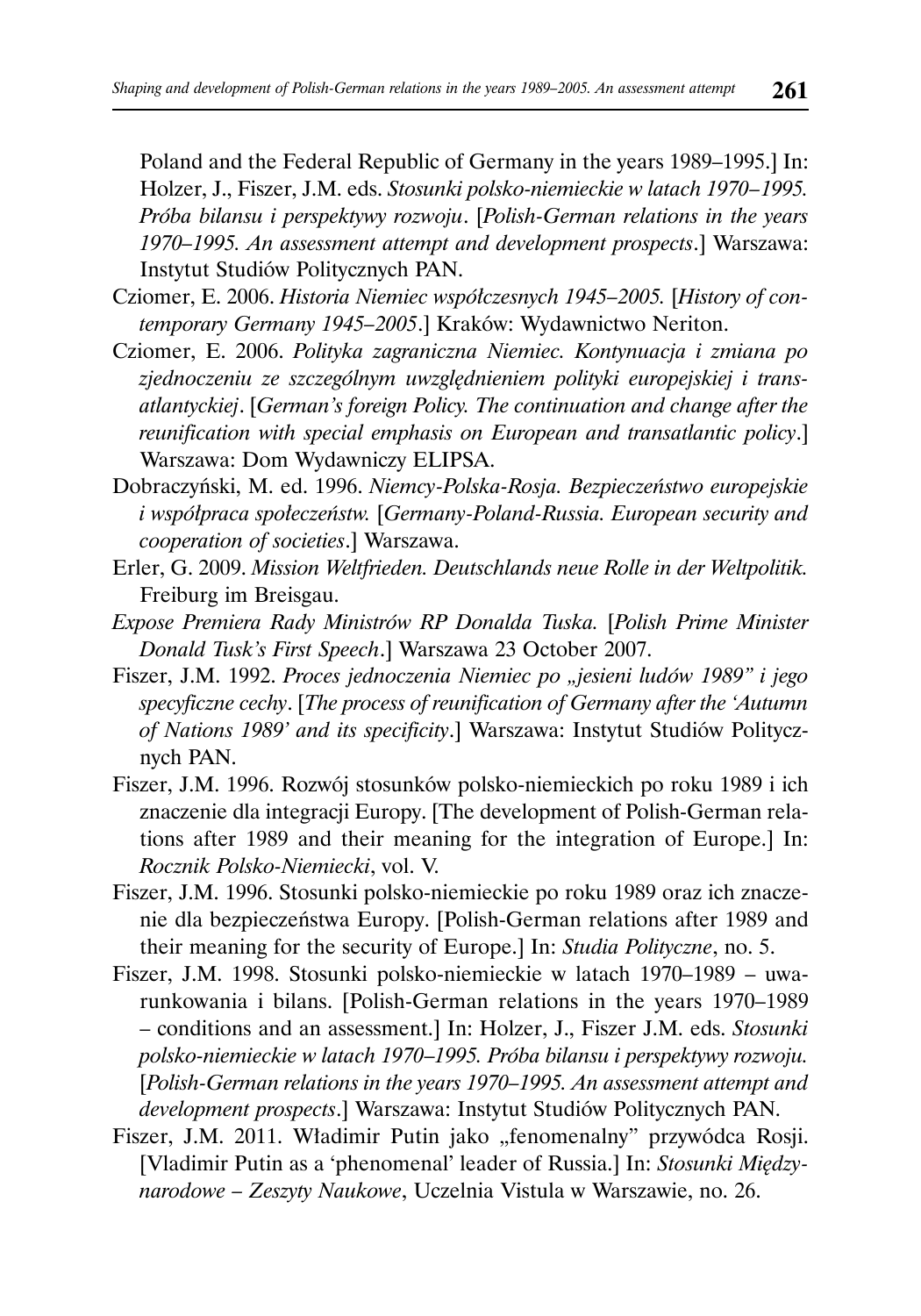- Fiszer, J.M. 2016. Nowy, pojałtański ład globalny: bipolarny czy multipolarny? Próba prognozy. [The new, post-Yalta global order: bipolar or multipolar? A forecast attempt.] In: *Biuletyn Analiz i Opinii*. ISP PAN, no. 01(22).
- Fiszer, J.M. ed. 2009. *Polska w Unii Europejskiej. Aspekty polityczne, międzynarodowe, społeczno-gospodarcze i wojskowe.* [*Poland in the European Union. Political, international, socio-economic and military aspects*.] Warszawa: ISP PAN.
- Franzke, J. 2009. Wertepolitik versus Realpolitik. Die Russlandpolitik der Regierung Merkel/Steinmeier*.* In: *Welt Trends*.
- Genscher, H.D. 1995. *Erinerungen.* Berlin.
- Gorbatschow, M. 1999. *Wie es war. Die deutsche Wiedervereinigung.* Berlin.
- Gura, K. 1996. Preliminaria do układu Polska RFN z 7 grudnia 1970 roku*.*  [Preliminaries to the Polish – German treaty of 7 December 1970.] In: *Rocznik Polsko-Niemiecki*, vol. V.
- Guział, A. 2006. Miejsce Rosji w polityce zagranicznej RFN a szanse na wspólną politykę wschodnią UE. [The place of Russia in Germany's foreign policy and chances for EU's common Eastern policy.] In: *Przegląd Zachodni*, no. 2.
- Holzer, J. 1998. Próba bilansu i oceny stosunków polsko-niemieckich w latach 1989–1995. [An assessment attempt of Polish-German relations in the years 1989–1995.] In: Holzer, J., Fiszer J.M. eds. *Stosunki polsko-niemieckie w latach 1970*–*1995. Próba bilansu i perspektywy rozwoju.* [*Polish-German relations in the years 1970–1995. An assessment attempt and development prospects*.] Warszawa: Instytut Studiów Politycznych PAN.
- Holzer, J. 2012. *Europa zimnej wojny.* [*Europe of the Cold War*.] Kraków: Wydawnictwo Znak.
- Jacobson, H.A., Tomala, M. eds. 1992. *Warszawa Bonn 1945–1991. Stosunki polsko-niemieckie. Analiza i dokumenty.* [*Warsaw – Bonn 1945–1991. Polish-German relations. The analysis and documents.*] Warszawa: PISM.
- Jelzins 'historische Rolle' weltweit gewürdigt. *Die Welt* 3 January 2000.
- Judt, T. 2008. *Powojnie. Historia Europy od roku 1945.* [*The post-war period. History of Europe after 1945*.] Poznań.
- Kasperska-Sporek, T. 2004. Euroregiony formą współpracy Polski i Niemiec. [Euroregions as a form of cooperation of Poland and Germany.] In: Weresa, M.A. ed. *Niemcy w Unii Europejskiej. Implikacje dla Polski.* [*Germany in the European Union. Implications for Poland*.] Warszawa: Oficyna Wydawnicza SGH.
- Kiwerska, J., Tomczak, M. 2011. Problem kontynuacji i zmian w polityce zagranicznej zjednoczonych Niemiec. [The problem of the continuation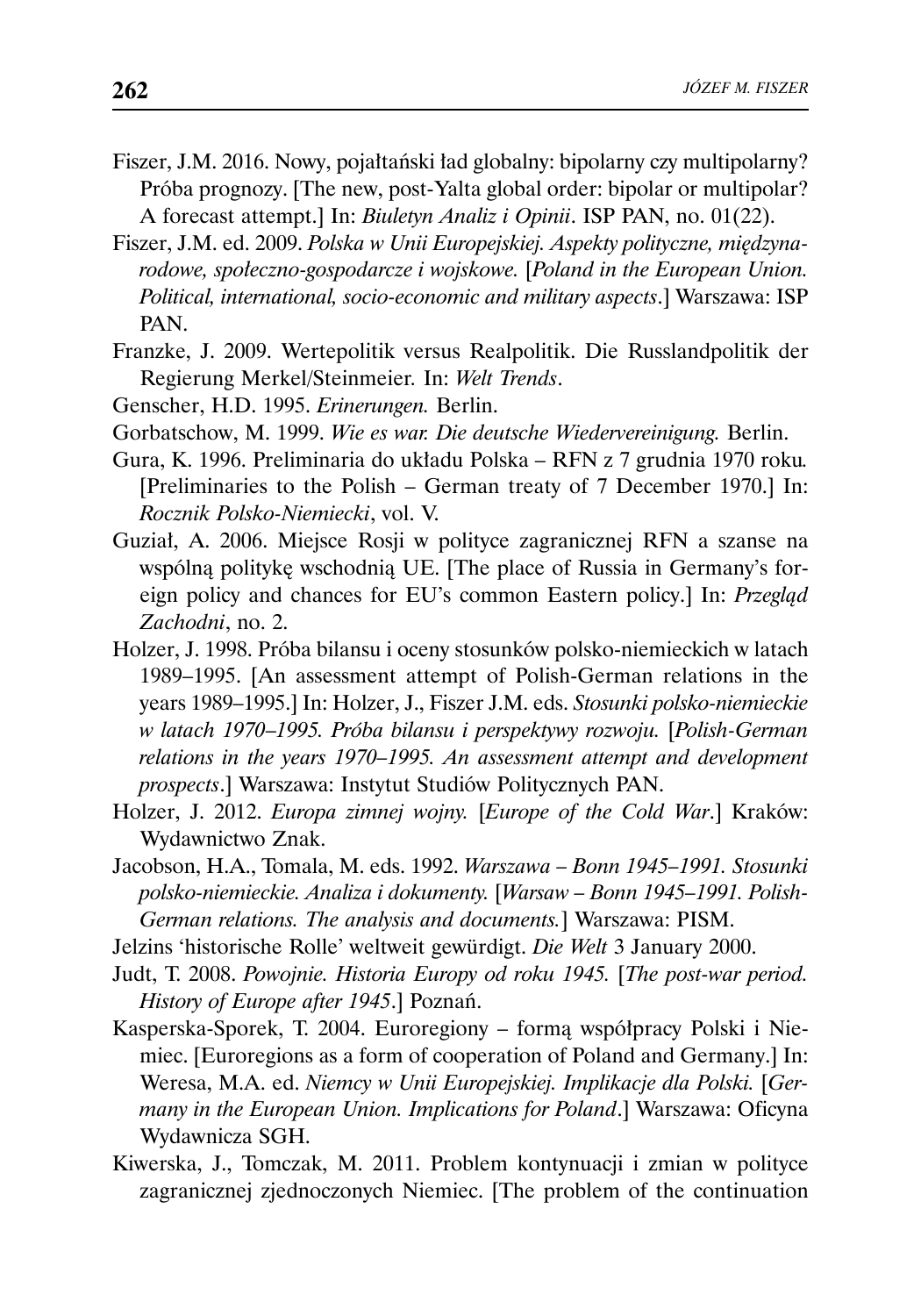and changes in foreign policy of reunited Germany.] In: Kiwerska, J., Koszel, B., Tomczak, M., Żerko, S. *Polityka zagraniczna zjednoczonych Niemiec*. [*Foreign policy of reunited Germany*.] Poznań: Instytut Zachodni.

- Koćwin, L. 1992. *Dekada przełomu. Stosunki polsko-niemieckie od czerwca 1989 do czerwca 1991. Dokumenty – Materiały – Komentarze*. [*The breakthrough decade. Polish-German relations from June 1989 to June 1991. Documents – Materials – Comments*.] Wrocław: Wydawnictwo Uniwersytetu Wrocławskiego.
- Kosman, M.M. 2013. *Polityka RFN wobec ZSRR/Rosji w latach* 1989–2009*.*  [*The policy of the Federal Republic of Germany towards the USSR/Russia in the years 1989–2009*.] Bydgoszcz: Wydawnictwo Uniwersytetu Kazimierza Wielkiego.
- Koszel, B. 2009. "Nowe otwarcie"? Stosunki polsko-niemieckie w okresie rządów koalicji PO-PSL ['A new opening'? Polish-German relations during the reign of the PO-PSL coalition.] In: *Przegląd Zachodni*, no. 4.
- Krasuski, J. 2002. *Historia polityczna Europy Zachodniej 1945–2002.* [*Political history of Western Europe 1945–2002*.] Poznań: Wydawnictwo Poznańskie.
- Kuźniar, R. 2008. *Droga do wolności. Polityka zagraniczna III Rzeczypospolitej.*  [*The road to freedom. Foreign policy of the Third Polish Republic*.] Warszawa: Wydawnictwo SCHOLAR.
- Lipowicz, I. 2005. Stosunki z Niemcami. [Relations with Germany.] In: *Rocznik Polskiej Polityki Zagranicznej – 2005 rok*. Warszawa: PISM.
- Lorkowski, A., Ostrzyniewska, K. 2004. Proces negocjacji akcesyjnych Polski z Unią Europejską – kwestie wrażliwe z punktu widzenia Niemiec. [The process of accession negotiations of Poland with the EU – issues sensitive from the German point of view.] In: Małachowski, W. ed. *Polska – Niemcy a rozszerzenie Unii Europejskiej.* [*Poland – Germany and the enlargement of the European Union*.] vol. I, Warszawa: SGH.
- Łoś, R. 2004. *Rząd Gerharda Schrödera wobec postkomunistycznych państw Europy Środkowo-Wschodniej.* [*Gerhard Schröder's government towards the post-communist countries of East-Central Europe.*] Łódź: Wydawnictwo Uniwersytetu Łódzkiego.
- Łoś, R. 2008. *Gerhard Schröder. Blaski i cienie władzy.* [*Gerhard Schröder. The ups and down of power.*] Łódź: Wydawnictwo Uniwersytetu Łódzkiego.
- Malinowski, K. 1997. *Polityka Republiki Federalnej Niemiec wobec Polski 1982 – 1991.* [*The Federal Republic of Germany's policy towards Poland*.] Poznań: Instytut Zachodni.
- Malinowski, K. 2004. Konsekwencje kryzysu irackiego. Niemcy wobec nowego kształtu stosunków transatlantyckich. [The consequences of the Iraq crisis.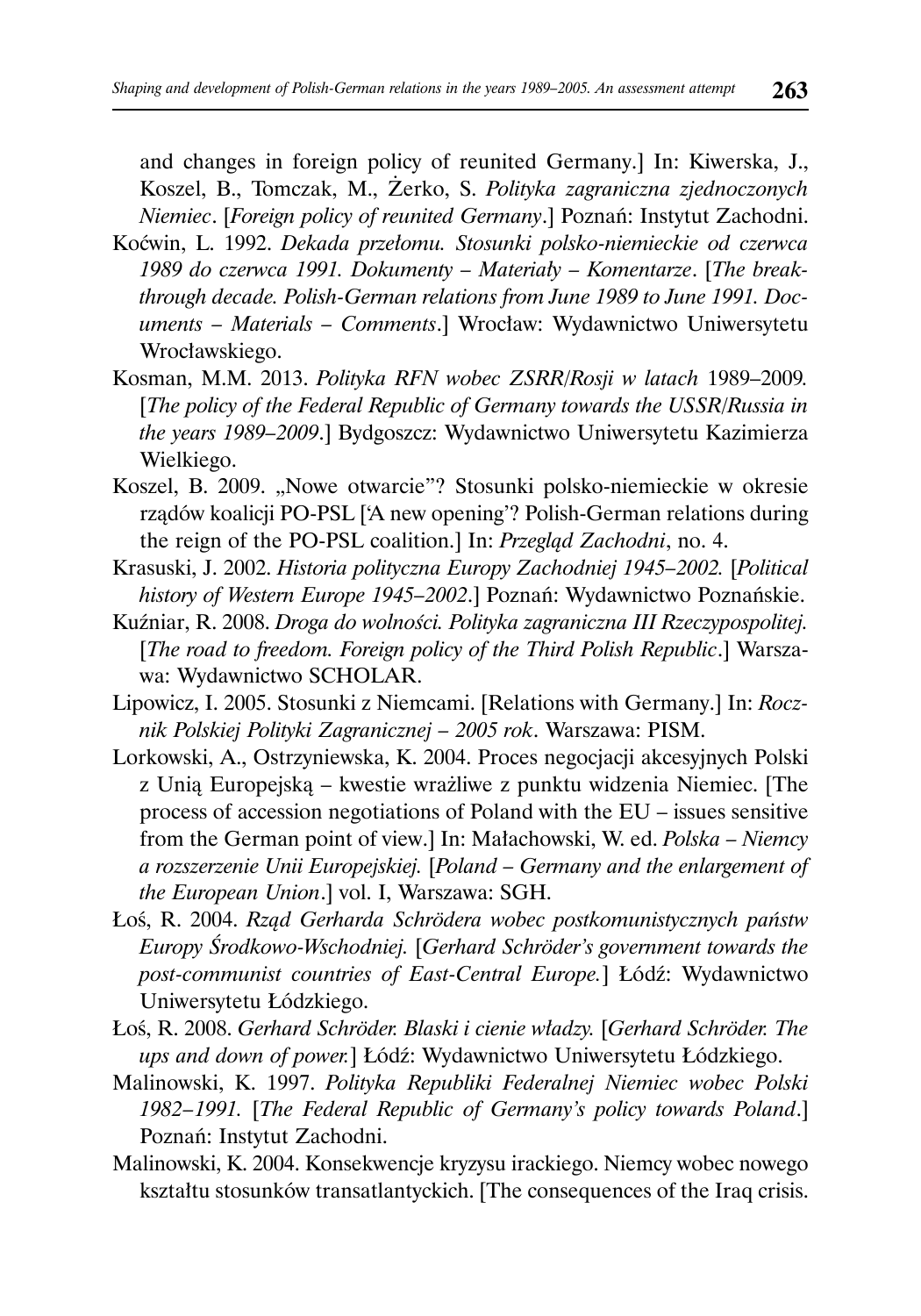Germany towards the new shape of the transatlantic relations.] In: *Zeszyty Instytutu Zachodniego*, no. 34.

- Michałowski, S. 2002. Nowa jakość w stosunkach z Niemcami. [New quality in the relations with Germany.] In: Kuźniar, R., Szczepanik, K. ed. *Polityka zagraniczna RP 1989–2002.* [*Foreign policy of the Republic of Poland 1989–2002*.] Warszawa: Wydawnictwo ASKON.
- Michałowski, S. 2004. Stosunki Polski z Niemcami. [Relations of Poland with Germany.] In: *Rocznik Polskiej Polityki Zagranicznej*. Warszawa: PISM.
- Miszczak, K. 2005. Niemcy i Polska wobec europejskiej polityki bezpieczeństwa. [Germany and Poland towards European security Policy.] In: *Sprawy Międzynarodowe*, no. 1.
- Miszczak, K. 2012. *Polityka zagraniczna, bezpieczeństwa i obrony koalicji rządowej SPD-Sojusz 90/Zieloni w okresie 1998–2005.* [*Foreign, security and defence policy of the SPD – the Alliance 90/the Greens government coalition in 1998–2005.*] Warszawa: Dom Wydawniczy ELIPSA.
- Moynahan, B. 2006. Jak upadał stary świat. [How the old world was falling.] *Forum*, no. 22/23 1 June-14 June 2006.
- Painter, D.S. 2007. *The cold war. An international history.* London, New York: Routledge.
- Pięciak, W. 1999. *Kanclerz obojga Niemiec. Helmut Kohl szkic do portretu.*  [*The chancellor of both German states – a sketch for a portrait*.] Warszawa.
- Pflüger, F., Lipscher, W. ed. 1994. *Od nienawiści do przyjaźni. O problemach polsko-niemieckiego sąsiedztwa*. [*From hatred to friendship. About the problems of Polish-German neighbourliness.*] Warszawa: ISP PAN.
- Reissner, J. 2004. Europas Beziehungen zu Iran. In: *Aus Politik und Zeitgeschichte*, no. 9.
- Rühle, M. 2009. Afganistan. Deutschland und die NATO. *S + F*, no. 1/2009.
- Schmidt, S., Hellmann, G., Wolf, R. eds. 2007. *Handbuch zur deutschen Außenpolitik.* Wiesbaden.
- Stent, A. 2007. Russland*.* In: Schmidt, S., Hellmann, G., Wolf, R. eds. *Handbuch zur deutschen Außenpolitik.* Wiesbaden.
- Stępin, A. 2014. *Angela Merkel. Cesarzowa Europy*. [*Angela Merkel. The Empress of Europe*.] Warszawa: Wydawca Agora SA.
- Stolarczyk, M. 1997. Niektóre problemy w stosunkach polsko-niemieckich w pierwszej połowie lat dziewięćdziesiątych. [Selected problems in Polish-German relations in the first half of the nineties.] In: Dobrowolski, P. ed. *Stosunki polsko-niemieckie w okresie przemian ustrojowych w Polsce. Wybrane problemy.* [*Polish-German relations in the period of systemic transformation in Poland. Selected problems*.] Katowice: Uniwersytet Śląski.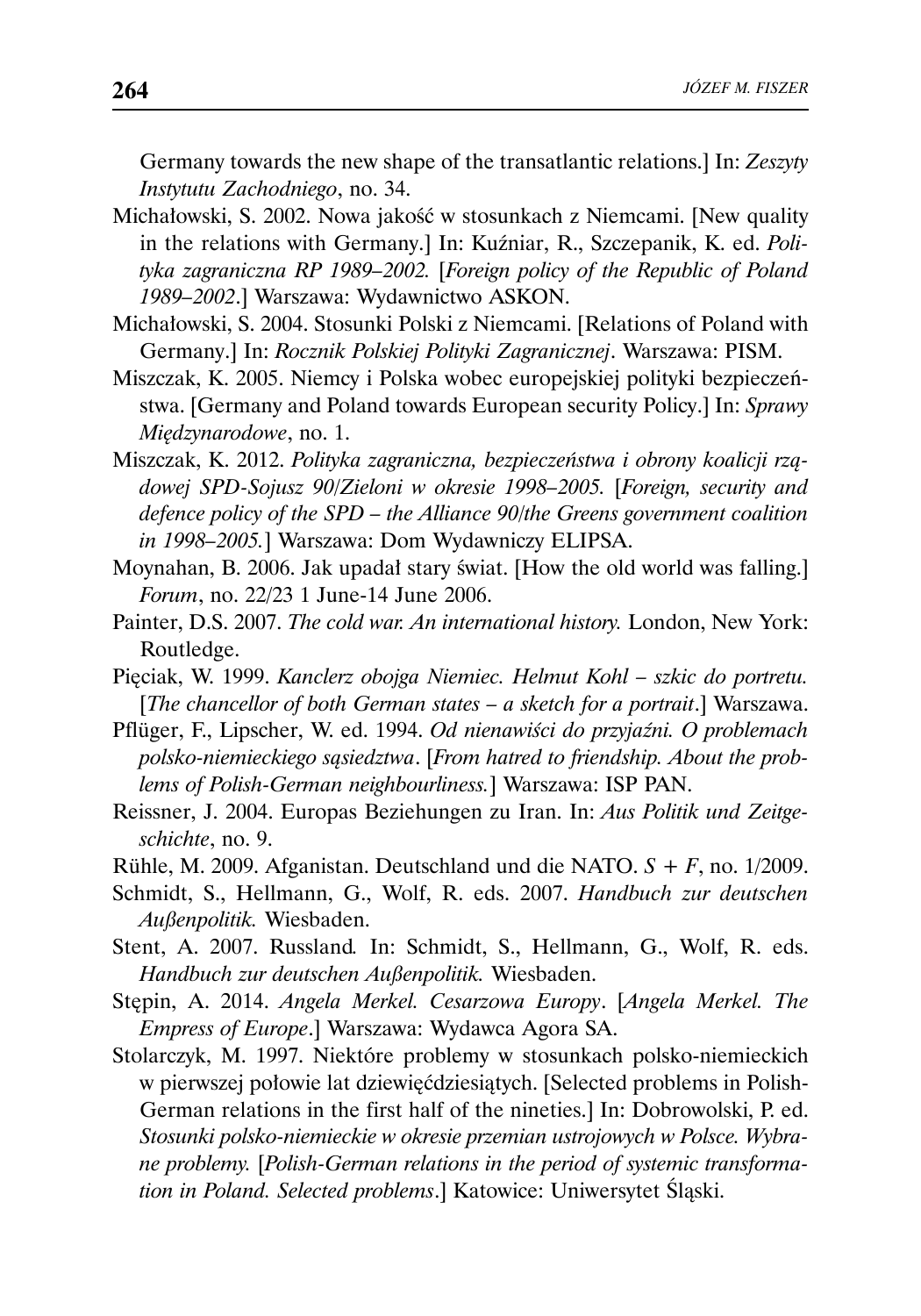- Stolarczyk, M. 2010. *Zbieżność i różnice interesów w stosunkach polsko-niemieckich w latach 1989–2009.* [*The convergence and differences of interests in Polish-German relations in the years 1989–2009*.] Katowice: Wydawnictwo Uniwersytetu Śląskiego.
- Strobel, G. 1996. Der Normalisierungsprozes zwischen Polen und Deutschland. In: *Zeitschrift für politische Bildung*, no. 2.
- Sulowski, S. ed. 2002. *Polska-Niemcy nadzieja i zaufanie.* [*Poland-Germany – hope and trust*.] Warszawa: Fundacja Politeja.
- Szabo, S.F. 2006. *Na rozstaju dróg. Kryzys w stosunkach niemiecko-amerykańskich*. [*At the cross-roads. The crisis of German-American relations*.] Warszawa.
- Szuber, O. 2003. Podzielona zjednoczona Europa. [Divided united Europe.] In: *Stosunki Międzynarodowe*, no. 2.
- Teltschik, H. 1991. *329 dni. Zjednoczenie Niemiec w zapiskach doradcy kanclerza.* [*329 days. The unification of Germany in the notes of a Chancellor's advisor.*] Warszawa: PISM.
- Teltschik, H. 1991. *329. Tage. Inneransichten der Einigung.* Berlin.
- Tomala, M. 1996. Realizacja traktatu między Rzecząpospolitą Polską a RFN o dobrym sąsiedztwie i przyjaznej współpracy z 17 czerwca 1991 r*.* [The implementation of the Polish-German treaty of good neighbourliness and friendly cooperation of 17 June 1991.] In: *Zeszyty Niemcoznawcze*, no. 1. Warszawa: PISM.
- Tomala, M. 2004. Wspólnota interesów polsko-niemieckich czy tylko własne interesy Polski i Niemiec? [A community of Polish-German interests or only own interests of Poland and Germany?] In: *Rocznik Polsko Niemiecki*. Warszawa: ISP PAN.
- Tomala, M. ed. 1996. *Na drodze do współpracy i przyjaźni. Warszawa Bonn 1945–1995*. [*On the road to cooperation and friendship. Warsaw – Bonn 1945–1995*.] Warszawa: PISM.
- Varwick, J. 2003. Kultura strategiczna i zmiany w polityce bezpieczeństwa Niemiec (wojna o Kosowo, zwalczanie terroryzmu, kryzys iracki). [Strategic culture and changes in Germany's security policy (the war about Kosovo, fight with terrorism, the Iraq crisis).] In: Malinowski, K. ed. *Kultura bezpieczeństwa narodowego w Polsce i Niemczech*. [*The culture of national security in Poland and Germany*.] Poznań: Instytut Zachodni.
- Wieliński, B.T. 2013. Mutti jest tylko jedna. [There is only one Mutti.] *Wysokie Obcasy* 21 September 2013.
- Zając, M. 2003 Niemcy. [Germany.] *Tygodnik Powszechny*, no. 44.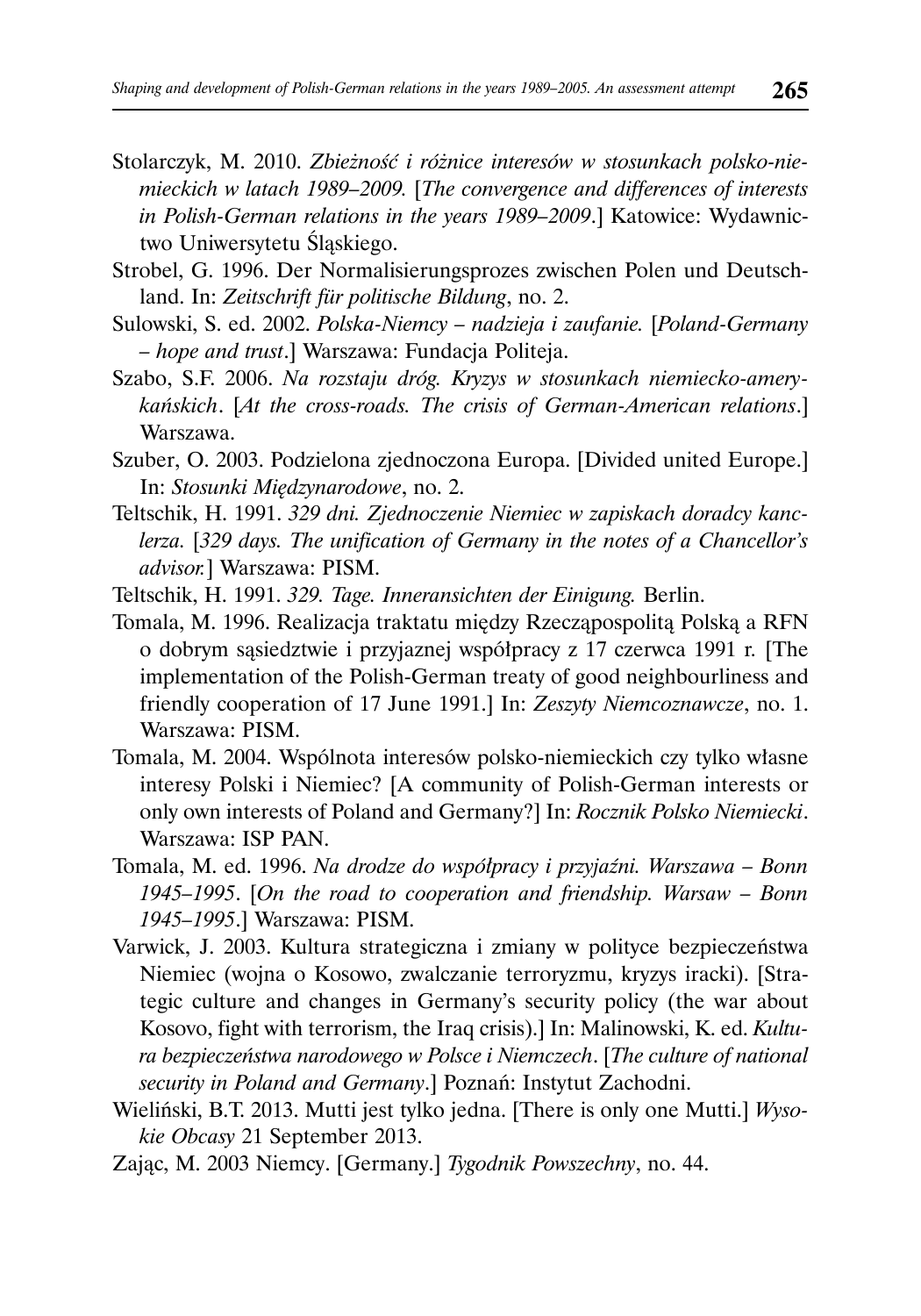# SHAPING AND DEVELOPMENT OF POLISH-GERMAN RELATIONS IN THE YEARS 1989–2005. AN ASSESSMENT ATTEMPT

#### Summary

The aim of this article is an attempt to present Polish-German relations in the years 1989–2005, that is, from the fall of communism in Poland and East Germany and after the reunification in 1990 to the parliamentary election in Germany in 2005, as a result of which Angela Merkel became a new chancellor. There is no doubt that for Poland and Germany it was one of the most difficult stages in their history. It was also an exceptional time in Polish-German relations, as well as a time of great international events in Europe and the world which had a significant impact on foreign policies of both these countries and on Polish-German relations. This article was written in a chronological-problematic arrangement and consists of two parts. The first part covers the years 1989–1998 and shows the development of the treaty bases of Polish-German relations and their normalisation and development at this time. The second part contains the analysis of Polish-German relations in 1998–2005, with particular emphasis on their continuity and changes and their reasons. The period 1998–2005 was the time of the SPD – the Alliance 90/the Greens government coalition in Germany, and the SLD – PSL coalition in Poland. The main thesis of the article is the conclusion that in the years 1989–2005 in Polish-German relations we dealt with their difficult normalisation, continuation and at the same time significant changes, not always favourable for Poland, especially in 1998–2005.

# KSZTAŁTOWANIE SIĘ I ROZWÓJ STOSUNKÓW POLSKO-NIEMIECKICH W LATACH 1989–2005. PRÓBA BILANSU

#### **Streszczenie**

Celem artykułu jest próba przedstawienia stosunków polsko-niemieckich w latach 1989–2005, czyli od momentu upadku komunizmu w Polsce i NRD oraz po zjednoczeniu Niemiec w 1990 roku do wyborów parlamentarnych w RFN w 2005 roku, w wyniku których nowym kanclerzem została Angela Merkel. Nie ulega wątpliwości, że dla Polski i Niemiec był to jeden z najtrudniejszych etapów w ich historii. Był to również wyjątkowy czas w stosun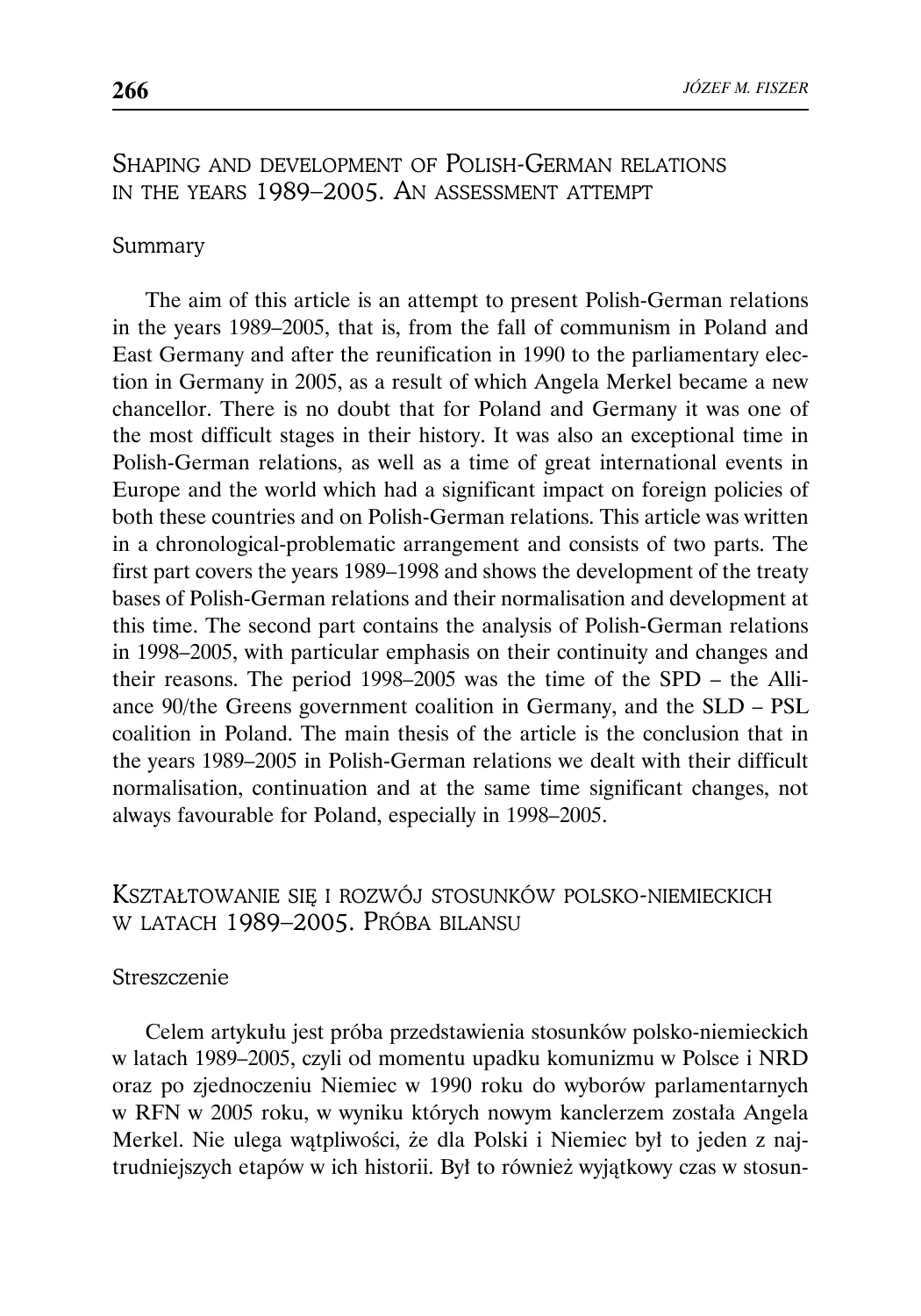kach polsko-niemieckich, a także czas wielkich wydarzeń międzynarodowych w Europie i na świecie, które miały istotny wpływ na politykę zagraniczną obu państw i na relacje polsko-niemieckie. Niniejszy artykuł został napisany w układzie chronologiczno-problemowym i składa się z dwóch części. Część pierwsza obejmuje lata 1989–1998 i ukazuje kształtowanie się podstaw traktatowych stosunków polsko-niemieckich oraz ich normalizację i rozwój w tym czasie. Natomiast w części drugiej dokonana została analiza stosunków polsko-niemieckich w latach 1998–2005, ze szczególnym uwzględnieniem ich ciągłości i zmian oraz ich przesłanek. Lata 1998–2005 to czasy rządów w RFN koalicji SPD – Sojusz 90/Zieloni, a w Polsce koalicji SLD – PSL. Tezą główną artykułu jest konstatacja, że w latach 1989–2005 w stosunkach polskoniemieckich mieliśmy do czynienia z ich trudną normalizacją, kontynuacją i zarazem istotnymi zmianami, nie zawsze korzystnymi dla Polski, zwłaszcza w latach 1998–2005.

# ФОРМИРОВАНИЕ И РАЗВИТИЕ ПОЛЬСКО-НЕМЕЦКИХ ОТНОШЕНИЙ В 1989–2005 ГОДАХ. ПОПЫТКА ПОДВЕДЕНИЯ ИТОГОВ

#### Резюме

Целью статьи является попытка представления польско-немецких отношений в 1989–2005 годах, или от момента упадка коммунизма в Польше и ГДР, а также после объединения Германии в 1990 году до парламентских выборов в ФРГ в 2005 году, в результате которых новым канцлером стала Анджела Меркель. Не подлежит сомнению, что для Польши и Германии это был один из труднейших периодов их истории. Было это также особенным временем для польско-немецких отношений, кроме того, временем значительных международных событий в Европе и в мире, оказавших существенное влияние на внешнюю политику обоих государств и на польско-немецкие отношения. Настоящая статья имеет проблемно-хронологическую композицию и состоит из двух частей. Первая часть охватывает временной период с 1989 по 1998 год и рассматривает формирование основ договорных польско-немецких отношений, а также их нормализацию и развитие в этот период. В свою очередь, во второй части произведён анализ польско-немецких отношений в 1998–2005 годах, с особенным учётом их продолжительности, изменений и предпосылок. 1998–2005-е годы – это период правления в ФРГ коалиции СДПГ – «Союз 90/ Зелёные», а в Польше – коалиции SLD – PSL (Союз демократических левых сил – Польский Крестьянский Союз). Главным тезисом статьи является кон